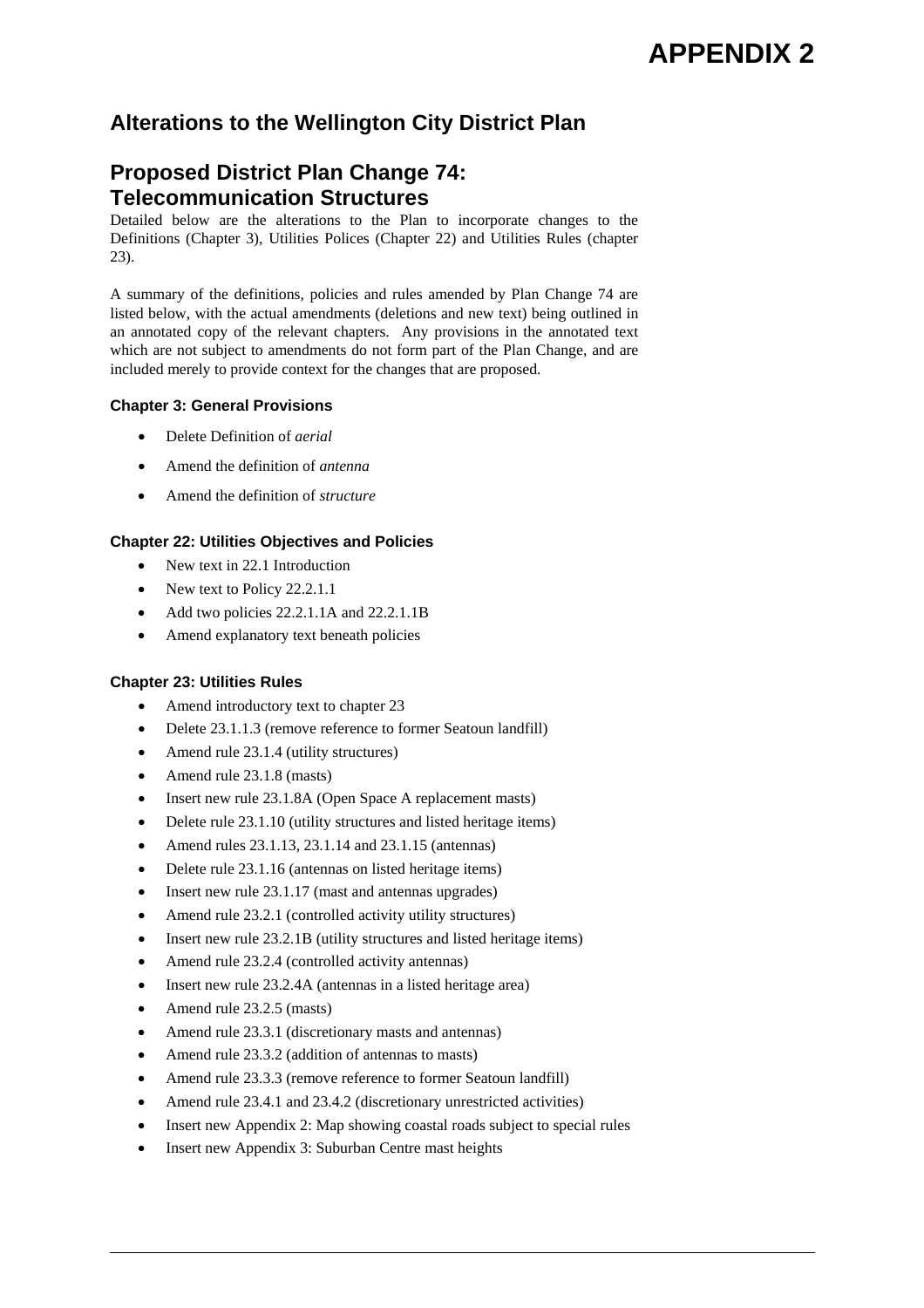# **3.10 DEFINITIONS**

**AMATEUR RADIO CONFIGURATION:** means the antennas and associated supporting structures which are owned and used by Licensed Amateur Radio Operators.

**ANTENNA:** means the part of a radio communication facility or telecommunication facility used or intended for transmission or reception including the device mountings but not any supporting mast or similar structure. There are a wide variety of devices that meet the intent of this definition including dishes, panels and aerials (ie. an array of wires, rods or tubes) where any part of it is greater than 70mm diameter (not including the aerial mountings). Excluded from this definition are devices used in amateur radio configurations, devices used only for TV reception (NB: these covered by the area based rules) or any other devices that are less than 150cm2 The definition includes the device's mountings (including any head arrangement) and radio frequency unit or similar device, but not any **shroud, if there is one, or any** mast. The diameter or area of an antenna means:

- In relation to any panel antenna or any other type of antenna that has a length and a width, the area measured by calculating the largest surface area
- In relation to any other antenna, the diameter measured by taking the cross-section of the widest part of the antenna.

Provided that the mountings of any antenna and any radio frequency unit or similar device is not included in the measurement of area or diameter of each antenna, provided that the radiofrequency unit or similar device is smaller in area or diameter than the antenna itself. (Note: any antenna only need meet the area or diameter measurement, as appropriate to the type of antenna, and the measurement is of each individual antenna and is not a cumulative measurement.)

The requirement that antennas and aerials attached to a mast are to be located within a *x*m horizontal diameter circle means:

- if there is a requirement that the horizontal diameter circle is measured through the centre of the mast, or centred on the mast, it means that all antennas, aerials and mountings must be located within the horizontal diameter circle stipulated
- where there is no requirement that the horizontal diameter circle is measured through the centre of the mast, all antennas, aerials and mountings attached to the mast must be located within a *x*m diameter horizontal circle. For the avoidance of doubt all antennas, aerials and mountings must be located within a single circle but there is no requirement for the mast to be located within that circle.





Horizontal Diameter Circle (Side

(Mast Located within circle)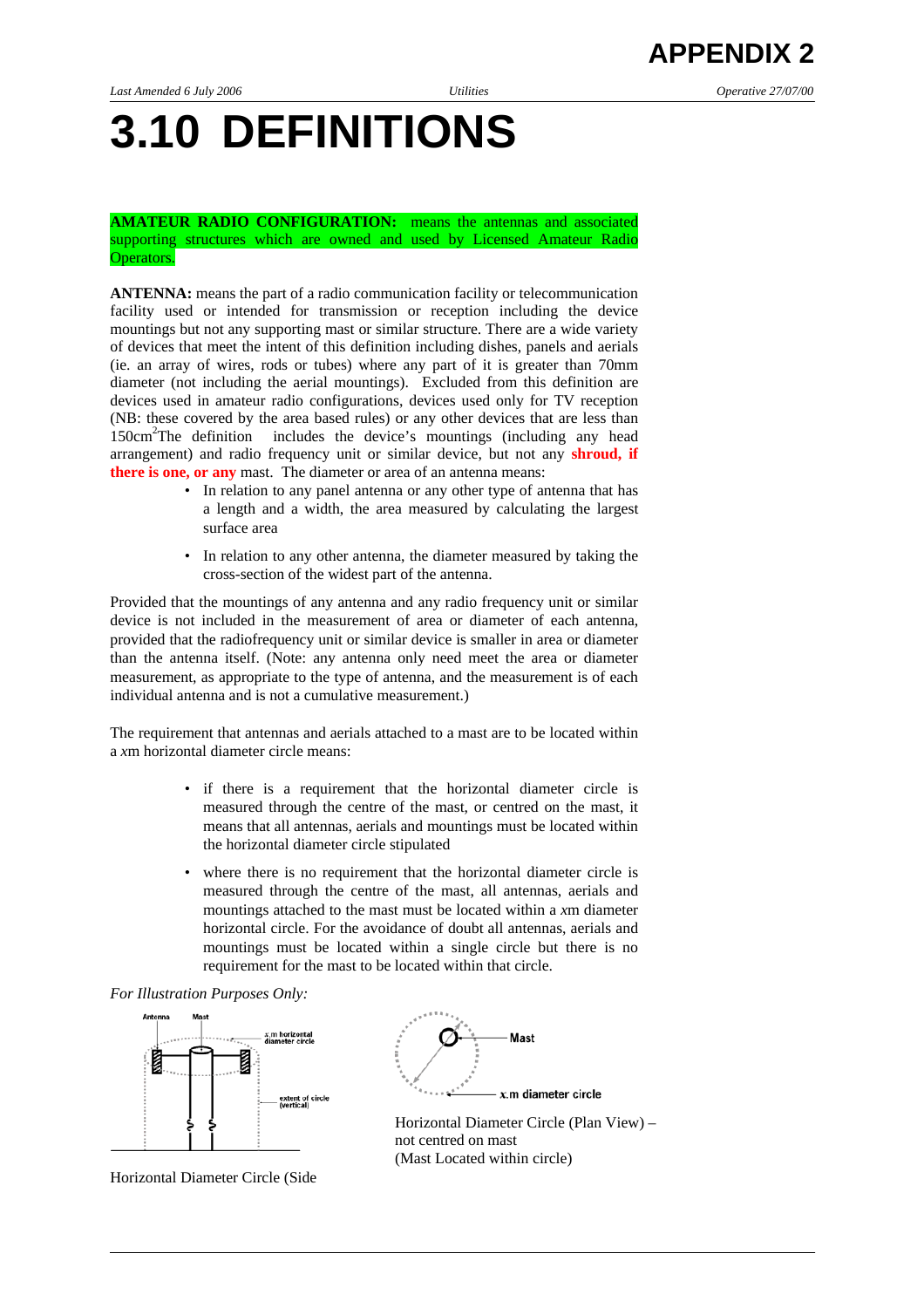Elevation) Centred on Mast.





Horizontal Diameter Circle (Plan View) – not centred on mast

Horizontal Diameter Circle (Plan View)

**LINE:** as used in Part 23 of the Plan: Utility Rules means a wire or wires or a conductor of any kind (including a fibre optic or other cable) used or intended to be used for telecommunication; or the conveyance of electricity and includes any pole, support structure, pole mounted transformer, overhead substation, insulator, casing, minor fixture, tunnel or other equipment or material used or intended to be used for supporting, enclosing, surrounding, or protecting any such wire or conductor; and also includes any part of a line. Any reference to 'overhead line' includes any line above ground. [Any reference to 'attached line' is any wire or wires or conductor of any kind, located above ground, that is fully attached to the exterior of a building or structure.<sup>[PC14</sup>Lines as part of an amateur radio configuration are excluded.

**MAST:** means any pole, tower or similar structure, which is fixed to the ground (and not on a building or structure) and is designed to carry aerials, antennas or other utility network apparatus, but does not include any line, or support structures used as part of a amateur radio configuration.

**STRUCTURE:** means any equipment, device, or other facility made by people and which is fixed to the land; and includes fences and walls. For the purposes of the District Plan, this definition excludes any building or any utility structure.

**UTILITY NETWORK:** means network utility operations as defined in Section 166 of the Act, other operators of lines, masts, antennas, aerials and utilities structures and for the purposes of this Plan also includes lighthouses, navigation and survey aids and beacons and meteorological installations.

**UTILITY NETWORK APPARATUS:** means any apparatus or device that is mounted on a mast and used as part of a utility network but excludes any aerial, antenna or line.

**UTILITY STRUCTURE:** means any structure associated with a network or that receives or transmits to or from any part of a utility network operation and includes pipes, pipelines, valves, meters, regulator stations, transformers (other than a pole mounted transformer), substations (other than an overhead substation), compressor stations, pumping stations, navigational aids, meteorological installations, telephone booths, containers, cabinets, and similar structures, whether for private or public purposes. It does not include lines, aerials, antennas, masts, utility network apparatus, amateur radio configurations and the generation of matter or energy transmitted by the network utility operation.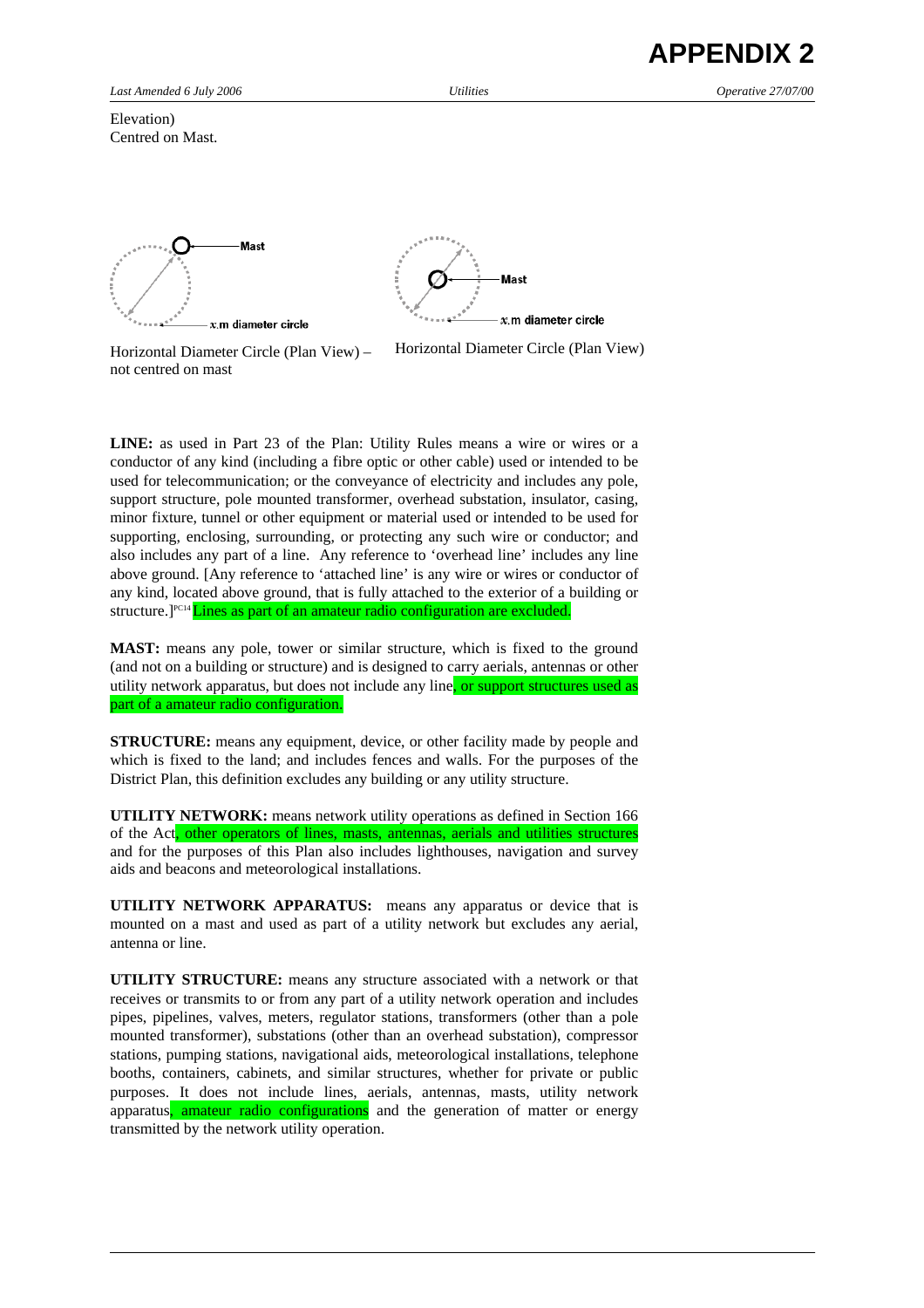# **22. UTILITIES**

# **22.1 Introduction**

The successful functioning of the city and its many services depends on a complex *Refer to section 166 of* network of utilities for communications purposes and for the distribution of energy, *the Act*  water, disposal of waste water and solid waste. These may be provided by a network utility operator, as defined in the Act, or other operators (eg. amateur radio operators, provision of electric cabling for transport providers).

While the core function of a utility (for example, water supply or telecommunications) may not adversely affect the environment, the structures that make the service possible (such as pumping stations, aerials or relay stations) may be very visible in the environment.

Establishing or upgrading utility networks may involve the erection of special buildings or structures. The utilitarian nature of many of these, and of any related site works, can detract from the visual qualities of the area in which they are located. Rules are in place to protect those values and characteristics that contribute to the city's sense of place from the adverse effects of network utilities. These include some Open Space Areas and Conservation Areas, listed heritage items, identified ridgelines and hilltops and the seaward side of identified coastal roads. In some cases, the utility may also affect public health or safety.

In managing the effects of utility networks, Council believes recognition should be given to the essential role that these networks play and the service they provide in the functioning of the city. District Plan rules have been designed to allow such networks to function efficiently, but to ensure that their environmental effects are avoided, remedied or mitigated.

Rules have also been included to recognise and provide for the role of licensed amateur radio operators. Thought generally regarded as a hobby, amateur radio operators can provide the only means of communication during emergencies when other technologies fail. While licensed amateur radio operators are not network utility operators as defined by the Act, their activities involve radio-communication and the radio configurations involve antennas and supporting structures. These structures can be found in any part of the city, thought are more common in Residential Areas.

The rules apply where utility operators do not intend, or are unable, to operate under the designation procedures of the Act. They may, however, also be used by Council to help assess any outline plans submitted for new utilities on designated sites.

These provisions apply to utilities throughout all parts of the city. The area based objectives, policies and rules shall not apply with the exception of those that relate to noise, dust, lighting, electromagnetic radiation and hazardous substances.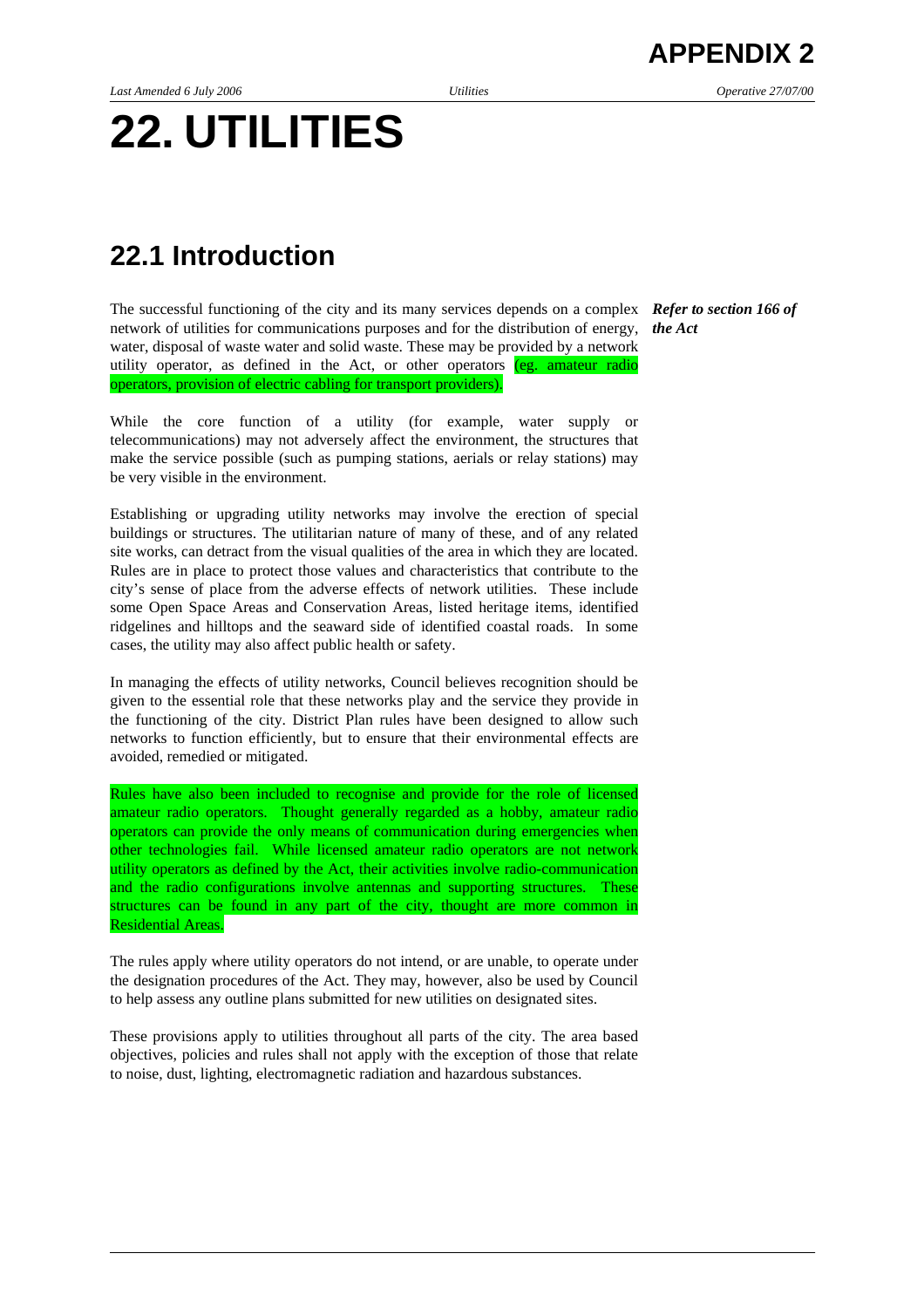# **22.2 Utilities Objectives and Policies**

# **OBJECTIVES**

**22.2.1 To provide for the efficient development and maintenance of utility networks and the activities of other utility operators throughout the city while avoiding, remedying or mitigating any adverse effects of activities on the environment.** 

## **POLICIES**

To achieve this objective, Council will:

- **22.2.1.1 Avoid, remedy or mitigate any adverse environmental effects of utility networks by requiring resource consents for structures and activities with a significant impact, or where they are proposed to be**  located in **<del>vulnerable</del> sensitive** and/or highly valued environments.
- **22.2.1.1A In respect of telecommunication structures, encourage the colocation of antennas on masts to reduce the need for new masts elsewhere in the city; whilst recognising the technical constraints associated with co-location and that the benefits of co-location maybe outweighed by the additional visual effects associated with several antennas on one mast.**
- **22.2.1.1B To recognise reserve land values (typically zoned as either Open Space or as Conservation Sites) in the siting of utilities. Utilities are discouraged on Open Space B and C land and Conservation Sites, but may be appropriate on Open Space A land as this land typically contains buildings and/or structures which can be used to mitigate the effects of utilities.**
- **22.2.1.2 Have regard to the operational requirements of utility networks when exercising discretion in any resource consent process.**

## **METHOD**

• Rules

*• Reserve Management Plans Utilities are grouped according to their size, scale of effect and the sensitivity of their surrounding environment. Excluding those utilities that are Permitted Activities, the resource consent process enables Council to ensure that utilities are appropriately sited and designed to maintain an area's amenities, and that they can operate effectively with a minimum of adverse environmental effects.* 

*In assessing applications for resource consents, Council considers the sensitivity of the surrounding environment and examines the necessity for the work's size, location, design, and scale of structures, and whether alternative options have been considered. It is preferable that an appropriate existing environment is found which will help to mitigate the effects of the work, but where this is not possible other mitigation techniques such as planting, screening and choice of equipment colour can be used. Co-siting with existing utilities and potential cumulative effects will also be considered.*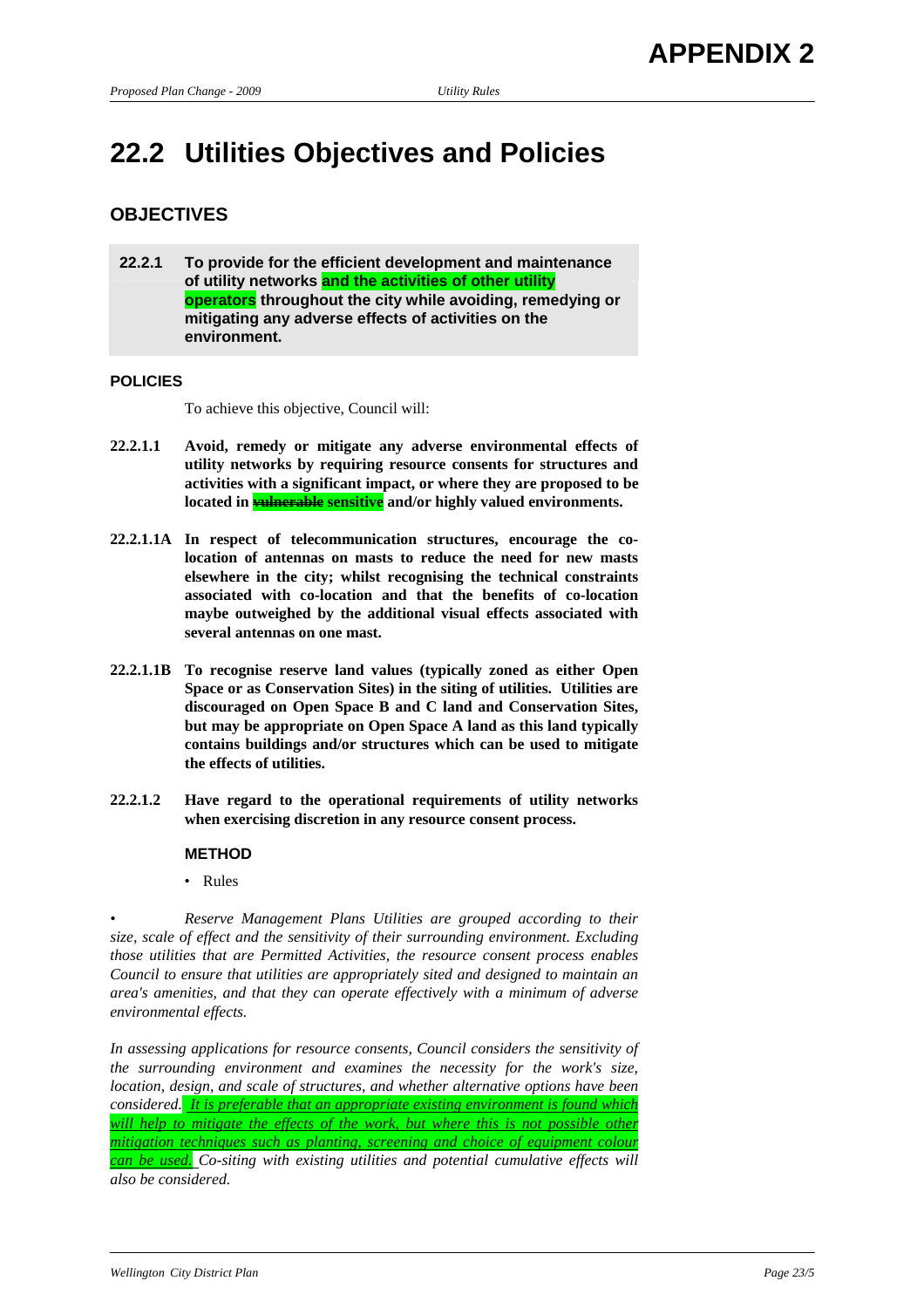*Co-location of another network's antennas on an existing mast will generally involve additional mast height and possibly a wider replacement mast. In general additional mast height for a co-location proposal will be supported where the additional height can be accommodated by the surrounding environment. The topography and nature of surrounding uses will determine the appropriateness for additional mast height. Co-location proposals that include the decommissioning of an existing mast and any associated antennas will be considered more favourably.* 

*Utility networks often have technical requirements for their operation which place constraints on their location - telecommunications masts, for example, require elevated positions. While recognising these constraints, Council is concerned with the potential for the significant adverse environmental effects which may incur, particularly on the visual character of identified ridgelines and hilltops, listed heritage items and the seaward side of identified coastal roads. These* willingtherment *sensitive and highly valued environments contribute to Wellington's sense of place. Residential Areas and the people that live in them can also be sensitive to the visual effects of telecommunication masts.* 

*Some components of utility networks (underground pipes, lines and cables, and small structures, among others) have minimal environmental effects and are therefore Permitted Activities in most areas of the city. Where these utility structures are located on a road, Council exercises its authority as owner to ensure that they are appropriately designed and sited.* [*Road Opening Notices are administered under a separate process, distinct from the District Plan, which is guided by Council's Code of Practice for Working on Road.*] 1

**22.2.1.3 Encourage utility networks to be sited underground [(except for aerials, antennas, masts, utility network apparatus and utility structures, which need to be sited above ground to achieve their function).]2**

## **METHODS**

- Rules
- Advocacy

*Underground utility networks which are operating properly have minimal environmental impacts as they cannot be seen. Underground utilities are therefore Permitted Activities (with the exception of Open Space B and in Conservation Sites where they are discretionary), provided that ground surfaces are restored.* 

*Council acknowledges that locating services underground incurs extra cost and difficulty, particularly in existing urban areas. It will nevertheless* [*require resource consent for new overhead line networks, including new technologies, to control any adverse effects and cumulative effects of utility networks. In assessing applications Council will have regard to any technical and operational constraints on operators if undergrounding is to be achieved.* 

# **22.2.1.4 Encourage existing overhead line networks to be relocated underground.**

## **METHOD**

• Advocacy

*While Council acknowledges that existing overhead line networks have existing use rights, it recognises that there may be opportunities to relocate such services underground when they are upgraded or replaced. Council will therefore advocate to utility operators, the undergrounding of existing overhead line services, where*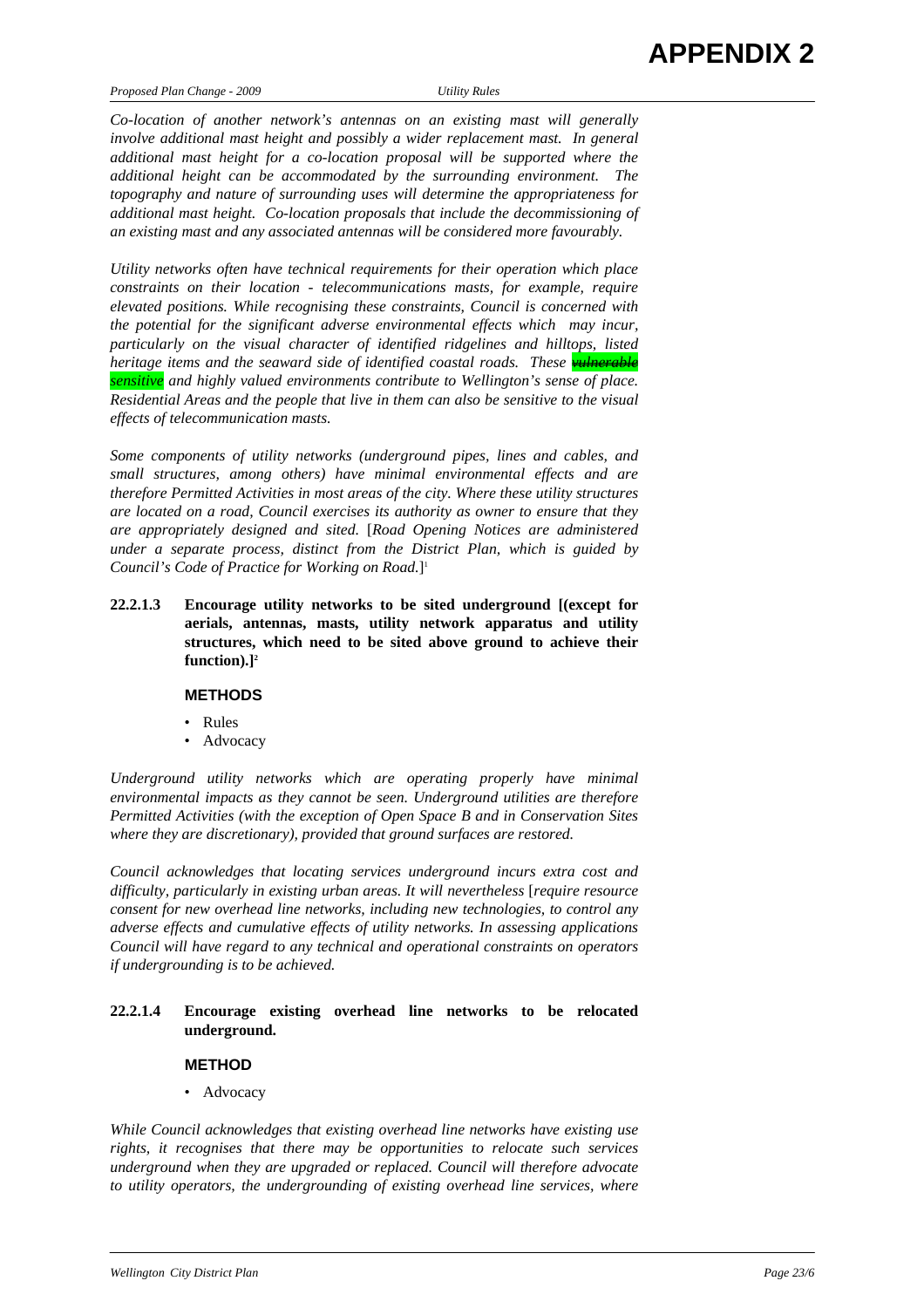| <b>APPENDIX 2</b> |  |
|-------------------|--|
|-------------------|--|

| Proposed Plan Change - 2009 |  |  |
|-----------------------------|--|--|

*Proposed Plan Change - 2009 Utility Rules* 

*this is both practicable and beneficial, and believes that priority should be given to high pedestrianised areas and more sensitive environments, such as Wellington's residential character areas and coastal roads.*] 1

# **22.2.1.5 To ensure that utility structures that are critical facilities are not at risk from hazards.**

# **METHODS**

- Rules
- Advocacy

*The Area based rules in the Plan provide rules to control the effects of locating critical facilities in Hazard Areas. As the utility provisions of the Plan provide that the area based rules do not apply to utilities (with the exception of some conditions), the effects of locating significant utility structures that fall within the definition of critical facilities will be assessed (if they are not Permitted or Controlled Activities) as a Discretionary (Unrestricted) Activity under the utility rules when located within a Hazard Area.*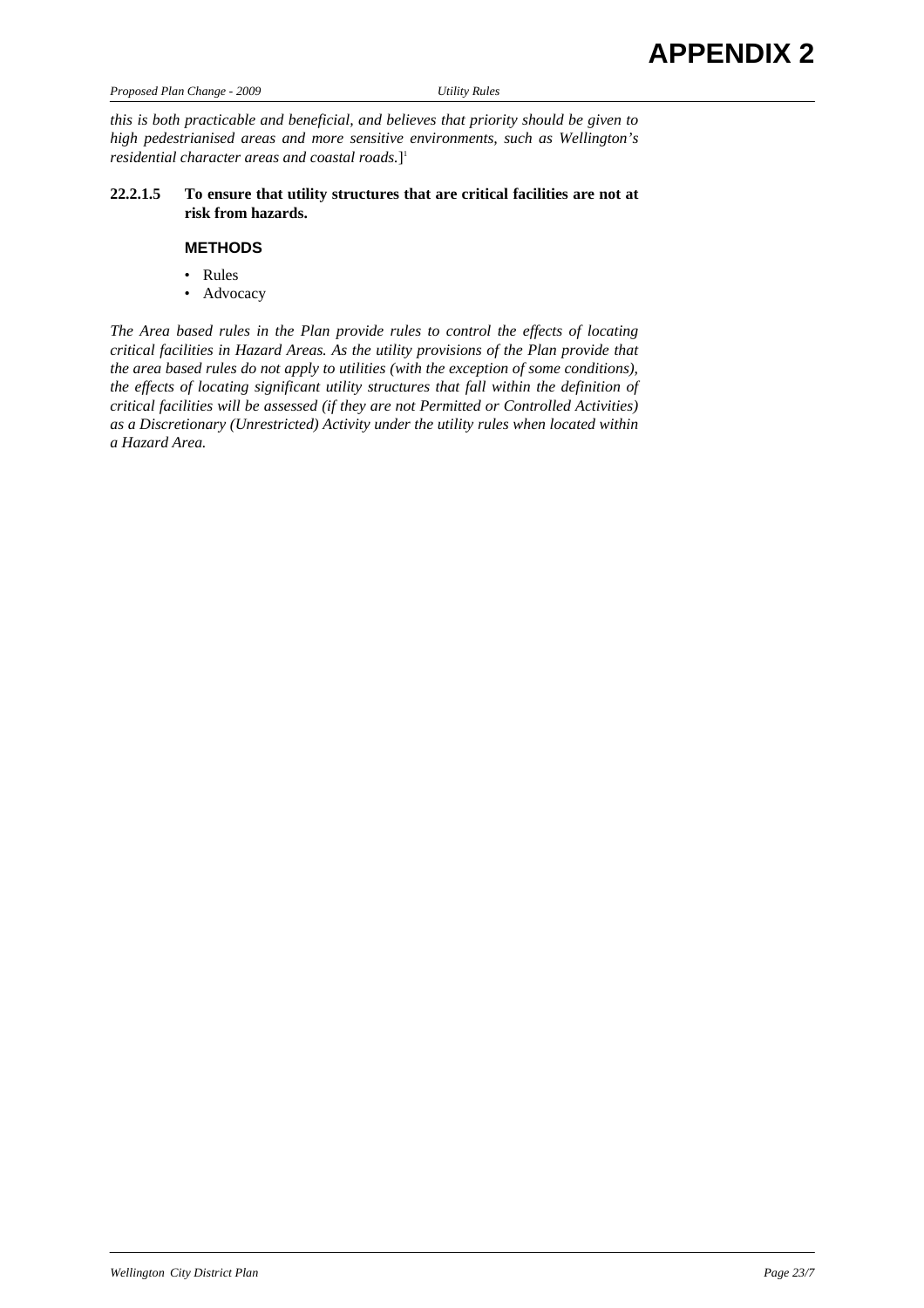# **23. UTILITY RULES**

*These provisions apply to utility network infrastructure and the activities of other operators dealt with in this chapter throughout all parts of the city. The area based objectives, policies and rules shall not apply to utility network infrastructure dealt with in this chapter except that the conditions that apply to Permitted Activities in respect of noise, dust, lighting, electromagnetic radiation and hazardous substances apply to all activities in this chapter and the following permitted activity conditions*  apply to all activities in this chapter <u>and the Jouowing permitted activity conditions</u><br>for Earthworks (Rules 30.1.1 and 30.1.2)

highlighted text inserted by PC 70 (earthworks). Not yet operative.

| <b>Dust</b> and Sediment<br><i>Erosion</i> | 30.1.1.1(a)(iv)  |
|--------------------------------------------|------------------|
| <b>Control</b>                             | 30.1.1.1(b)(iv)  |
|                                            | 30.1.1.4         |
|                                            | 30.1.2.1 (a)(iv) |
|                                            | 30.1.2.1(b)(iii) |
|                                            | 30.1.2.4         |
| <b>Flooding Hazard</b>                     | 30.1.1.3         |
|                                            | 30.1.2.3         |
| <b>Effects on Streams, Wetlands</b>        | 30.1.1.2         |
| and the Coastal Marine Area                | 30.1.2.2         |
|                                            |                  |

*The Resource Management (National Environmental Standards for Telecommunications Facilities) Regulation came into force on 9 October 2008. The NES regulates radiofrequency fields for antennas. It also specifies a range of permitted activities for cabinets, noise emissions and installation and replacement antennas on existing or replacement pole structures where these occur on formed legal road.* 

*National environmental standards are binding on local authorities and prevail over any similar district plan rules, unless the NES states otherwise. The telecommunications NES does include four situations where plan rules prevail over the NES. In respect of the Wellington City Plan, rules relating to listed heritage items, identified ridgelines and hilltops and the seaward side of identified coastal roads prevail over the provisions of the NES.* 

*Applicants should refer to both the NES and the District Plan rules to determine which provisions apply.* 

*For the avoidance of doubt, where utilities will be located on a site with a Hazard Area notation, the utility rules in this chapter applying to the underlying Area (e.g. Central Area, Residential Area etc.) will apply and the Hazard Area notation will only be relevant if the proposal is a utility structure and is to be dealt with under rules 23.2.1 or 23.4.1.* 

## *23.1 Permitted Activities*

The activities in 23.1 are Permitted Activities in the Areas specified provided that they comply with any specified conditions.

The activities in rules 23.1.1 to 23.1.9 are Permitted Activities in all Areas of the city except where: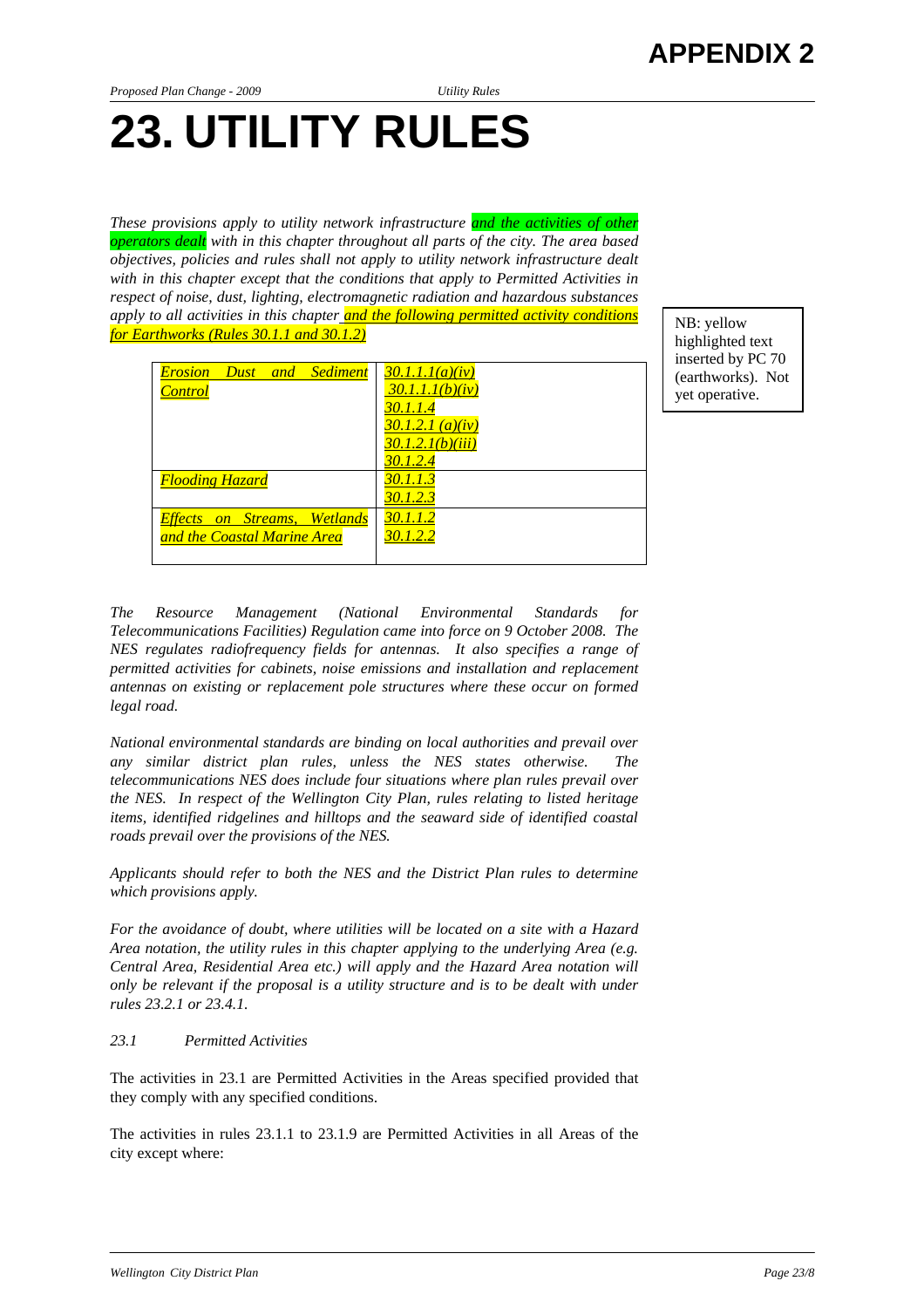- a rule in Chapter 23.1.1 to 23.1.9 provides that it does not apply (or has limited application) in Open Space B and C Areas and Conservation Sites; or
- a rule in Chapter 23.1.1 to 23.1.9 provides that it does not apply where the site is or contains a listed heritage item; or
- rule 23.1.10 (heritage) applies and the conditions are not met.

The activities in rules 23.1.11 to 23.1.15 are Permitted Activities in the Areas specified, provided that:

- rule 23.1.16 (heritage) does not apply; or
- where rule 23.1.16 applies, the conditions are met.

# **23.1.1 The construction, alteration of and addition to a utility structure or line located under existing or recontoured ground (except on land which is not on a formed legal road or accessway within Open Space B and C Areas or Conservation Sites) is a Permitted Activity provided that it complies with the following conditions:**

- 23.1.1.1 Where a new network utility corridor has been constructed, the ground surface and, where practicable, any trees, bush or covering vegetation must be reinstated.
- 23.1.1.2 In respect of natural or manufactured gas, pipes are limited to the distribution (but not transmission) of gas at a gauge pressure not exceeding 2000 kilopascals.

*Council's policy is to encourage network utilities to be sited underground in all Areas. The above rule provides for underground utilities as Permitted Activities provided that ground surfaces are restored. Where situated under road, the requirements of Council as landowner will need to be met subject to any statutory provisions relating to utilities. Council administers this through a Code of Practice for Working on Roads outside of the District Plan.* 

# **[23.1.2 Any attached line is a Permitted Activity.] PC14**

**23.1.3 The repair, maintenance, and replacement (including replacing multiple lines with fewer lines), and minor upgrading of overhead and underground lines is a Permitted Activity provided it complies with the following condition:** 

23.1.3.1 Where repair, maintenance, replacement and minor upgrading of an underground line in Open Space B and C Areas or Conservation Sites (outside formed legal roads or accessways) has been undertaken, the ground surface, and where practicable, any trees, bush or covering vegetation, must be reinstated.

*Council recognises the importance of existing network utilities for the City and seeks to ensure that they remain operational. The above rule intends to provide for the repair, maintenance, replacement and upgrade of lines where the environmental*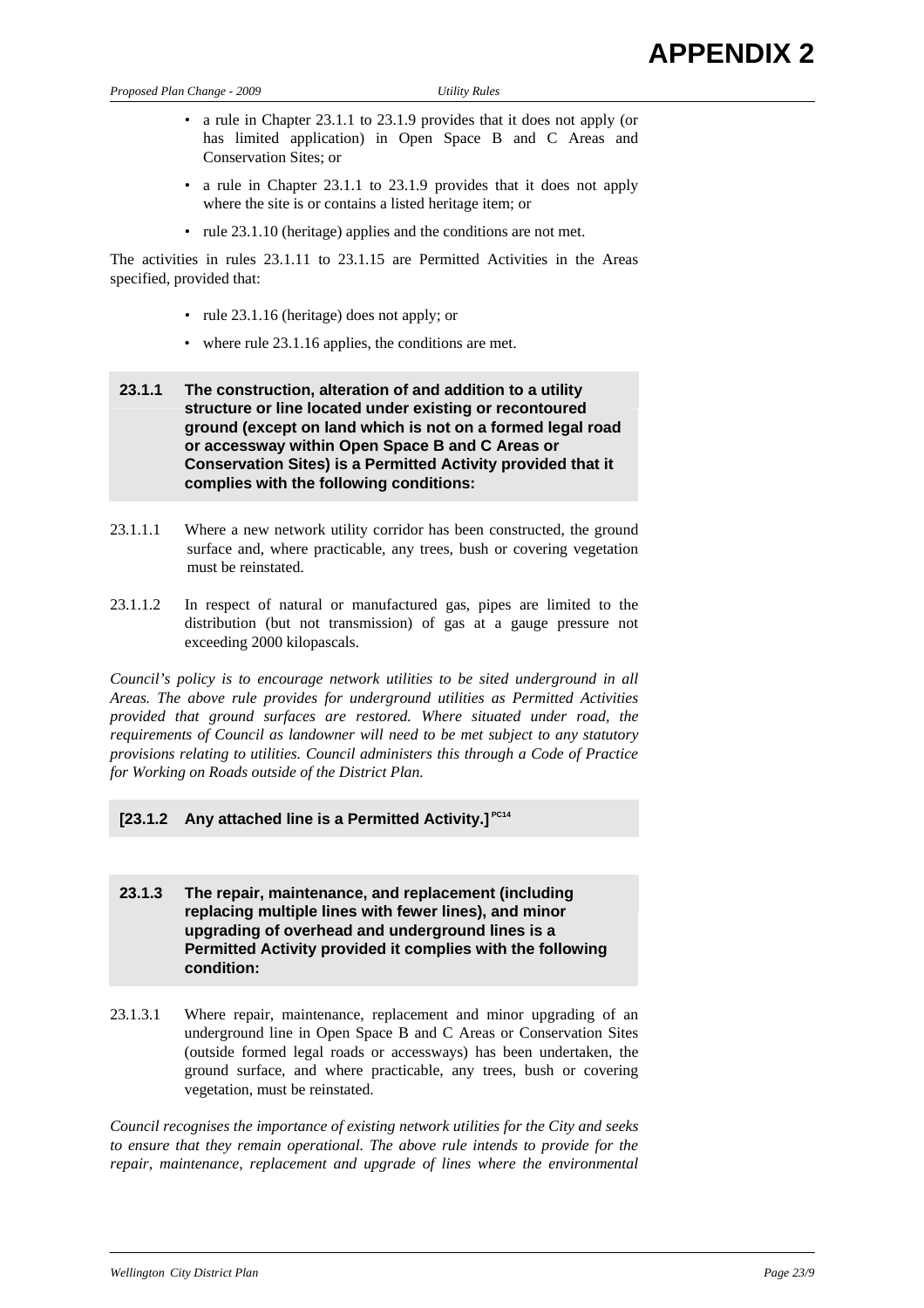*effects of that will be the same or similar in character, intensity and scale to that existing.* 

*Whilst this rule provides for the ongoing operation of lines the environmental outcomes anticipated by the Plan are furthered by the obligations on network utility operators under s17 of the Resource Management Act to avoid, remedy or mitigate adverse effects on the environment.* 

- **23.1.4 The construction, alteration of and addition to a utility structure situated above ground (is a Permitted Activity in all Areas (except Open Space B and C Areas or Conservation Sites), provided that it complies with the following conditions:**
- 23.1.4.1a The footprint for one utility structure must not exceed  $1.5m^2$  in area. For two or more cabinets the total footprint of all cabinets must not exceed 1.8m<sup>2</sup>. These dimensions do not include any base or foundation.
- 23.1.4.1b The height of any utility structure must not exceed 1.8m above ground (not including any base or foundation less than 0.5m high), except that in the case of telephone booths the maximum height above ground shall be 2.5m.
- 23.1.4.1c Rules 23.1.4.1a and 23.1.4.1b do not apply where a utility structure is located on a building, the measurement of footprint and height shall be of the utility structure itself, rather than the building or the height above ground.
- 23.1.4.2 That they are located at least 5m from mean high water springs or 3m from all other waterbodies.
- 23.1.4.3 No utility structure is located on an identified ridgeline or hilltop, or on the seaward side of identified coastal roads next to the coastal marine area as shown in Appendix 2.
- 23.1.4.4 No utility structure shall be  $\frac{1}{2}$  located on a  $\frac{1}{2}$  and where the site that is, or contains, a listed heritage item. In respect of listed heritage areas, no utility structure shall be located on a site with a heritage area or any area of legal road within that heritage area. item including legal road adjacent to a listed heritage area,

[*The above rule provides for above ground utility structures that are considered to have minor environmental effects, as Permitted Activities. Structures that exceed the size standards and/or are in more sensitive areas are considered to have potential adverse environmental effects and therefore require consent.*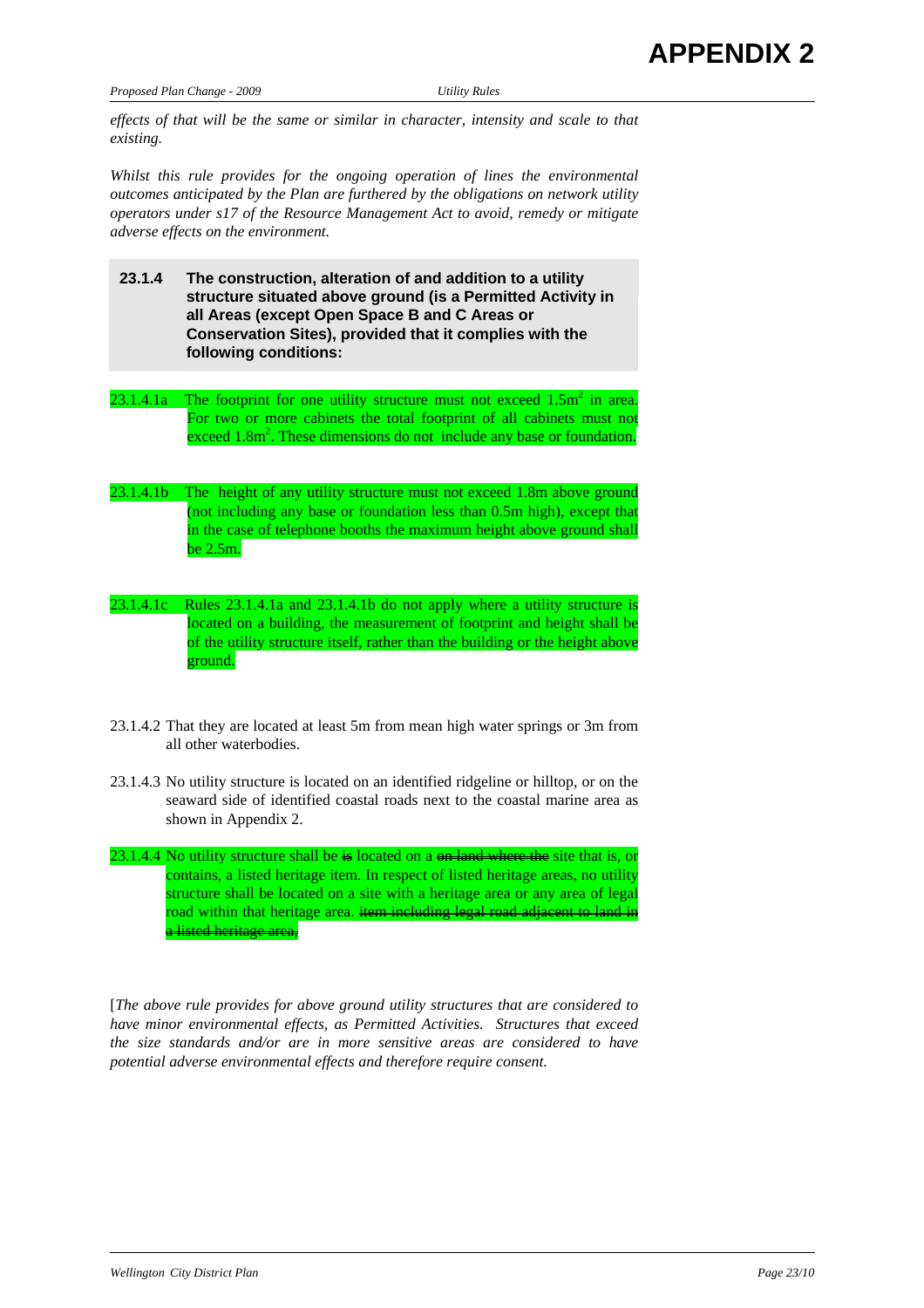| Proposed Plan Change - 2009 |  |  |
|-----------------------------|--|--|
|                             |  |  |

*Proposed Plan Change - 2009 Utility Rules* 

*Where these utility structures are located on legal road, Council exercises its authority as owner to ensure that they are appropriately designed and sited. Road Opening Notices are administered under a separate process, distinct from the Differences are daministered under a separate process, alstinct from the*  $_{_{\text{FC14}}}$ <br>District Plan, which is guided by Council's Code of Practice for Working on Road.]

# **23.1.6 Any utility network infrastructure enclosed within a building is a Permitted Activity.**

- **23.1.7 On legal roads in all Areas, the provision of traffic management and control structures, and street lighting are Permitted Activities.**
- **23.1.8 Masts with or without antennas or utility network apparatus are Permitted Activities in all Areas except:** 
	- **Open Space A, B and C Areas**
	- **Conservation Sites, or**
	- **Residential Areas**

**provided that they comply with the following conditions:** 

- 23.1.8.1 Any antennas and aerials attached to a mast must be a Permitted Activity.
- 23.1.8.2 No mast is located on an identified ridgeline or hilltop, or on the seaward side of identified coastal roads next to the coastal marine area as shown in Appendix 2, or where the on a site that is, or contains a listed item. In respect of listed heritage areas, no mast shall be located on a site within a heritage area or any area of legal road within that heritage area. <del>item, including legal road adjacent to land in a listed</del> heritage area.
- 23.1.8.3 No mast is located less than 5m from mean high water springs or less than 3m from all other waterbodies.
- 23.1.8.4 No guy wires are permitted, except in the Rural Area.
- 23.1.8.5 No mast shall be located closer than 5m from a boundary in the Residential Area (measured from the outer edge of the mast, excluding any base or foundation).
- 23.1.8.6 In the Rural Area no mast:
	- 20m or more in height shall be located 50m or less from the closest external wall of a dwelling (excluding balconies or decks)
	- less than 20m in height shall be located 20m or less from the closest external wall of a dwelling (excluding balconies and decks)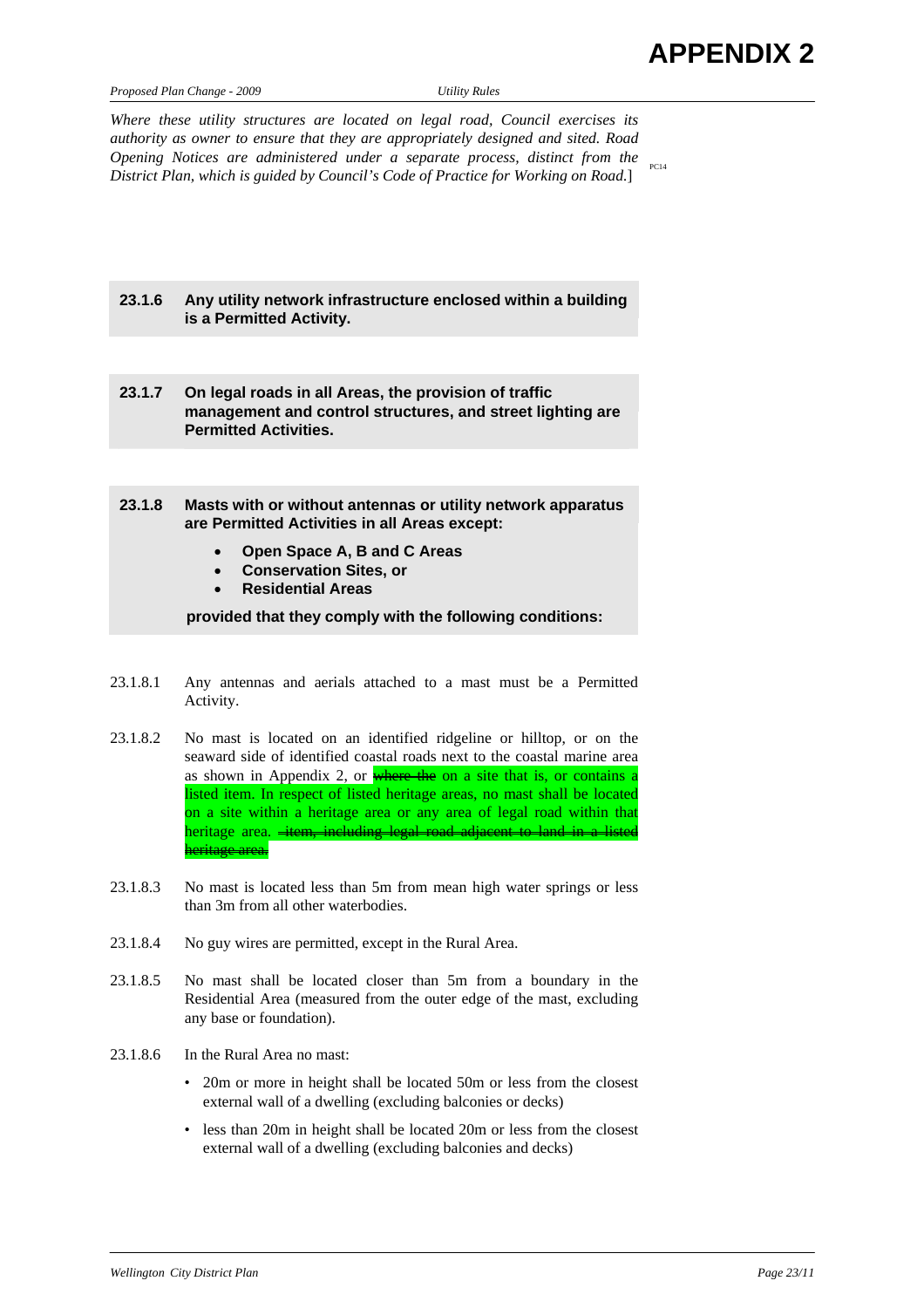provided that this condition will not apply if the mast is not visible from living spaces inside the dwelling or any balconies or decks or from up to 2m above ground outside at the closest external wall, or (if the mast is visible) the written approval of the owner of the dwelling is provided to the Council.

- 23.1.8.7 Except as provided for in 23.1.8.8 or in 23.1.15.2:
	- the maximum height of any mast (including any antennas, but excluding any aerials and lightning rod) shall not exceed the height limits below
	- where antennas or aerials are attached to the mast, they must be located within one horizontal diameter circle as provided below:

| Area                                        | Height          | Horizontal diameter<br>circle |
|---------------------------------------------|-----------------|-------------------------------|
| Central Area                                | 15m             | 3m                            |
| <b>Institutional Precincts</b>              | 15m             | 3m                            |
| Rural Area                                  | 15m             | 3m                            |
|                                             |                 |                               |
|                                             |                 |                               |
| <b>Suburban Centres</b>                     | Building height | 3m                            |
|                                             |                 |                               |
| Airport and<br><b>Golf Course Precincts</b> | 15m             | 3m                            |

Note: building height = Maximum Permitted Building Height in the Area.

- 23.1.8.8 Except as provided for in 23.1.15.2, where antennas or aerials attached to a mast are within a 750mm horizontal diameter circle measured through the centre of the mast, and the diameter of the mast is less than 600mm (when measured at any point above 6m from the bottom of the mast, excluding any base or foundation) the maximum height of any mast (including any antennas, but excluding any aerials and lightning rod) shall not exceed:
	- Suburban Centres refer to heights in Table 1, Appendix 3
	- Central Area 20m
	- Institutional Precincts 20m
	- Airport and Golf Course Precinct 20m
	- Rural Area 20m
- 23.1.8.9 Any utility network apparatus attached to the mast (not otherwise provided for) shall:
	- not exceed the size limits for Permitted Activity antenna (attached to a mast)
	- be located within a 3m horizontal diameter circle where 23.1.8.7 applies or a 750mm horizontal diameter circle where 23.1.8.8 applies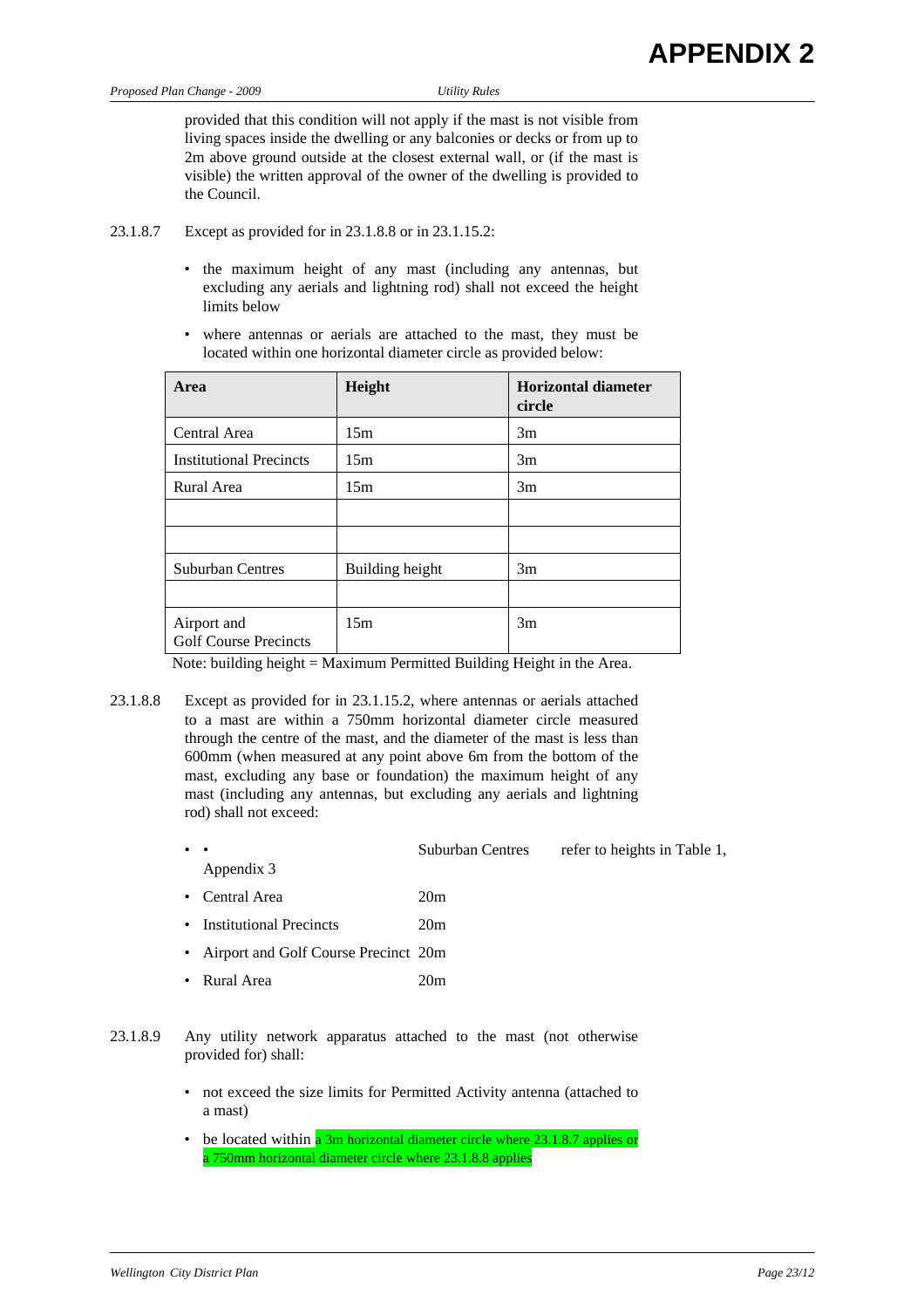- be located on the mast so that it is no higher than the maximum height of the mast allowed in 23.1.8.7 or 23.1.8.8
- if applicable, be designed and operated in compliance with New Zealand Standard NZS 2772 : Part 1 : 1999 Radiofrequency Fields Part 1 – Maximum Exposure Levels – 3 kHz to 300 GHz (or subsequent amendments) at all times and in all places to which the public has access.

# **23.1.8A In the Open Space A Area, replacement masts for existing pole structures are a Permitted Activity provided they comply with the following conditions:**

- 23.1.8A.1 Any antennas attached to a mast must be a Permitted Activity.
- 23.1.8A.2 No mast is located on an identified ridgeline or hilltop, or on the seaward side of identified coastal roads next to the coastal marine area as shown in Appendix 2, or where the on a site that is, or contains a listed heritage item. In respect of listed heritage areas, no mast shall be located on a site within a heritage area or any area of legal road within that heritage area. item, including legal road adjacent to land in a listed heritage area.
- 23.1.8A.3 No mast is located less than 5m from mean high water springs or less than 3m from all other waterbodies.
- 23.1.8A.4 No guy wires are permitted, except in the Rural Area.
- 23.1.8A.5 No mast shall be located closer than 5m from a boundary in the Residential Area (measured from the outer edge of the mast, excluding any base or foundation).
- 23.1.8A.6 Any utility network apparatus attached to the mast (not otherwise provided for) shall:
	- not exceed the size limits for Permitted Activity antenna (attached to a mast)
	- be located within the horizontal diameter circle requirement in 23.1.8.7 or 23.1.8.8 a 3m horizontal diameter circle.
	- be located on the mast so that it is no higher than the maximum height of the mast allowed in 23.1.8A.7.
	- if applicable, be designed and operated in compliance with New Zealand Standard NZS 2772 : Part 1 : 1999 Radiofrequency Fields Part 1 – Maximum Exposure Levels – 3 kHz to 300 GHz (or subsequent amendments) at all times and in all places to which the public has access.
- 23.1.8A.7 The height of the replacement mast (including attached antennas) shall be no greater than 3m higher than the original pole height.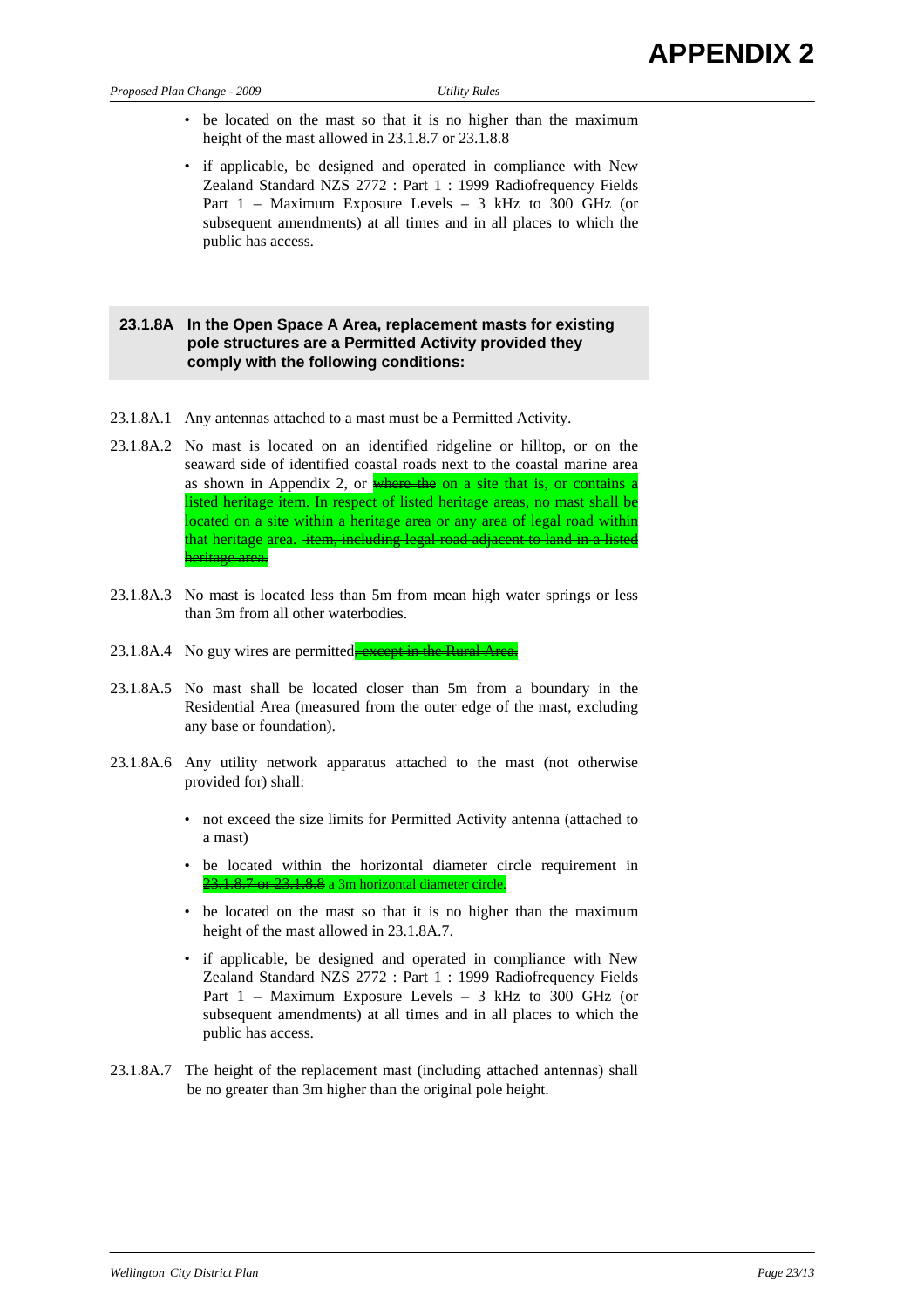• •

# **23.1.9 Temporary activities are Permitted Activities.**

- **23.1.11 Except as provided under Rule 23.1.3, in the Rural Area, the construction, alteration of and addition to lines for conveying electricity at a voltage up to and including 66 kV with a capacity up to and including 50 MVA or for the purpose of telecommunication are Permitted Activities provided that they comply with the following conditions:**
- 23.1.11.1 Any new support structures are located on or within 20m from the edge of the carriageway of a formed legal road.
- 23.1.11.2 That support structures are located at least 5m from mean high water springs or 3m from any other waterbodies.
- 23.1.11.3 That 23.1.11.1, and 23.1.11.2 do not apply if the line is to provide a customer connection that is intended principally for the supply of electricity, or for telecommunication services, to an end user, or end users, at or in the vicinity of the connected property.
- **23.1.12 The addition of overhead lines to provide customer connections is a Permitted Activity in the Residential Area, Central Area, Suburban Centre Areas, Institutional Precincts, Airport and Golf Course Precinct and Open Space A provided that it complies with the following conditions:**
- 23.1.12.1 The existing electricity or telecommunication connection to the site is or are overhead.
- 23.1.12.2 No new support structure is erected.
- 23.1.12.3 No underground service duct is available to the site.

## **23.1.13 Antennas in Residential Areas or Open Space A Areas are a Permitted Activity provided that they comply with the following conditions:**

- 23.1.13.1 They are designed and operated in compliance with New Zealand Standard NZS 2772 : Part 1 : 1999 Radiofrequency Fields Part 1 – Maximum Exposure Levels – 3 kHz to 300 GHz (or subsequent amendments) at all times and in all places to which the public has access.23.1.13.2 The antenna shall not be located closer than  $\frac{3m}{2}$ from a boundary in the Residential Area.
- 23.1.13.3 The antenna shall not exceed  $0.6m^2$  in area or 800mm diameter. [Where the antenna is attached to a building or structure (excluding a mast) and the antenna mounting elevates the antenna above the building or structure, the part of the mounting that elevates the antenna shall not exceed 150mm in width or diameter and no guy wires are permitted. If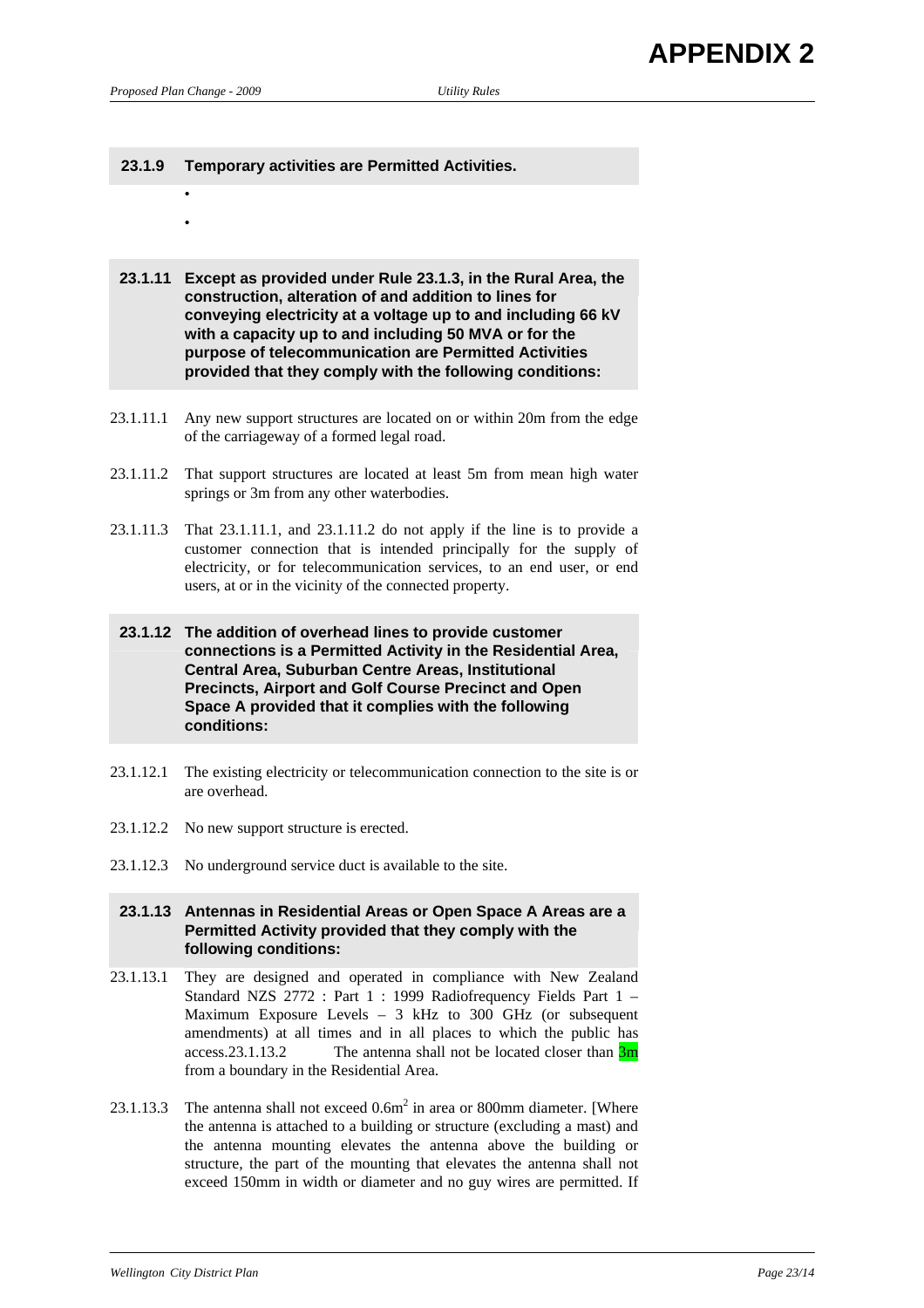the antenna is attached to a building or structure (excluding a mast) so that the antenna does not protrude above that part of the buildings or structure to which it is attached, the antenna shall not exceed 1m² in area or 1m diameter.<sup>1PC44</sup>

- 23.1.13.4 Antennas attached to a mast shall not exceed  $0.6m^2$  in area or 800mm diameter and must be located on the mast within a 3m horizontal diameter circle
- 23.1.13.5 No antenna may be located on a site that is, or contains, a attached to a listed heritage item. In respect of listed heritage areas, no antenna may be located on a site within a listed heritage area or on any legal road within that heritage area. item, or contained within a listed heritage area including legal road adjacent to land in a listed heritage
- **23.1.14 Antennas in the Central Area, Institutional Precincts, Suburban Centres, or Airport and Golf Course Precinct are a Permitted Activity provided that they comply with condition 23.1.14.1 and 23.1.14.6 and any one of conditions 23.1.14.2 to 23.1.14.5:**
- 23.1.14.1 They are designed and operated in compliance with New Zealand Standard NZS 2772 : Part 1 : 1999 Radiofrequency Fields Part 1 – Maximum Exposure Levels – 3 kHz to 300 GHz (or subsequent amendments) at all times and in all places to which the public has access.
- 23.1.14.2 The antenna shall not exceed  $0.6m^2$  in area or 800mm diameter except if 23.1.14.3, 23.1.14.4 or 23.1.14.5 below applies. [Where the antenna is attached to a building or structure (excluding a mast) and the antenna mounting elevates the antenna above the building or structure, the part of the mounting that elevates the antenna shall not exceed 150mm in width or diameter and no guy wires are permitted.]<sup>PC44</sup>
- 23.1.14.3 The antenna shall not exceed  $1.5m^2$  in area or 1.4m diameter where the antenna is:
	- attached to a building or structure (excluding a mast) and the antenna is no more than 5m in height above the highest part of the building or structure to which it is attached; and
	- located no less than 10m from a Residential Area boundary.
- 23.1.14.4 The antenna shall not exceed  $2.5m^2$  in area or 2.0m diameter, except that in Suburban Centres the antenna shall not exceed  $2.0m^2$  in area or  $1.5m$ diameter, where the antenna is:
	- attached to a building or structure (excluding a mast) and the antenna does not protrude above that part of the building or structure to which it is attached; and
	- located no less than 10m from a Residential Area boundary.
- 23.1.14.5 Antennas attached to a mast shall not exceed  $1.5m^2$  in area or 1.4m diameter and must be located on the mast to comply with the horizontal diameter circle requirement provided for in rule 23.1.8.7 or 23.1.8.8 as appropriate.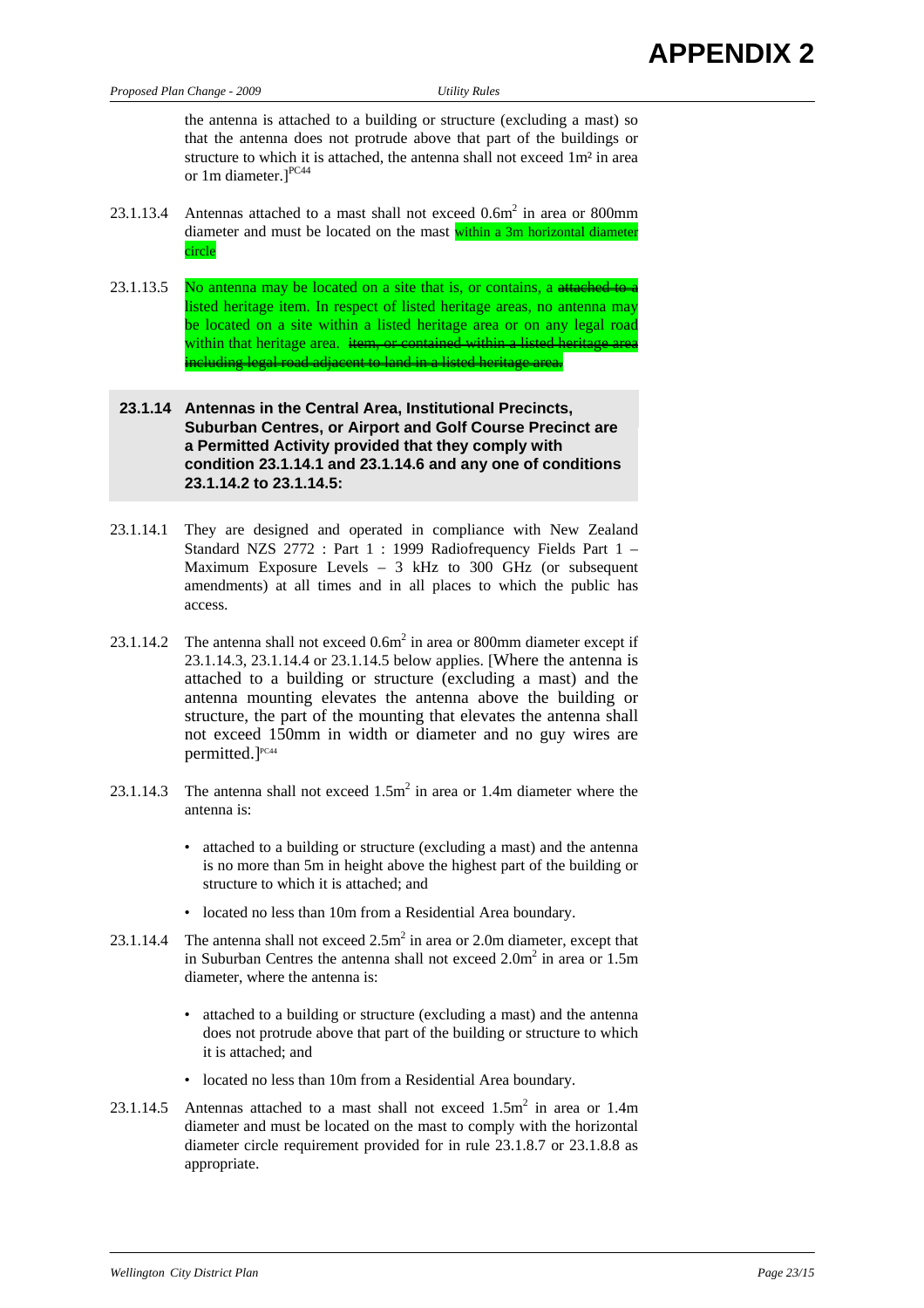# **APPENDIX 2**

| Proposed Plan Change - 2009 |  |  |  |
|-----------------------------|--|--|--|
|                             |  |  |  |

*Proposed Plan Change - 2009 Utility Rules* 

23.1.14.6 No antenna may be located on a site that is, or contains, a attached to a listed heritage item. In respect of listed heritage areas, no antenna may be located on a site within a listed heritage area or on any legal road within that heritage area. item, or contained within a listed heritage area including legal road adjacent to land in a listed heritage area.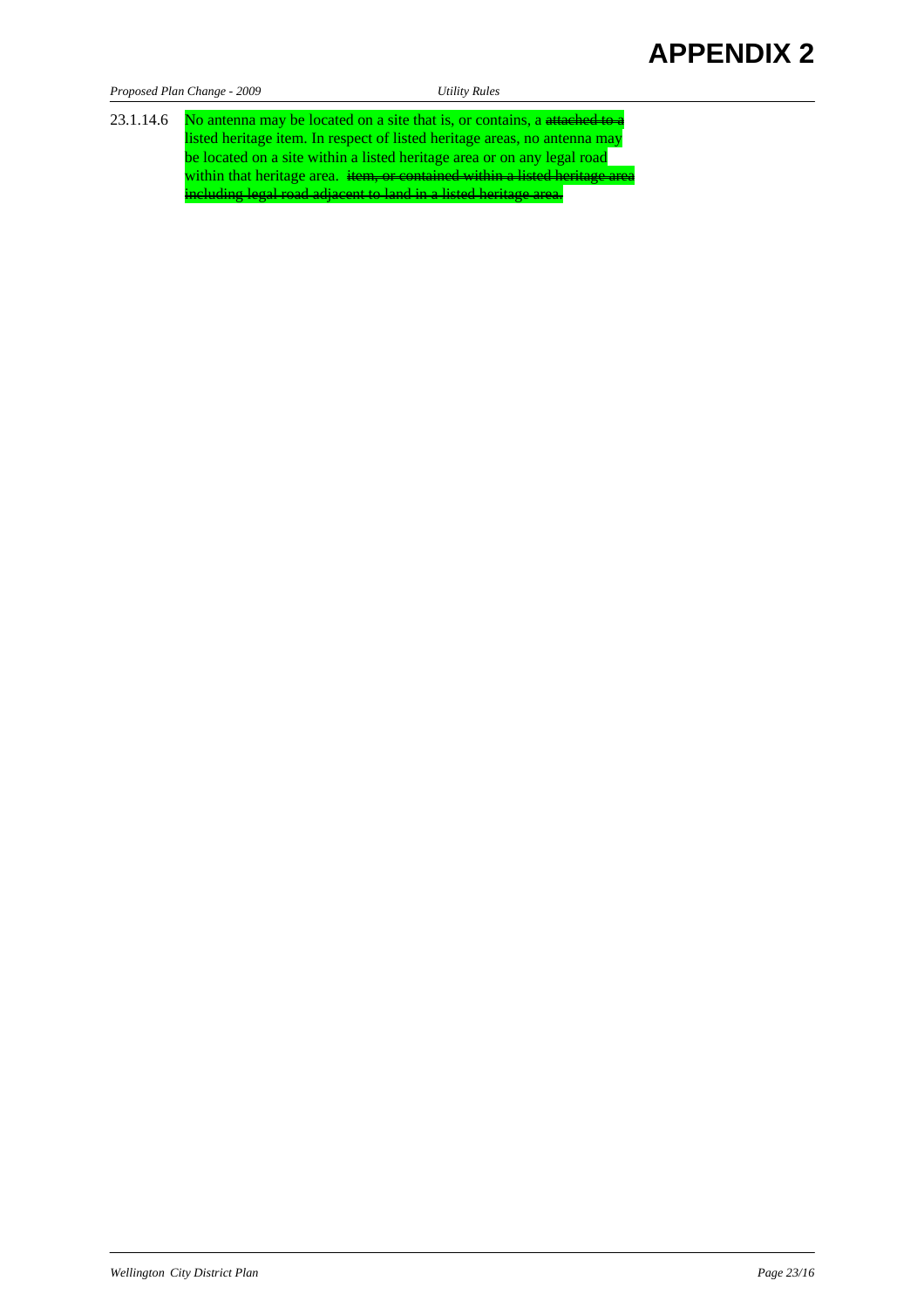# **23.1.15 Antennas in the Rural Area are a Permitted Activity provided that condition 23.1.15.1 and 23.1.15.5, and any one of conditions 23.1.15.2 to 23.1.15.4 are met:**

- 23.1.15.1 They are designed and operated in compliance with New Zealand Standard NZS 2772 : Part 1 : 1999 Radiofrequency Fields Part 1 – Maximum Exposure Levels  $-3$  kHz to 300 GHz (or subsequent amendments) at all times and in all places to which the public has access.
- 23.1.15.2 Where antennas are attached to a building or structure (including a mast that was erected on or before 1 October 1991, but excluding a mast erected after that date), the antenna shall not exceed  $5m^2$  in area or 2.6m diameter and rules 23.1.8.7 and 23.1.8.8 do not apply.
- 23.1.15.3 Except as provided for in 23.1.15.2 or 23.1.15.4 antennas attached to a mast shall not exceed 0.6m<sup>2</sup> in area or 800mm diameter and must be located on the mast to comply with the horizontal diameter circle requirement provided for in rule 23.1.8.7 or 23.1.8.8 as appropriate.
- 23.1.15.4 Except as provided for in 23.1.15.2, antennas attached to a mast 8m or less in height, shall not exceed  $1.5m^2$  in area or 1.4m diameter and must be located on the mast to comply with the horizontal diameter circle requirement provided for in rule 23.1.8.7 or 23.1.8.8 as appropriate.
- 23.1.15.5 No antenna may be located on a site that is, or contains, a attached to a listed heritage item. In respect of listed heritage areas, no antenna may be located on a site within a listed heritage area or on any legal road within that heritage area. item, or contained within a listed heritage area ncluding legal road adjacent to land in a listed heritage area.
- **23.1.17 The upgrade of a lawfully established mast and associated antennas that cannot comply with 23.1.8.7 or 23.1.8.8 is a Permitted Activity in the Central Area, Suburban Centres, Institutional Precincts, Airport and Golf Course Precinct and Rural Area provided that the upgrade complies with the following conditions:**
- 23.1.17.1 All proposed antennas meet the relevant Area permitted activity antenna conditions in  $\frac{23.1.13}{23.1.14}$  or 23.1.15.
- 23.1.17.2 The horizontal diameter circle of the proposed antennas does not result in an increase to the existing horizontal diameter circle.
- 23.1.17.3 The position of the replacement or new antennas on the mast or other supporting structure may be changed from the existing situation, but must not be any higher than the highest existing antenna/s.
- 23.1.17.4 The height of the proposed mast does not increase existing mast height (including the height of the antennas).
- 23.1.17.5 The mast and attached antennas are not: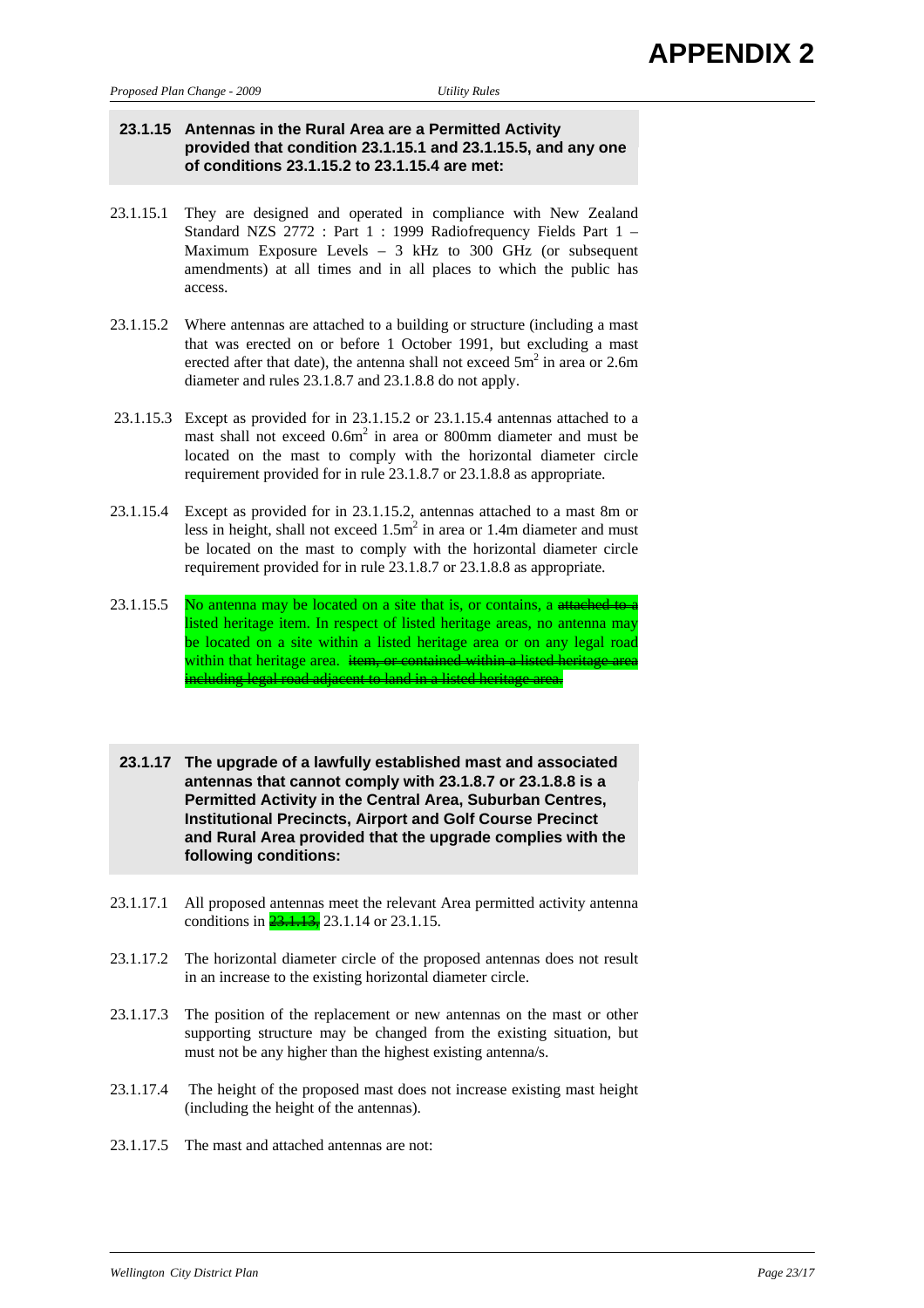| Proposed Plan Change - 2009 | Utility Rules |
|-----------------------------|---------------|
|                             |               |

- on an identified ridgeline or hilltops, or
- on the seaward side of identified coastal roads in Appendix 2, or
	- located on a site that is, or contains, attached to a listed heritage item. In respect of listed heritage areas, the mast and attached antennas must also not be located on a site within a listed heritage area or any area of legal road within that heritage area. item, or contained within a listed heritage area including legal road adjacent to land in a listed heritage area.

For the purposes of this rule, **upgrade** means the replacement of existing antennas on a mast or other supporting structure with new antennas, or the addition of extra antennas to an existing mast or other antenna supporting structure.

| 23.1.18 Amateur radio configurations are a Permitted Activity |
|---------------------------------------------------------------|
| provided they comply with the following conditions:           |
|                                                               |

- 23.1.18.1 No limit to the number of supporting structures less than 100mm in diameter. Where guy wires are used, these must not exceed 10mm in diameter.
- 23.1.18.2 A maximum of one supporting structure greater than 100mm. The maximum height of the supporting structure shall be the relevant Building Height. The maximum horizontal diameter of the pole or supporting structure is 800mm. The minimum setback from any boundary is 1.5m. Any guys used to support the pole must not exceed 10mm in diameter.
- 23.1.18.3 Antennas located less than 5m above ground have a maximum horizontal diameter of 4m and a minimum boundary setback of 1m. Antennas situated more than 5m above ground have a maximum diameter of 1.2m.
- 23.1.18.4 The maximum height of antennas mounted on buildings using a supporting structure less than 100mm diameter shall be 18m in the Residential Area, and 18m or the relevant permitted or actual Building Height plus 5m (which ever is greatest) in all other Areas.
- 23.1.18.5 All antennas must be designed and operated in compliance with New Zealand Standard NZS 2772 : Part 1 : 1999 Radiofrequency Fields Part 1 – Maximum Exposure Levels – 3 kHz to 300 GHz (or subsequent amendments) at all times and in all places to which the public has access.
- 23.1.18.6 No amateur radio configuration may be located on a site that is, or contains, a listed heritage item. In respect of listed heritage areas, no amateur radio configuration shall be located on a site with a heritage area or any area of legal road within that heritage area.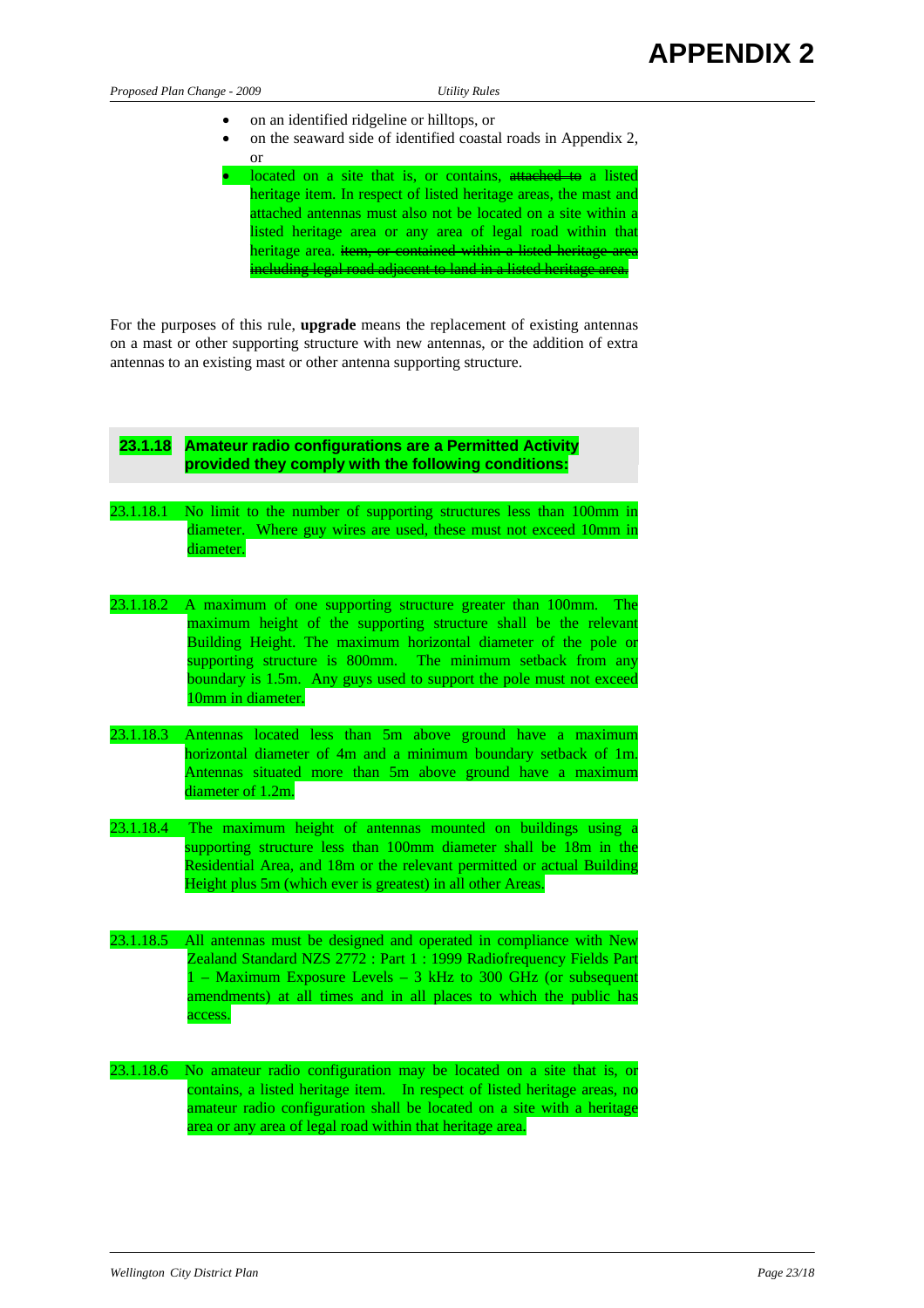*Council recognises that utilities are essential to the functioning of the City, but seeks to ensure that any adverse effects, particularly visual effects, which may result from these activities are avoided, remedied or mitigated. Underground reticulation of utilities is permitted throughout the City (except in Open Space B and C Areas or Conservation Sites) provided the ground can be adequately restored and will not result in any long-term visual impact. By requiring that works in the road must comply with Council specifications relating to the excavation and reinstatement of trenches, all work will be reinstated to a satisfactory engineering standard.* 

*Where they comply with relevant performance standards, a range of small scale utility structures and masts are also permitted throughout the City. Such structures are relatively small and not particularly obtrusive. The size limit on antennas within and close to Residential Areas has been set to protect residential amenities.* 

*Licensed amateur radio operators have an important role in civil defence activities in the city. The rules recognise this by permitting certain amateur radio configurations for use by licensed amateur radio operators. Antennas an supporting structures that cannot meet the permitted standards are assessed as discretionary activities.* 

*Council requires that all new lines other than in the Rural Area be placed underground in all new subdivisions and in locations where existing services have been placed or are being placed underground. Council recognises the need to maintain basic infrastructure so the small scale repair, maintenance, replacement and defined minor upgrading of existing overhead facilities are Permitted Activities. There is no definition of replacement. These rules must be applied in the context of the effects on the environment and will be subject to section 17 of the Resource Management Act 1991. Where overhead connection of services exists at present, additional overhead servicing to provide customer connections is a Permitted Activity.* 

*In the Rural Area, new overhead lines are permitted except for high voltage electricity lines and are subject to controls on siting. Overhead customer connection lines are however exempt from these controls on the basis that the visual effects of such lines is less than other types of lines and greater flexibility for siting is required.* 

*The provisions of section 10 of the Resource Management Act 1991 apply to existing utilities erected prior to the notification of this Plan. These provisions will allow existing uses to continue provided their effects are the same or similar in character, intensity and scale to those which existed prior to the notification date.*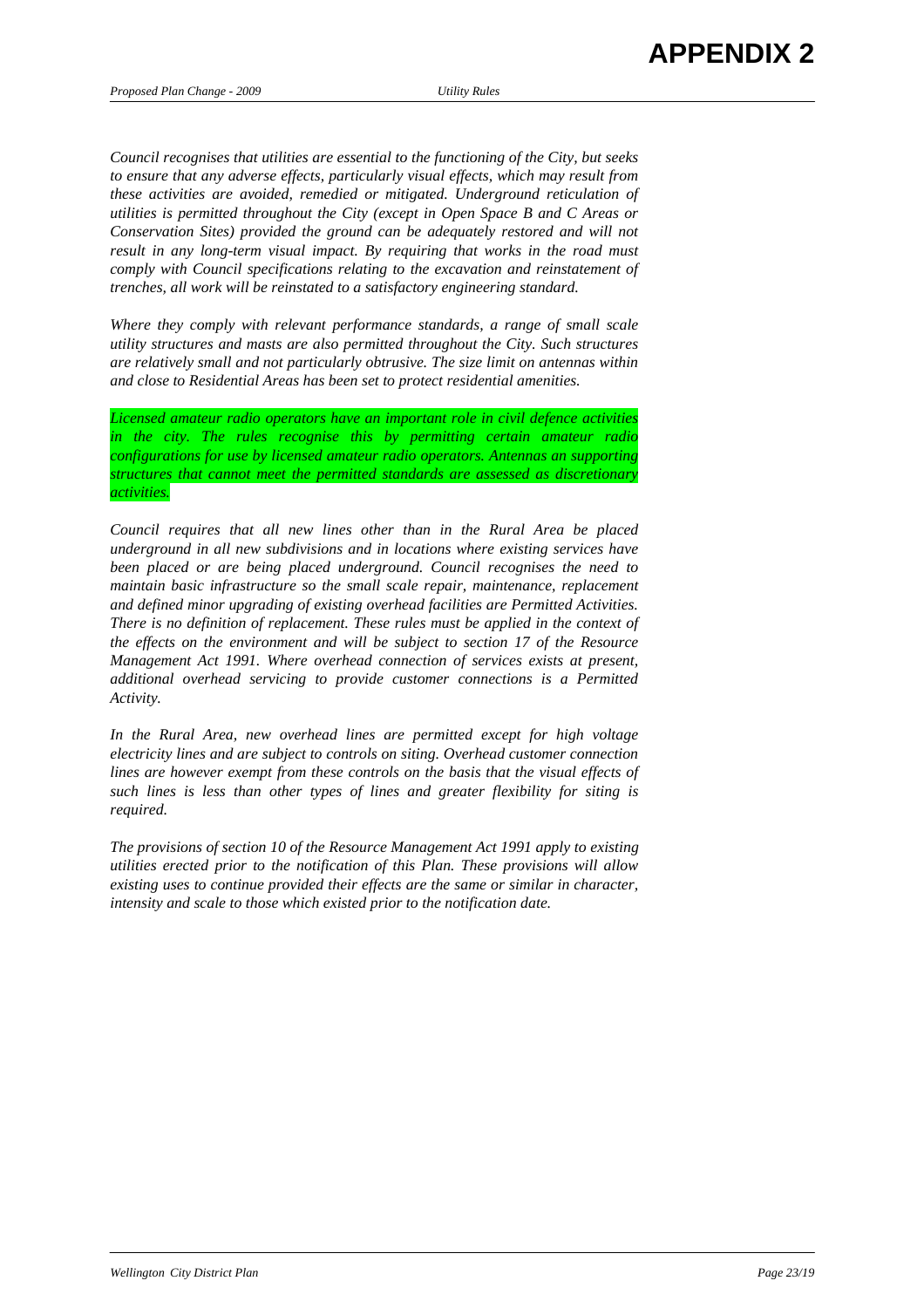# **23.2 Controlled Activities**

Section 23.2 describes which activities are Controlled Activities in respect of Utilities. Resource consents will be required but consent cannot be refused. Conditions may be imposed relating to the matters specified in rules 23.2.1 and 23.2.2. The decision on whether or not a resource consent application will be notified will be made in accordance with the provisions on notification in the Act.

# **23.2.1A Utility structures situated above ground not being Permitted Activities are Controlled Activities in all Areas of the City ( (except Open Space B and C Areas or Conservation Sites) in respect of:**

**23.2.1A.1 Siting and visual effects** 

**23.2.1A.2 design and external appearance** 

**23.2.1A.3 safety** 

**23.2.1A.4 measures to mitigate the effects of any hazard event when located in a Hazard Area.** 

#### *Non-notification*

 The written approval of affected persons will not be necessary in respect of Items 23.2.1.1, 23.2.1.2, 23.2.1.3 and 23.2.1.4. [Notice of applications need not be served on affected persons]<sup>PC28</sup> and applications need not be notified.

#### *Standards and Terms*

No utility structure shall be is located on a on land where the site that is. or contains, a listed heritage item. In respect of listed heritage areas, no utility structure shall be located on a site with a heritage area or any area of legal road within that heritage area. item including legal adjacent to land in a listed heritage area,

Under this rule the footprint of a utility structure must not exceed  $20m^2$ in area and the height must not exceed 3.5m above ground except:

• where a utility structure is located on a building it must not exceed 12m<sup>2</sup> in area and the height of the structure must not exceed 3m (which is the measurement of the utility structure itself rather than the building or the height above ground) except that the height above ground (measured at the top of the utility structure) must not exceed the permitted building height for the Area, or the highest part of the building (whichever is the greater).

Assessment Criteria

 **In determining the conditions to be imposed, if any, Council will have regard to the following criteria:** 

- 23.2.1A.5 The extent to which utility structures can be co-sited with similar utility structures or other buildings to avoid, remedy or mitigate their visual impact.
- 23.2.1A.6 The extent to which utility structures can be sited so that they are screened from view.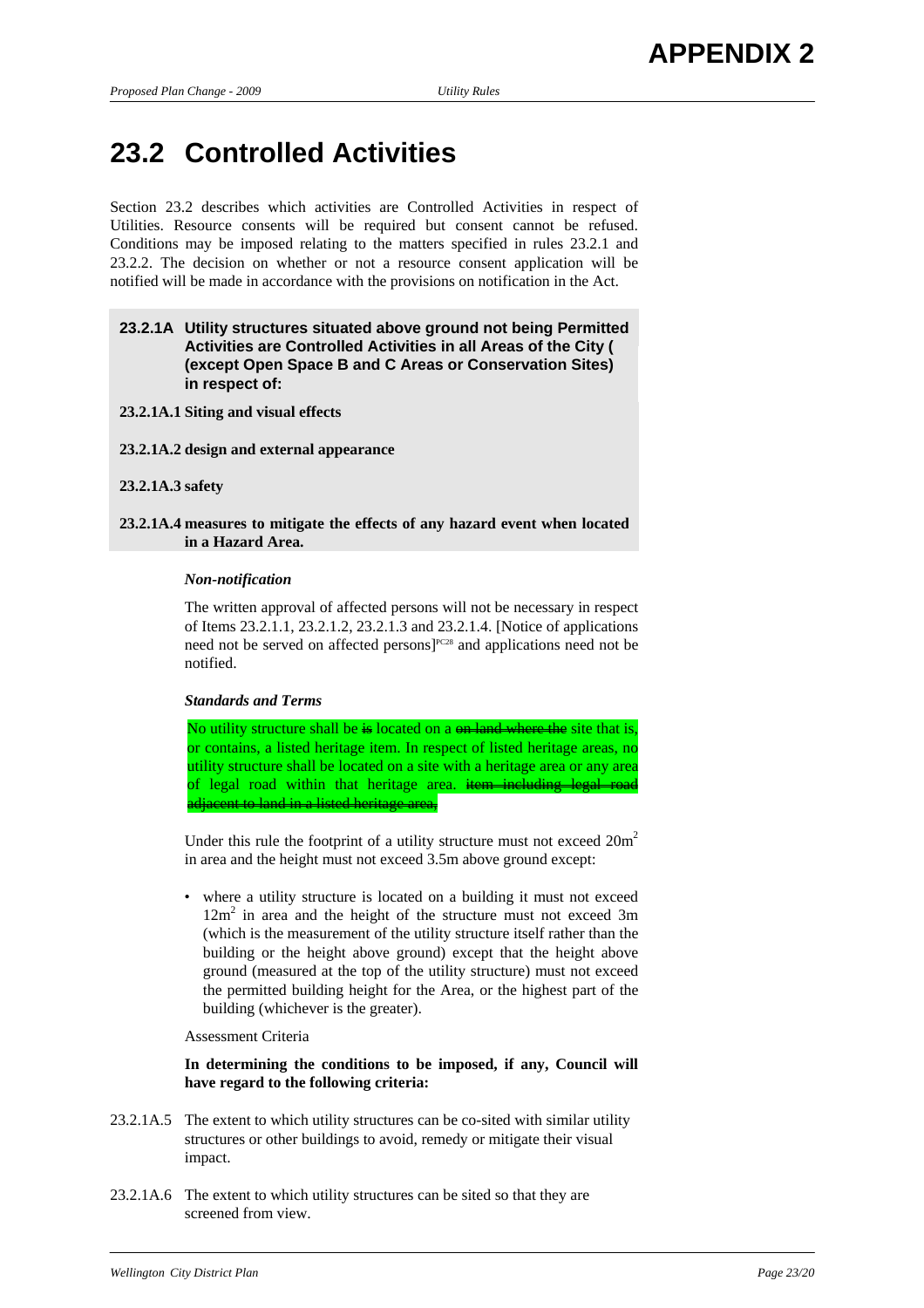| Proposed Plan Change - 2009 |  |  |
|-----------------------------|--|--|
|                             |  |  |

*Proposed Plan Change - 2009 Utility Rules* 

- 23.2.1A.7 The extent to which utility structures can be sited to avoid, remedy or mitigate the overshadowing of residential properties or public spaces.
- 23.2.1A.8 The extent to which utility structures located on the seaward side of a road identified in Appendix 2 will affect the character of the coastal environment and visual amenity. In particular the Council seeks to protect the area on the seaward side of:

Oriental Parade Evans Bay Parade Cobham Drive Shelly Bay Road Massey Road Karaka Bay Road Marine Parade Breaker Bay Road Moa Point Road Lyall Bay Parade Queens Drive The Esplanade Owhiro Bay Parade

- 23.2.1A.9 The extent to which utility structures located on the listed roads below will affect harbour views. The Council seeks to protect harbour views on the seaward side of:
	- Palliser Road Grafton Road Hornsey Road Dunedin Road Sutherland Road Thane Road The Crescent [Moeller Street]<sup>PC20</sup> Northland Road from the tunnel to Governor Road Alexandra Road from Thane Road to Upoko Road Maida Vale Road from the corner of Grafton Road to Evans Bay Parade McFarlane Street (Upper Level) Carlton Gore Road
- 23.2.1A.10 The extent to which the siting of utility structures will affect streetscape amenities. Council discourages utility structures on open berms or on streets where the removal of existing trees or other significant vegetation would be necessary.
- 23.2.1A.11 Whether structures are designed in a way that will maintain the character of the area or street in which it is located. Designs should reflect elements such as roof pitch and materials of buildings in the immediate locality. Special consideration should be given to design near heritage sites or character areas.
- 23.2.1A.12 Whether utility structures comply with New Zealand Standard NZS2772 : Part 1 : 1999 Radiofrequency Fields Part 1 – Maximum Exposure Levels – 3 kHz to 300 GHz (or subsequent amendments).
- 23.2.1A.13 Whether the safety and convenience of road users, including pedestrians, will be maintained.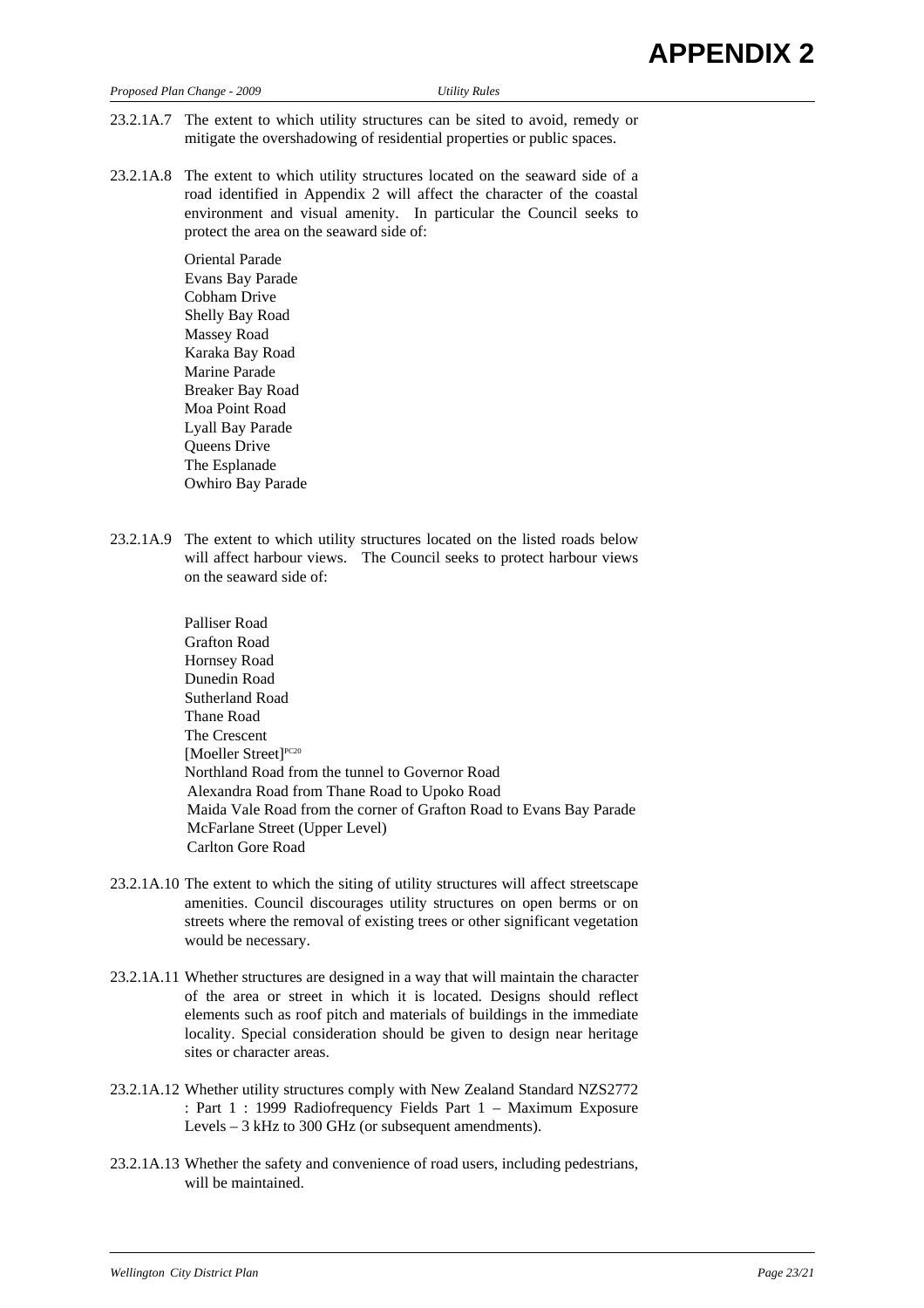- 23.2.1A.14 Where a utility structure is located within a Hazard Area whether measures have been taken into account to mitigate the effects of any hazard event.
- 23.2.1A.15 The extent to which any of the above criteria are constrained by operational or technical issues.

*In most Areas of the city, medium-sized utility structures to the size specified are Controlled Activities. Although such structures will not be dominant in size or scale, Council is concerned that the effects of their utilitarian appearance are avoided, remedied or mitigated.* 

*Council is particularly concerned about the appearance and location of such structures when viewed from roads, other public areas and Residential Areas. Control will be maintained where existing harbour views might be spoiled. In all cases Council seeks to ensure that structures fit appropriately into their surroundings.* 

**23.2.1B Except as provided under Rules 23.1.3 and 23.1.6, the construction, alteration of and addition to any utility structure or line on a site which contains, or is, a listed heritage item (including legal road adjacent to a site land in a heritage area), is a Controlled Activity in respect of:** 

**23.2.1B.1 Historic heritage values** 

#### *Standards and Terms*

 The utility structure or line is otherwise a Permitted Activity under this chapter.

 Any utility structure or line located within the dripline of a listed tree shall meet the conditions of Rule 21.1.5.

 Where any utility structure is situated above ground, it must be situated on a formed legal road, accessway or other area of hardstanding.

 Any utility structure or line shall not be located adjacent to, or directly in front of, any listed heritage building (or the façade if that is the only part of the building listed), object or tree.

#### Assessment Criteria

 **In determining the conditions to be imposed, if any, Council will have regard to the criteria outlined in rule 23.2.1A as well as the following criteria:** 

**23.2.1B.2 the extent to which the utility structure or line is situated to maintain the historic heritage values associated with the listed item.** 

*[Refer to Rule 3.2.2.13 for information on geotechnical and engineering design reports]***<sup>4</sup>**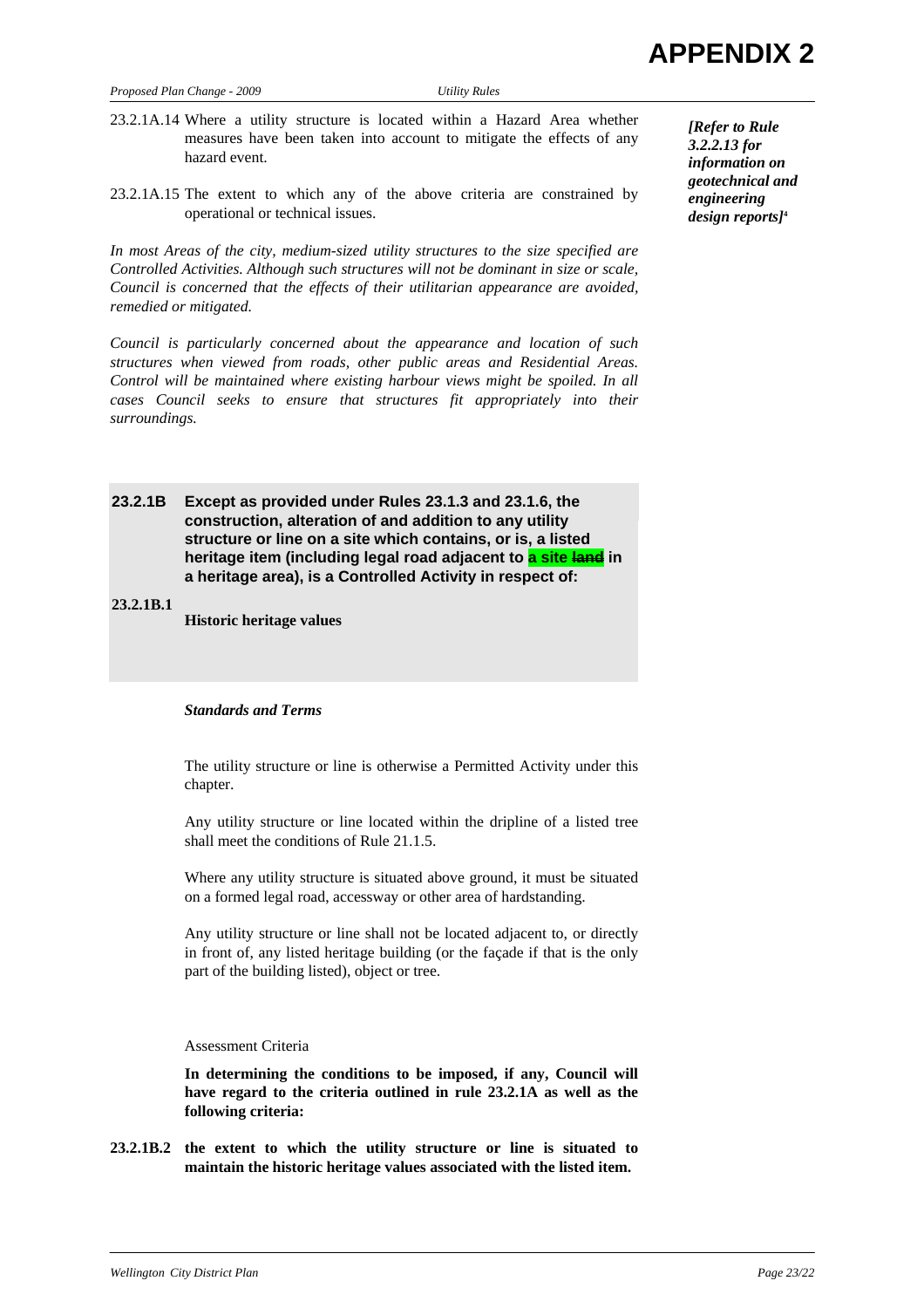*Proposed Plan Change - 2009 Utility Rules* 

*Note: the provisions of the Historic Places Act 1993 relating to "archaeological sites" may apply to any excavation or trenching required to construct underground utility structures or lines.* 

# **23.2.2 The construction, alteration of and addition to water reservoirs is a Controlled Activity in the Central Area, Suburban Centres, Institutional Precincts, Residential, Open Space A and B, and Rural Areas in respect of:**

**23.2.2.1 siting and screening.**

#### *Standards and Terms*

Under this rule water reservoirs must not exceed  $100m<sup>2</sup>$  in plan area or 8m in height.

#### *Assessment Criteria*

 **In determining the conditions to be imposed, if any, Council will have regard to the following criteria:** 

- 23.2.2.2 Whether the water reservoir will be sited to harmonise with the natural or built features of the area in which it is situated by one or more of the following means:
	- burying the reservoir
	- partial or complete backfilling of reservoir walls
	- screening using earth mounding
	- locating the reservoir so that it is not visible from a Residential Area.
- 23.2.2.3 Where the above treatments are not possible for hydraulic, topographical or other reasons, visual impacts will be avoided, remedied or mitigated through:
	- appropriate screening and/or planting
	- colour treatment to reduce visual dominance; or
	- design modifications such as domed roofs where reservoirs are situated on hills.

*Council accepts that reservoirs provide a necessary and vital role in servicing all areas of the City and for this reason they are included as Controlled Activities. A size limit has been imposed, and larger reservoirs will be assessed as Discretionary Activities. Council's primary concern is to ensure that reservoirs are designed to respect the landscape in which they are situated and do not dominate the view.*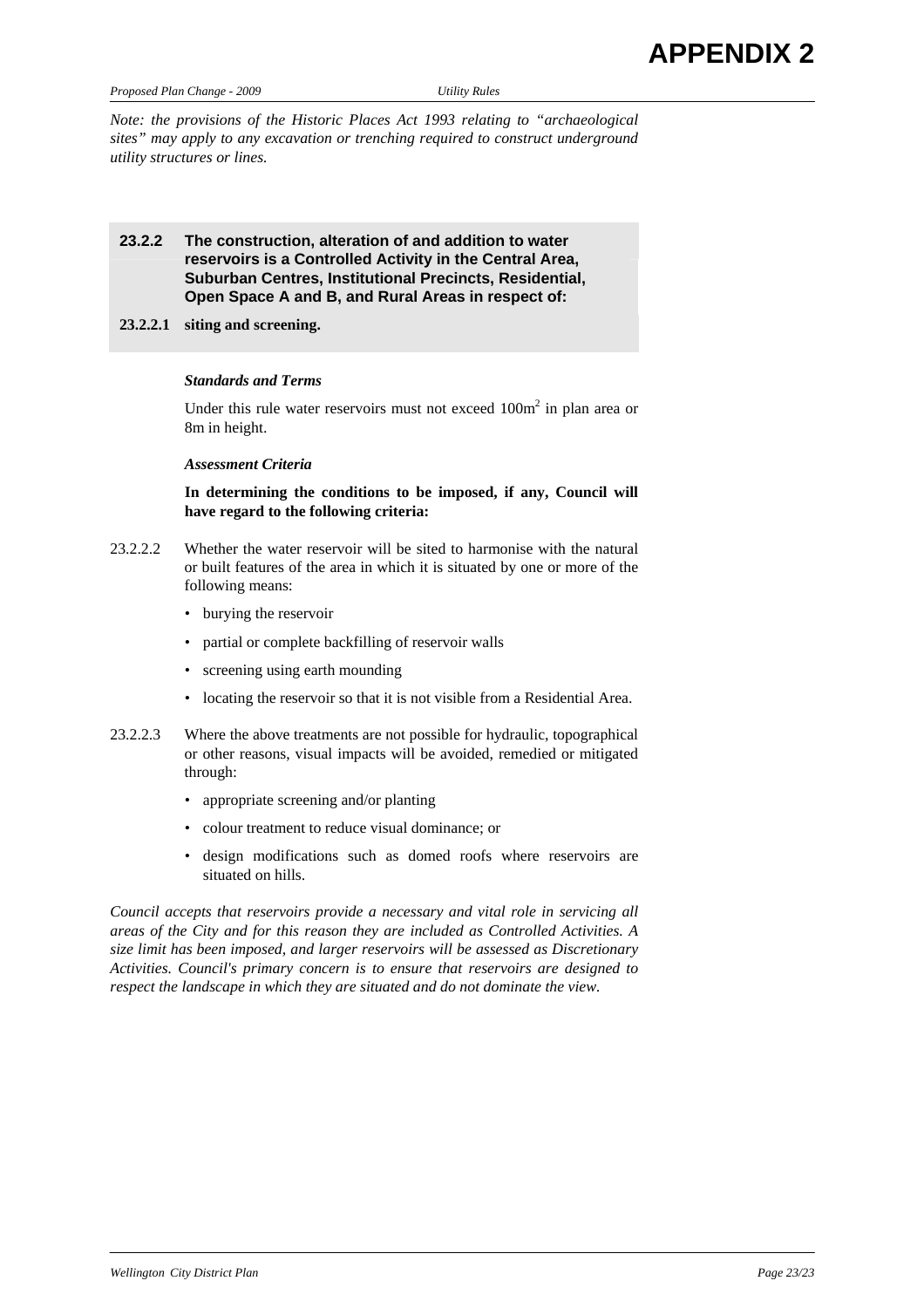# **23.2.3 Subdivision to create an allotment for utility network purposes is a Controlled Activity in respect of:**

- **23.2.3.1 site design, frontage and area**
- **23.2.3.2 vehicular access**
- **23.2.3.3 earthworks**
- **23.2.3.4 landscaping**
- **23.2.3.5 protection of any special amenity feature.**

#### *Non-notification*

 The written approval of affected persons will not be necessary in respect of these matters. [Notice of applications need not be served on affected  $persons$ <sup> $pc28$ </sup> and applications need not be notified.

#### *Standards and Terms*

 All utility networks must meet the conditions for Permitted Activities, the terms of any relevant resource consent, or must have existing use rights.

### *Assessment Criteria*

 **In determining the conditions to be imposed, if any, Council will have regard to the following criteria:** 

- 23.2.3.6 The requirements of Section 106 of the Act.
- 23.2.3.7 The extent of compliance with the relevant parts of the City Bylaws and if applicable the Council's Code of Practice for Land Development.
- 23.2.3.8 The need to ensure permanent site access.

**23.2.4 Antennas that do not meet the conditions for antenna size provided for in rules 23.1.13, 23.1.14 or 23.1.15, are a Controlled Activity in respect of:** 

- **23.2.4.1 siting**
- **23.2.4.2 visual effects.**

#### *Non-notification*

 The written approval of affected persons will not be necessary in respect of items 23.2.4.1 and 23.2.4.2. [Notice of applications need not be served on affected persons<sup>pc28</sup> and applications need not be notified.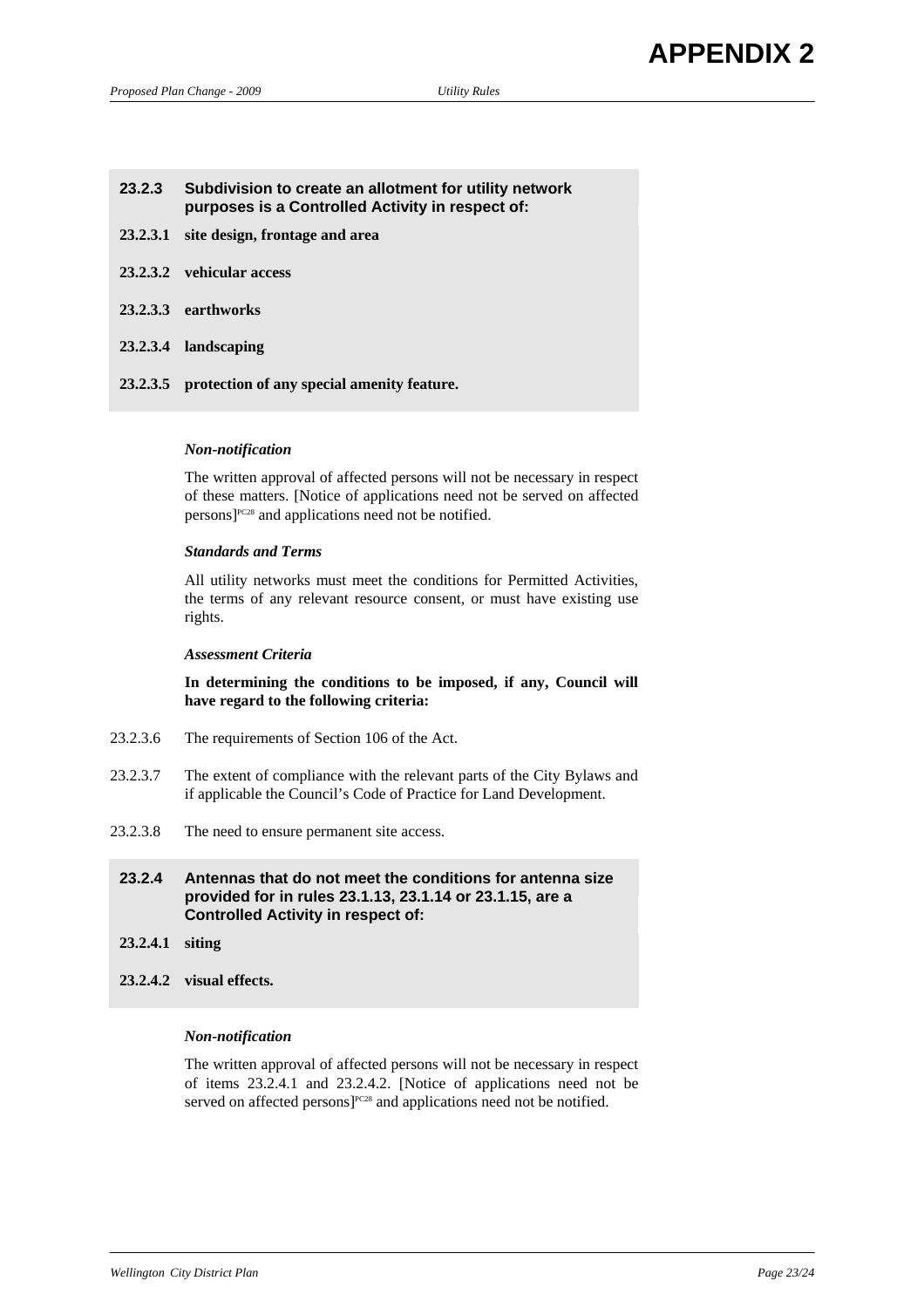#### *Standards and terms*

 All antennas must be designed and operated in compliance with New Zealand Standard NZS 2772 : Part 1 : 1999 Radiofrequency Fields Part 1 – Maximum Exposure Levels – 3 kHz to 300 GHz (or subsequent amendments) at all times and in all places to which the public has access.

 In the Central Area, Institutional Precincts, Suburban Centres, or Airport and Golf Course Precinct:

- Where antennas are located on buildings or structures (excluding masts):
	- (a) where the building or structure is less than 43m in height the antenna shall not exceed  $2.5m<sup>2</sup>$  in area or 2.0m diameter, the antenna must be sited so that the top of the antenna does not exceed the height of the highest part of the building or structure and the antenna shall be located no less than 10m from a Residential Area boundary
	- (b) where the building or structure is greater than 43m in height the antenna shall not exceed  $5m^2$  in area or 2.6m diameter provided that the antenna is located no less than 10m from a Residential Area boundary.
- Where antennas are attached to a mast antenna shall not exceed  $2.0<sup>m</sup>$ or 1.8m diameter.

 In the Residential Area or Open Space A Area where antennas are attached to a mast the antenna shall not exceed  $1.0m^2$  in area or 1m diameter.

 In the Rural Area where antennas are attached to a mast, the antenna shall not exceed  $3.2m^2$  in area or 2.0m diameter.

#### *Assessment Criteria*

 **In determining the conditions to be imposed, if any, Council will have regard to the following criteria:** 

- 23.2.4.3 The extent to which any visual effects of the antenna can be mitigated by screening, alternative siting on the site, or colour or finish selection.
- 23.2.4.4 The extent to which the above criteria are constrained by operational or technical issues.

## **23.2.4A Antennas located on non-heritage buildings in a listed heritage area within the Central Area or Suburban Centres, are a Controlled Activity in respect of:**

**23.2.4A.1 Siting in relation to effects on any adjacent listed heritage building**

#### **23.2.4A.2 visual effects**

#### **23.2.4A.3 historic heritage effects**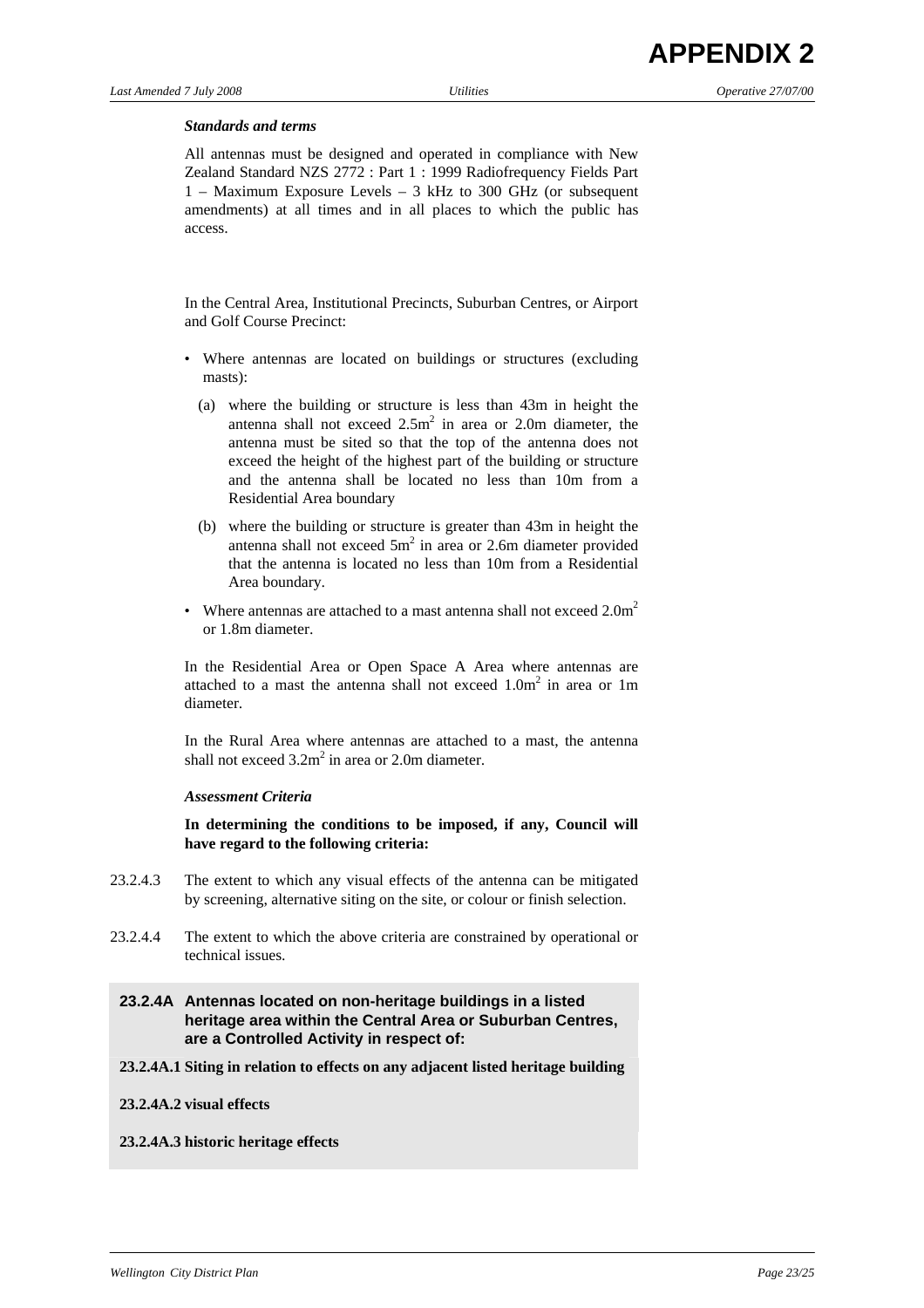#### *Non-notification*

 The written approval of affected persons will not be necessary in respect of items 23.2.4A.1 to 23.2.4A.3. [Notice of applications need not be served on affected persons]<sup>PC28</sup> and applications need not be notified.

#### *Standards and terms*

- 23.2.4A.4 All antennas must be designed and operated in compliance with New Zealand Standard NZS 2772 : Part 1 : 1999 Radiofrequency Fields Part 1 – Maximum Exposure Levels – 3 kHz to 300 GHz (or subsequent amendments) at all times and in all places to which the public has access.
- 23.2.4A.5 The antenna shall not exceed  $0.6m^2$  in area or 800mm diameter except if 23.2.4A.6, and 23.2.4A.7 below applies. Where the antenna is attached to a building or structure (excluding a mast) and the antenna mounting elevates the antenna above the building or structure, the part of the mounting that elevates the antenna shall not exceed 150mm in width or diameter and no guy wires are permitted.
- 23.2.4A.6 The antenna shall not exceed  $1.5m^2$  in area or 1.4m diameter where the antenna is:
	- attached to a building or structure (excluding a mast) and the antenna is no more than 5m in height above the highest part of the building or structure to which it is attached; and
	- located no less than 10m from a Residential Area boundary.
- 23.2.4A.7 The antenna shall not exceed  $2.5m^2$  in area or 2.0m diameter, except that in Centres the antenna shall not exceed  $2.0m^2$  in area or 1.5m diameter, where the antenna is:
	- attached to a building or structure (excluding a mast) and the antenna does not protrude above that part of the building or structure to which it is attached; and
	- located no less than 10m from a Residential Area boundary.

#### *Assessment Criteria*

 **In determining the conditions to be imposed, if any, Council will have regard to the following criteria:** 

- 23.2.4A.8 the extent to which the antenna is position or sited to maintain the historic heritage values associated with the listed heritage area and does not detract from any adjacent listed heritage building.
- 23.2.4A.9 The extent to which any visual effects of the antenna can be mitigated by screening, alternative siting on the site, or colour or finish selection.
- 23.2.4A.10 Whether a shroud covering the antennas will mitigate the visual effects of the antennas, or whether the design and technical requirements of the shroud is such that it would create additional adverse effects.
- 23.2.4A.11 The extent to which the above criteria are constrained by operational or technical issues.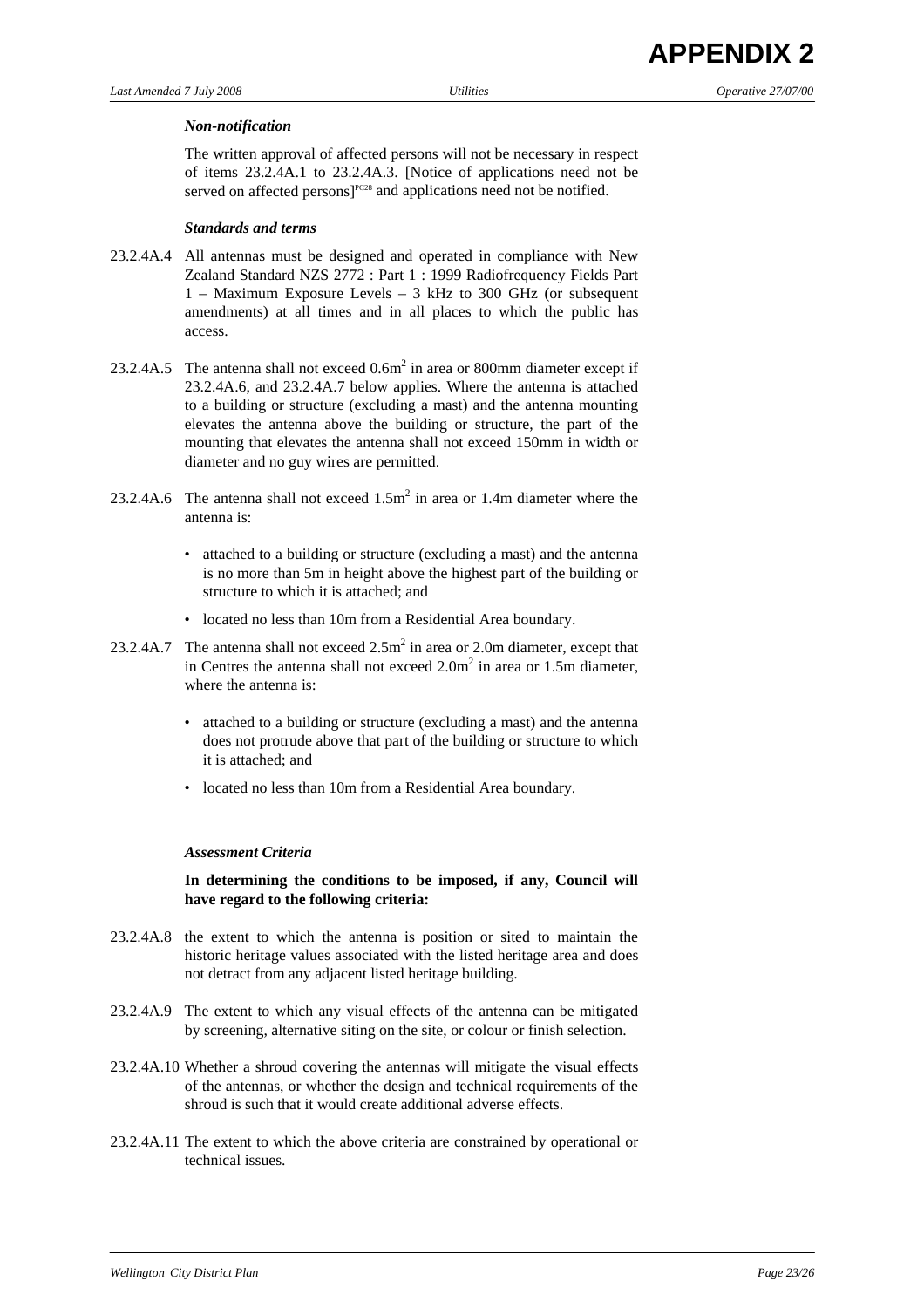### **23.2.5 Masts that do not meet the conditions in 23.1.8.1 or the height limit in 23.1.8.8 are a Controlled Activity in respect of:**

#### **23.2.5.1 Siting, including effects on streetscape and amenity**

**23.2.5.2 Design and visual appearance**

#### **23.2.5.3 Landscaping**

#### *Non-notification*

 The written approval of affected persons will not be necessary in respect of items 23.2.5.1 to 23.2.5.3. [Notice of applications need not be served on affected persons]<sup>PC28</sup> and applications need not be notified.

#### *Standards and terms*

 All masts must meet the following conditions (if relevant) for Permitted Activities:

- 23.1.8.1, unless consent has been obtained or is concurrently sought and granted as a Controlled Activity under rule 23.2.4
- 23.1.8.2
- $23.1.8.3$
- $23.1.8.4$
- $23.1.8.6$
- 23.1.8.7, except that the maximum horizontal diameter circle for the Central Area, Institutional Precincts, and Airport and Golf Course Precinct is 4m, and for masts up to 8m in the Rural Area, 6m; or 23.1.8.8, except that the height limits shall not exceed:

| Central Area                     | 25m |
|----------------------------------|-----|
| <b>Institutional Precincts</b>   | 25m |
| Airport and Golf Course Precinct | 25m |
| Rural Area                       | 30m |

• 23.1.8.9.

### *Assessment Criteria*

### **In determining the conditions to be imposed, if any, Council will have regard to the following criteria:**

- 23.2.5.4 The extent to which any visual effects of the mast or shading onto residential properties can be mitigated by:
	- screening or landscaping
	- alternative siting on the site, including consideration of proximity to site boundaries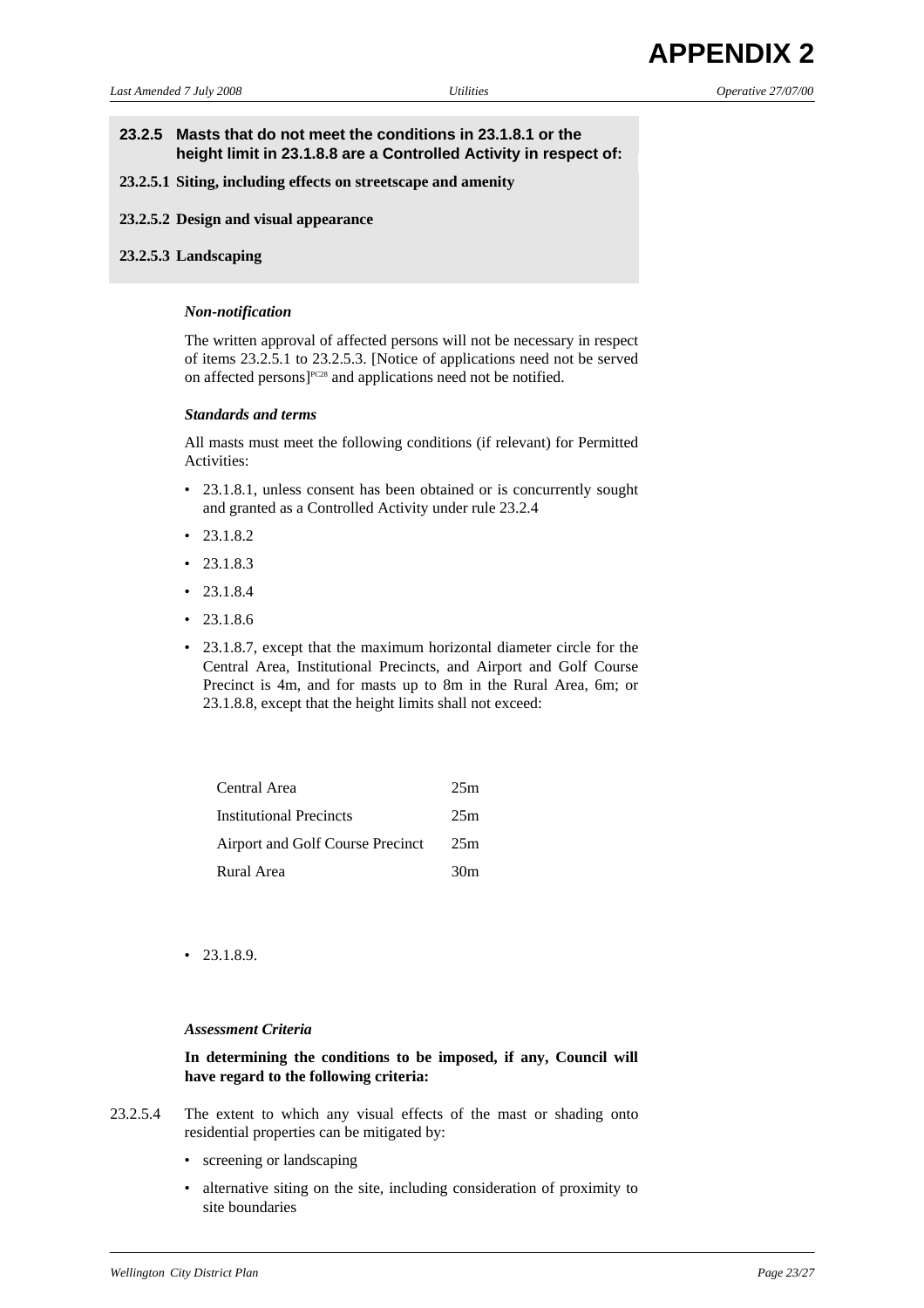- 
- alternative colour or finish selection
- re-configuration or design of antennas or other attachments to the mast
- re-design of the mast shape or profile 23.2.5.5 The extent to which the above criteria are constrained by operational or technical requirements of the mast, antennas or other attachments to the mast.

# **23.3 Discretionary Activities (Restricted)**

Section 23.3 describes which activities are Discretionary Activities (Restricted) in respect of Utilities. Consent may be refused or granted subject to conditions. Grounds for refusal and conditions will be restricted to the matters specified in rules 23.3.1, 23.3.2, 23.3.3 and 23.3.4. The decision on whether or not a resource consent application will be notified will be made in accordance with the provisions on notification in the Act.

- **23.3.1 Except as provided for in 23.3.2:** 
	- **antennas and masts with or without associated antennas and amateur radio configurations that are not Permitted or Controlled Activities**

 **are Discretionary Activities (Restricted) in respect of:** 

- **23.3.1.1 maximum height of the mast and area or diameter of any antenna**
- **23.3.1.2 visual effects and siting**
- **23.3.1.3 historic heritage effects**
- **23.3.1.3a visual amenity and landscape effects on identified ridgelines and hilltops**
- **23.3.1.3b visual and character effects on the seaward side of identified coastal roads next to the coastal marine area**
- **23.3.1.3c cumulative effects associated with co-siting and co-location**

**23.3.1.3d in respect of amateur radio configurations the visual amenity effects and siting of supporting structures, antennas and other attachments.**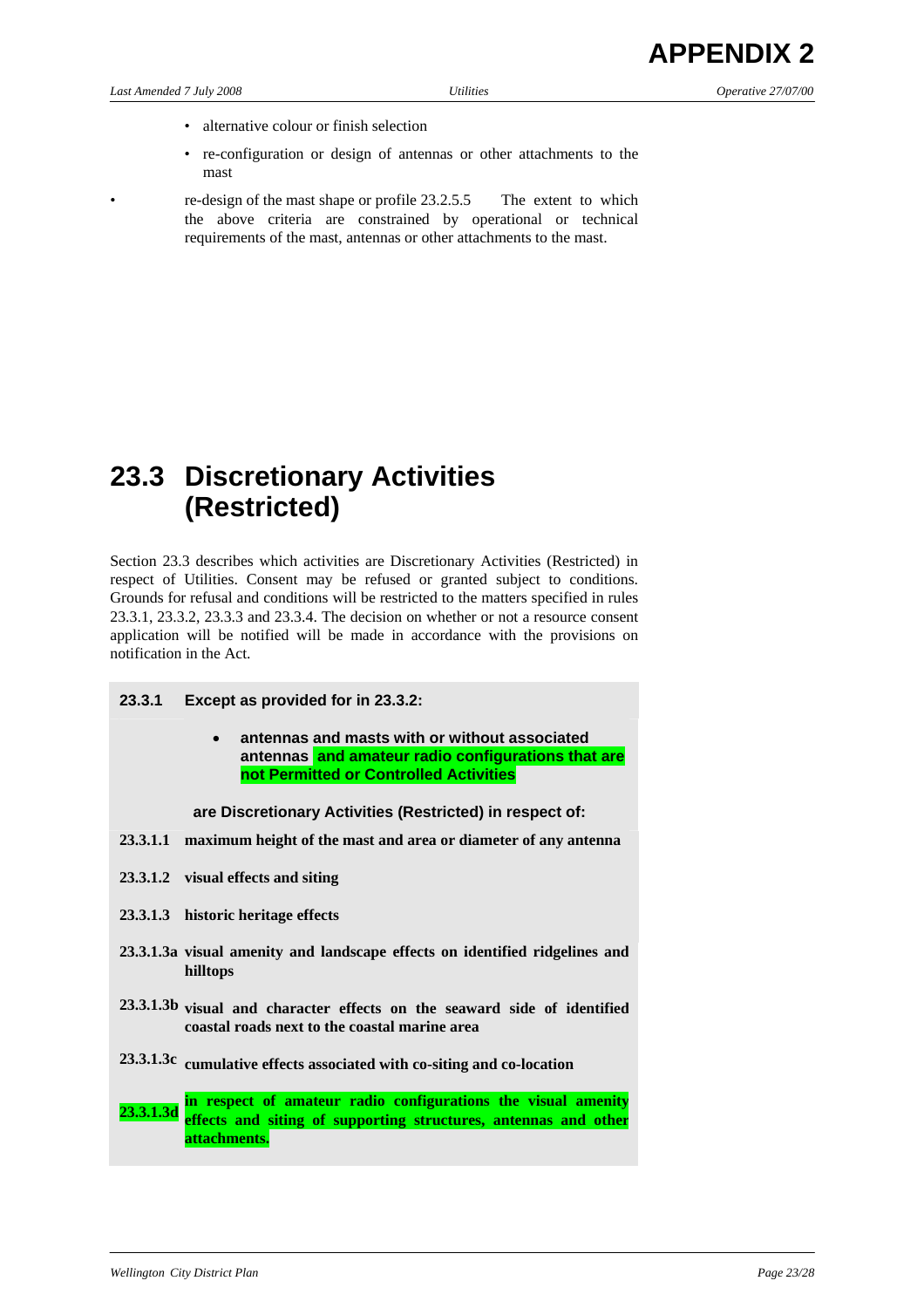# *Non-notification*

 Where an application is sought in respect of 23.3.1.1 for no more than 3.5m additional mast height on an existing or replacement mast and provided that the mast will be used to support antennas of more than one network utility operator, then the written approval of affected persons will not be necessary in respect of items 23.3.1.1 and 23.3.1.3c. [Notice] of applications need not be served on affected persons]<sup>PC28</sup> and applications need not be notified.

# *Standards and Terms*

 All antennas and aerials shall be designed and operated in compliance with New Zealand Standard NZS2772: Part 1: 1999 Radio Frequency Fields Part 1 - Maximum Exposure Levels - 3kHz to 300GHz (or subsequent amendments) at all times and in all places to which the public has access.

Masts in the Rural Area shall not exceed 40m in height.

 Masts in the Central Area, Institutional Precincts, Suburban Centres, and Airport and Golf Course Precinct, shall not exceed 30m in height.

 Masts in the Residential Area and Open Space A area shall not exceed 15m in height.

 No masts or antennas shall be located in the Open Space B and C Areas or Conservation Sites.

| Area                                | Maximum size<br>when<br>located on a building<br>or structure | Maximum size when<br>located on a mast<br>$m^2$ = area<br>$m = diameter$ |
|-------------------------------------|---------------------------------------------------------------|--------------------------------------------------------------------------|
| Central Area                        | $9m^2/6m$                                                     | $3.5m^2/3m$                                                              |
| <b>Institutional Precincts</b>      | $9m^2/6m$                                                     | $3.5m^2/3m$                                                              |
| Airport and Golf Course<br>Precinct | $9m^2/6m$                                                     | $3.5m^2/3m$                                                              |
| <b>Suburban Centres</b>             | $6m^2/4.5m$                                                   | $3.5m^2/3m$                                                              |
| Residential Area/Open<br>Space A    | $3.5m^2/3m$                                                   | $3.2m^2/2m$                                                              |
| Rural Area                          | $9m^2/6m$                                                     | $3.5m^2/3m$                                                              |

The antenna must not exceed the following:

# *Assessment Criteria*

 **In determining whether to grant consent and what conditions, if any, to impose, Council will have regard to the following criteria:** 

23.3.1.4 The extent to which the mast, antennas, or amateur radio configurations will be obtrusively visible, will adversely affect landscape values, or will detract from the amenities of the area in which it is situated or those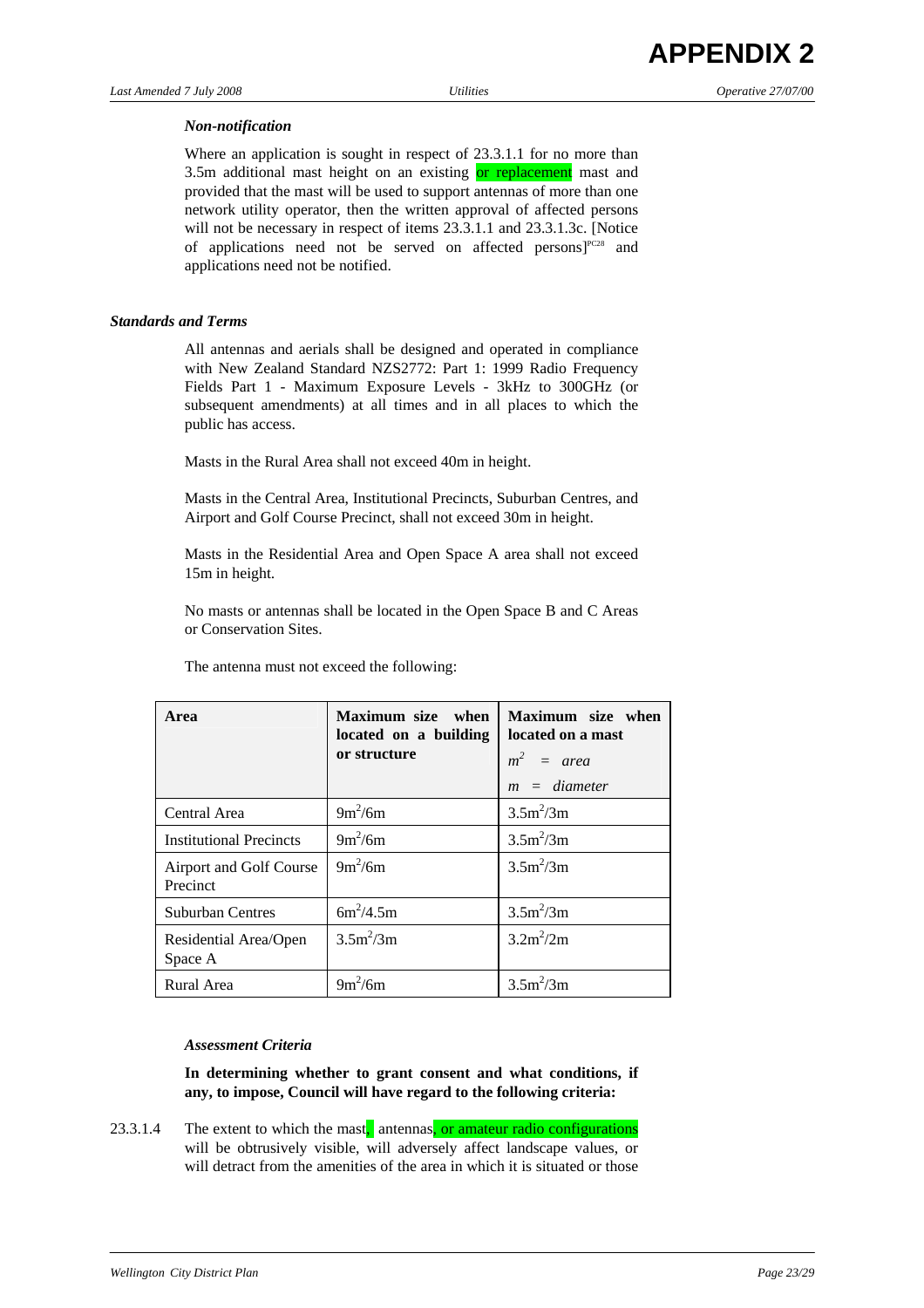in any nearby area, particularly where the proposed site is within an identified ridgeline or hilltop.

- 23.3.1.5 The extent to which the height, area, diameter or siting of the mast or antennas will have more than minor adverse effects on significant views or sunlight to Residential Areas or public places.
- 23.3.1.6 The extent of variance from the conditions for Permitted Activities or Controlled Activities.
- 23.3.1.7 The extent to which the mast or antennas can be co-sited or co-located with similar structures or other buildings to avoid, remedy or mitigate their visual impact.
- 23.3.1.8 If the mast or antennas are likely to result in a significant adverse effect on the environment, whether the location and scale are appropriate having regard to alternative locations or other options.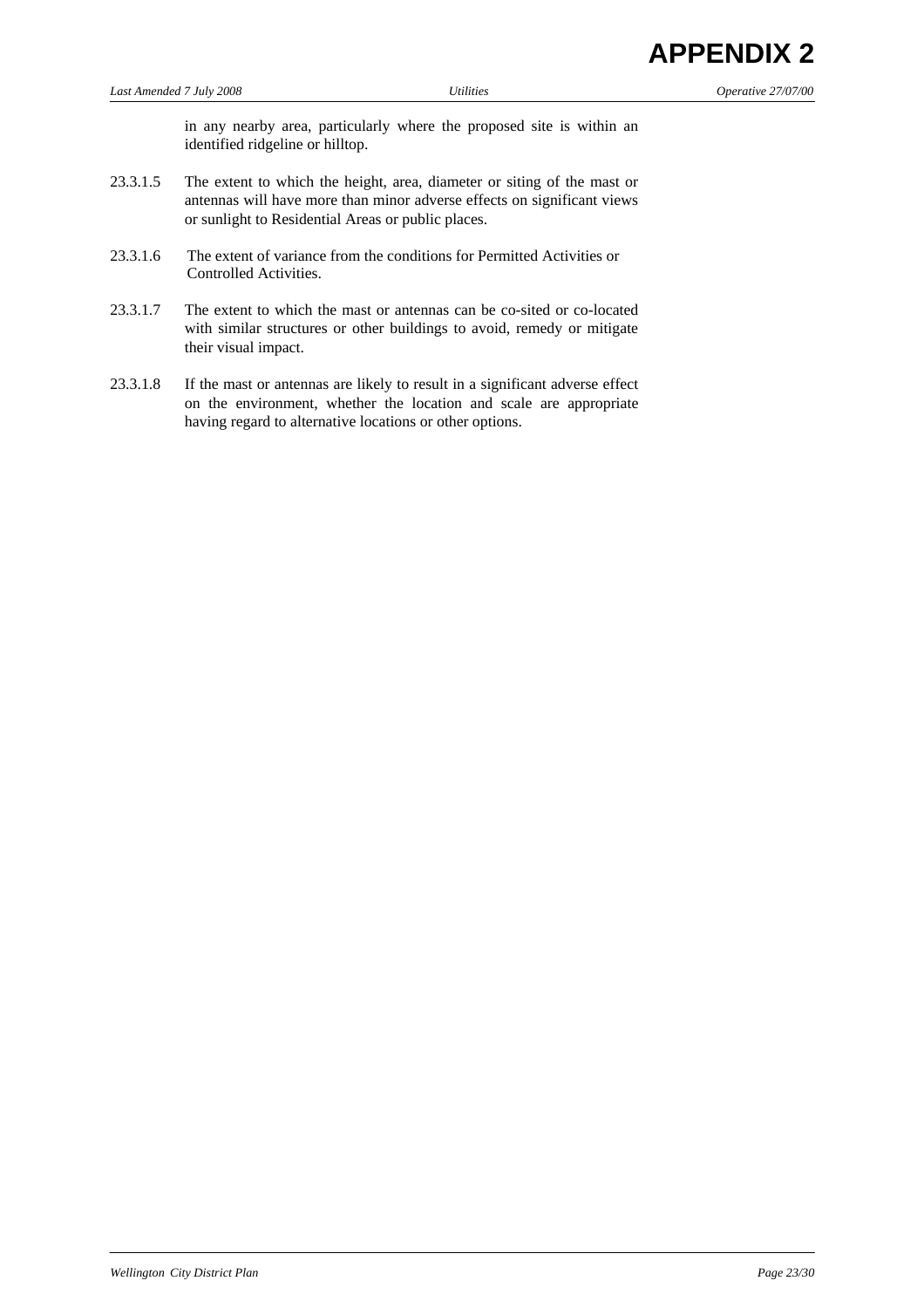23.3.1.9a The extent to which the mast or antennas located on a road identified in Appendix 2 will affect the character of the coastal environment and visual amenity. In particular the Council seeks to protect the area on the seaward side of:

> Oriental Parade Evans Bay Parade Cobham Drive Shelly Bay Road Massey Road Karaka Bay Road Marine Parade Breaker Bay Road Moa Point Road Lyall Bay Parade Queens Drive The Esplanade Owhiro Bay Parade

- 23.3.1.9b The extent to which the visual effects from masts and antennas on coastal character and visual amenity are avoided, remedied or mitigated by:
	- the co-location of utilities on existing masts or using micro antenna on existing structures to avoid, remedy or mitigate their visual impact
	- mitigating against potential adverse visual effects of development by sensitive siting and design and appropriate planting and/or screening
	- the use of external colour and materials to minimise the visual contrast with the surrounding environment
- 23.3.1.9c The extent to which the mast or antennas located on the listed roads below will affect harbour views:

Palliser Road Grafton Road Hornsey Road Dunedin Road Sutherland Road Thane Road The Crescent [Moeller Street]<sup>PC20</sup> Northland Road from the tunnel to Governor Road

Alexandra Road from Thane Road to Upoko Road Maida Vale Road from the corner of Grafton Road to Evans Bay Parade McFarlane Street (Upper Level) Carlton Gore Road

- 23.3.1.10 Where antennas are proposed to be sited on the top of a building, the extent to which they can be designed or screened so that they form an integral part of the total building design.
- *23.3.1.11* Where the mast or antennas are located on an identified ridgeline or hilltop, whether they can be located elsewhere without a disproportionate loss in functionality and if not, whether they can be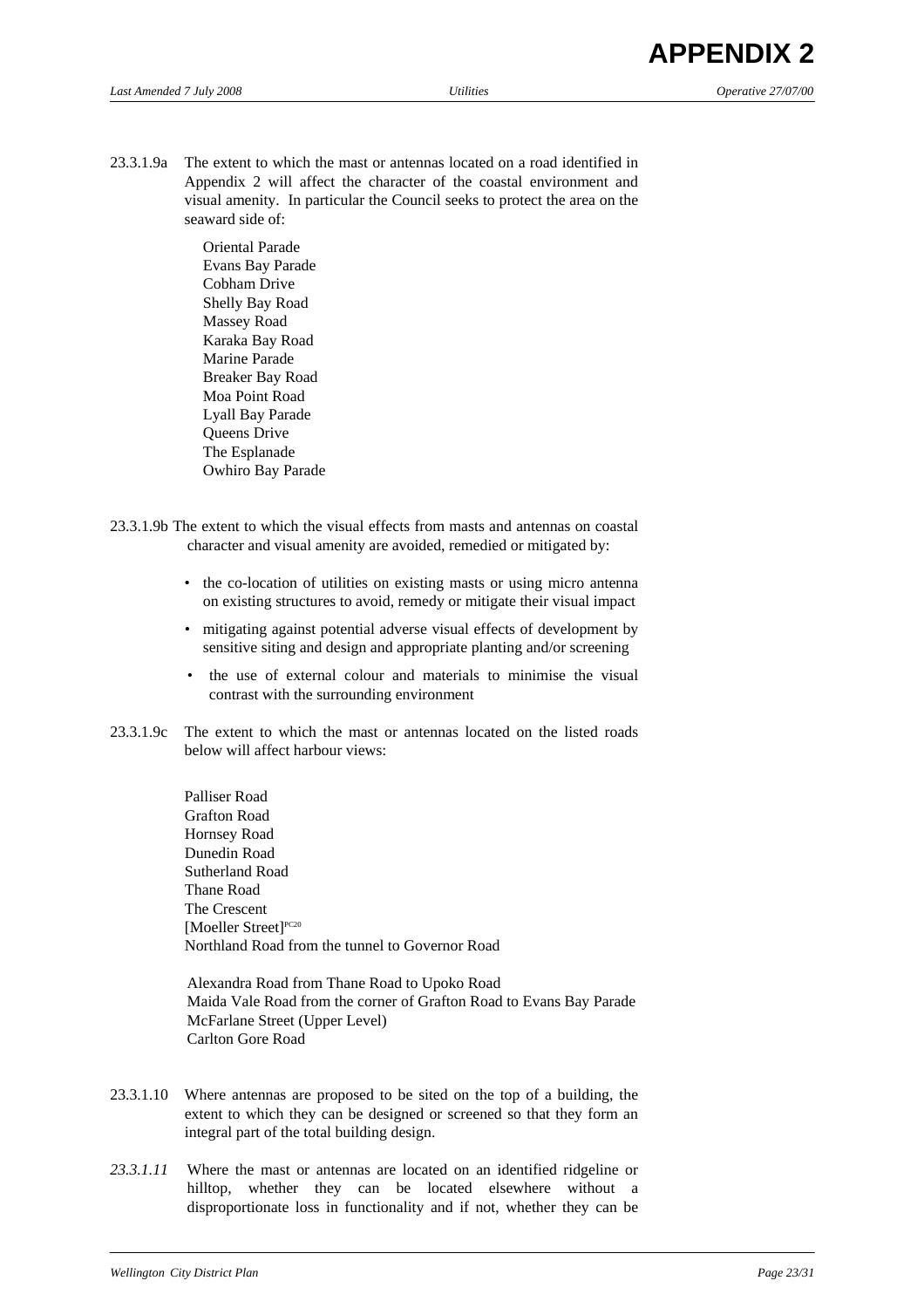sited and designed in ways that avoid, remedy or mitigate adverse visual effects having regard to:

- *•* the visibility of the subject site and the mast and antennas in relation to district wide, local and neighbouring views
- the potential to co-locate the mast and antennas with any similar existing structures or other buildings to avoid, remedy or mitigate their visual impact
- the potential to site and design associated buildings and earthworks to be unobtrusive by screening or back drop earthworks or planting where appropriate
- the use of external materials on masts, antennas and associated buildings to minimise the visual contrast with the surrounding environment
- 23.3.1.12 In respect of listed heritage items, the extent to which the mast or antenna is positioned or sited to maintain historic heritage values.
- 23.3.1.13 Whether a shroud covering the antennas will mitigate the visual effects of the antennas, or whether the design and technical requirements of the shroud is such that it would create additional adverse effects.
- 23.3.1.14 The extent to which any of the above criteria are constrained by operational or technical issues.

*Masts and antennas above those that are permitted or controlled are Discretionary Activities to enable their more significant effects to be assessed. The Council is particularly concerned about the visual effects of masts and antennas on building tops the amenities of the area and landscape values.* 

- 23.3.2 The addition of antennas **or aerials** to any mast (existing at **the time of the application and not on formed legal road) where:** 
	- **the additional antennas or aerials are not Permitted or Controlled Activities ; or**
	- **the additional antennas or aerials, when attached to the mast will not meet the conditions or standards and terms for Permitted or Controlled Activities; or**
	-

**is a Discretionary (Restricted) Activity in respect of:** 

- **23.3.2.1 visual effects including siting of the additional antennas or aerials or any reconfiguration of antennas or aerials on the existing mast**
- **23.3.2.2 antenna area or diameter**
- **23.3.2 3 the extent to which the addition of the antennas or aerials has an adverse effect on the environment.**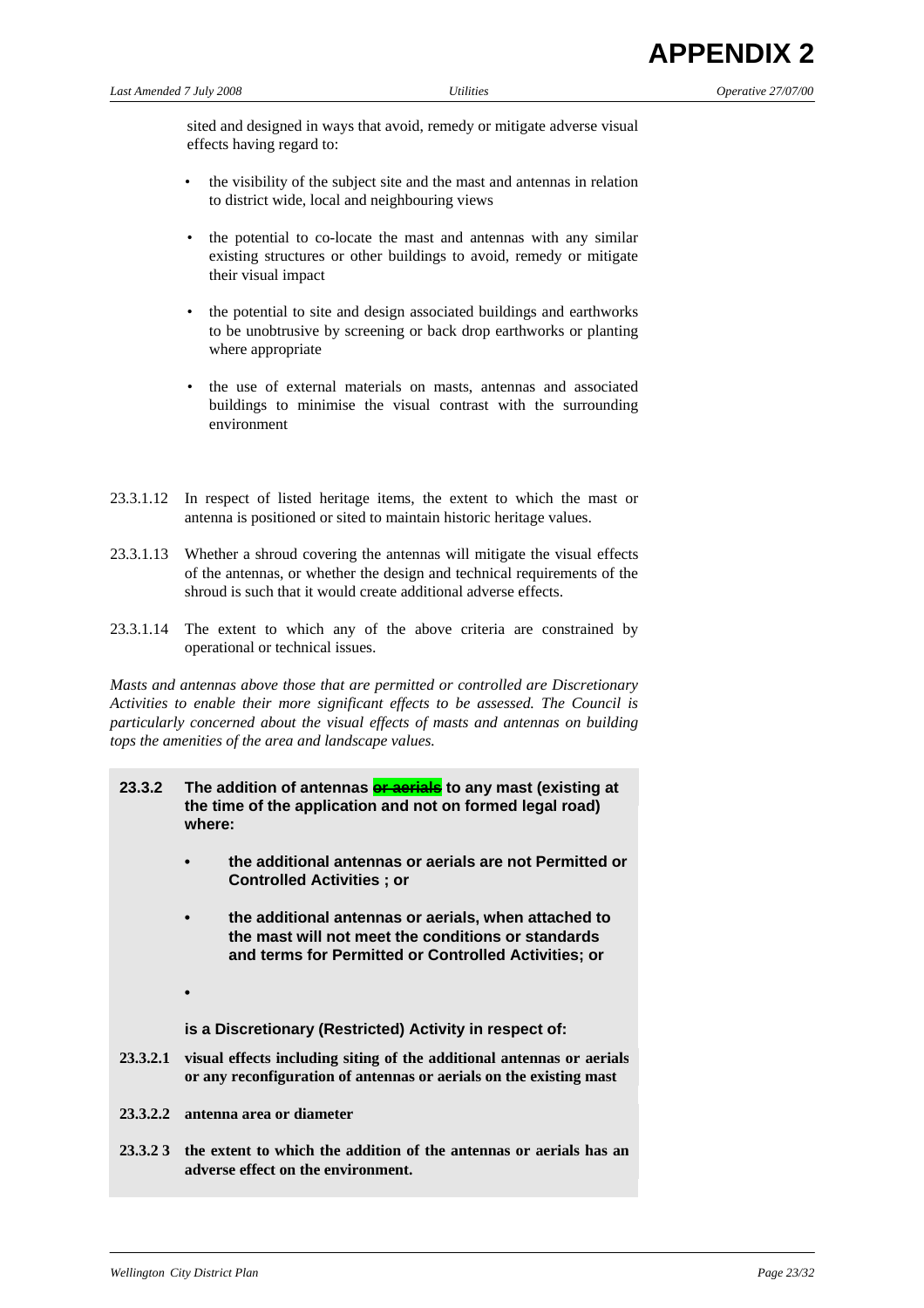#### *Standards and Terms*

 The additional antennas and aerials shall be designed and operated in compliance with New Zealand Standard NZS2772: Part 1 : 1999 Radio Frequency Fields Part 1 – Maximum Exposure Levels – 3kHz to 300GHz (or subsequent amendments) at all times and in all places to which the public has access.

 The additional antennas shall not exceed the maximum size limits for the antenna when located on a mast provided for in the table in the standards and terms in rule 23.3.1, except that for masts in the Rural Area that existed as at 1 October 1991 the maximum size of antenna is  $9m<sup>2</sup>$  in area or 6.0m diameter.

#### *Assessment Criteria*

 **In determining whether to grant consent and what conditions, if any, to impose, Council will have regard to the following criteria:** 

- 23.3.2.4 The effects, including the cumulative effects, of siting the additional antennas or aerials on the mast, and in particular the location of the additional antennas or aerials on the mast.
- 23.3.2.5 The extent to which the existing mast with additional antennas or aerials, exceeds the conditions for Permitted Activities or the standards and terms for Controlled Activities or Discretionary (Restricted) Activities.
- 23.3.2.6 If the additional antennas or aerials are likely to result in a significant adverse effect on the environment, whether there are alternatives and the extent of the effects of those alternatives.
- 23.3.2.7 Whether the matters relevant to granting any previous resource consent for the existing mast are affected by the additional antennas or aerials, including whether the consent of any party who gave their written approval or appeared at any hearing has been obtained.
- 23.3.2.8 Assessment criteria 23.3.1.4 23.3.1.14
- **23.3.3 The construction, alteration of and addition to underground utility structures or underground lines:** 
	- **on or in Open Space B and C Areas and Conservation Sites that are not on formed legal roads or accessways; or**
	- **that do not meet Permitted Activity condition 23.1.3.1; or**
	- **are provided for as a Permitted Activity in Rule 23.1.1 but do not meet the conditions in Rule 23.1.1; or**
	- **on a site which contains, or is, a listed heritage item but do not meet the conditions in Rule 23.1.10**

**are Discretionary Activities (Restricted) in respect of:** 

#### **23.3.3.1 location**

**23.3.3.2 damage to habitats or ecosystems**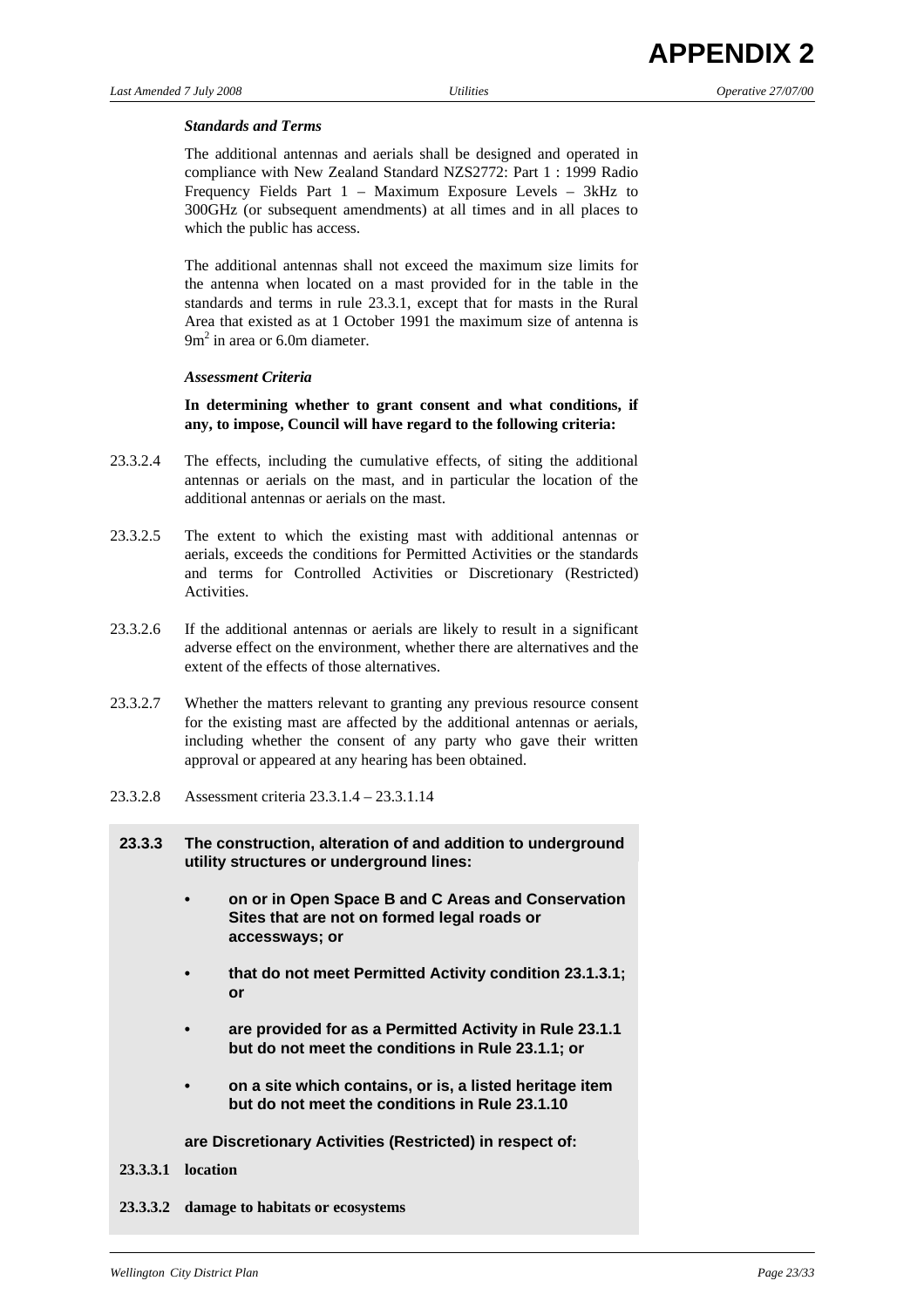#### **23.3.3.3 ground disturbance**

**23.3.3.4 heritage significance**

#### *Non-notification*

 The written approval of affected persons will not be necessary in respect of items 23.3.2.1 to 23.3.2.5. [Notice of applications need not be served on affected persons]<sup>PC28</sup> and applications need not be notified.

#### *Assessment Criteria*

 **In determining whether to grant consent and what conditions, if any, to impose, Council will have regard to the following criteria:** 

- 23.3.3.6 Whether alternative routes or locations are available to safeguard the natural environment.
- 23.3.3.7 Whether the utility structure damages habitats or ecosystems or causes the loss of significant vegetation that contributes to the amenity of the open space area.
- 23.3.3.8 Whether the building of the utility structure causes significant alteration to or re-contouring of existing landforms or topography. Where any earthworks are undertaken, Council requires ground surfaces to be restored to the original condition and, where practicable, vegetation replaced.
- 23.3.3.9 Whether the heritage significance of the area or site is affected by the utility structure's construction and placement or is affected by the existence of the utility structure.
- 23.3.3.10 The extent to which any of the above criteria are constrained by operational or technical issues.

*Underground utilities are Discretionary Activities within Open Space B and C Areas, Conservation Sites (except when under formed legal roads or accessways if the conditions on the Permitted Activity rule are met) and Heritage items (where the conditions of the permitted rule are not met) to protect the special qualities that these areas hold. There may be occasions when utilities need to traverse or locate within these areas. Council seeks to ensure that the special qualities of these sensitive areas are protected.* 

*Some utility structures may be inappropriate for certain Maori sites. Likewise, ground disturbance may cause the loss of a site or area's historical context.*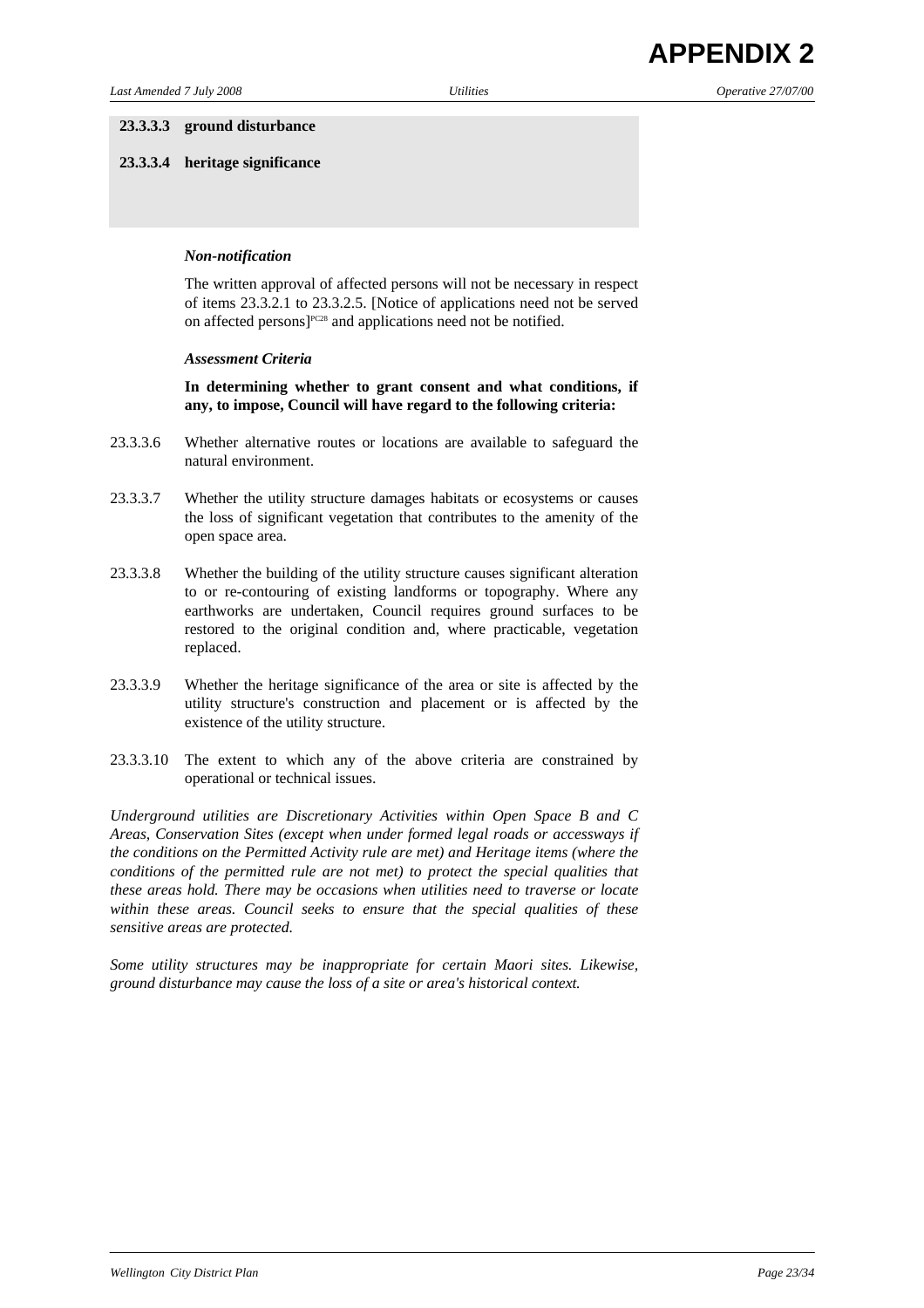## **23.3.4 New or additional overhead lines that are not provided for as a Permitted Activity or do not meet the Permitted Activity conditions are Discretionary Activities (Restricted) in respect of:**

- **23.3.4.1 visual effects**
- **23.3.4.2 siting.**

#### *Standards and Terms*

 [No new support structure is erected, except in any of the following cases where one new support structure is used to:

- provide a connection to a new customer
- re-route existing overhead lines that cross private property onto legal road
- meet safety standards. $]^{PC14}$

 No individual overhead cable, wire, or other similar conductor shall measure more than 30mm in diameter (provided that where more than 1 cable and or wire and/or other similar conductor is bundled or lashed together, no such bundle of cables and/or wires, and/or other similar conductors shall exceed 30mm in diameter).

 If the overhead line is for conveying electricity, the voltage shall not exceed 66 kV with the capacity up to and including 50 MVA.

No overhead line is located on an identified ridgeline or hilltop.

 No overhead line is located in Open Space B and C Areas or Conservation Sites.

#### *Assessment Criteria*

 **In determining whether to grant consent and what conditions, if any, to impose, Council will have regard to the following criteria:** 

- 23.3.4.3 The extent to which the size and scale of the proposed new or additional lines is in keeping with the size and scale of any overhead reticulation which exists.
- 23.3.4.4 The extent to which there are any technological, operational or topographical reasons why the new or additional overhead lines cannot be placed underground.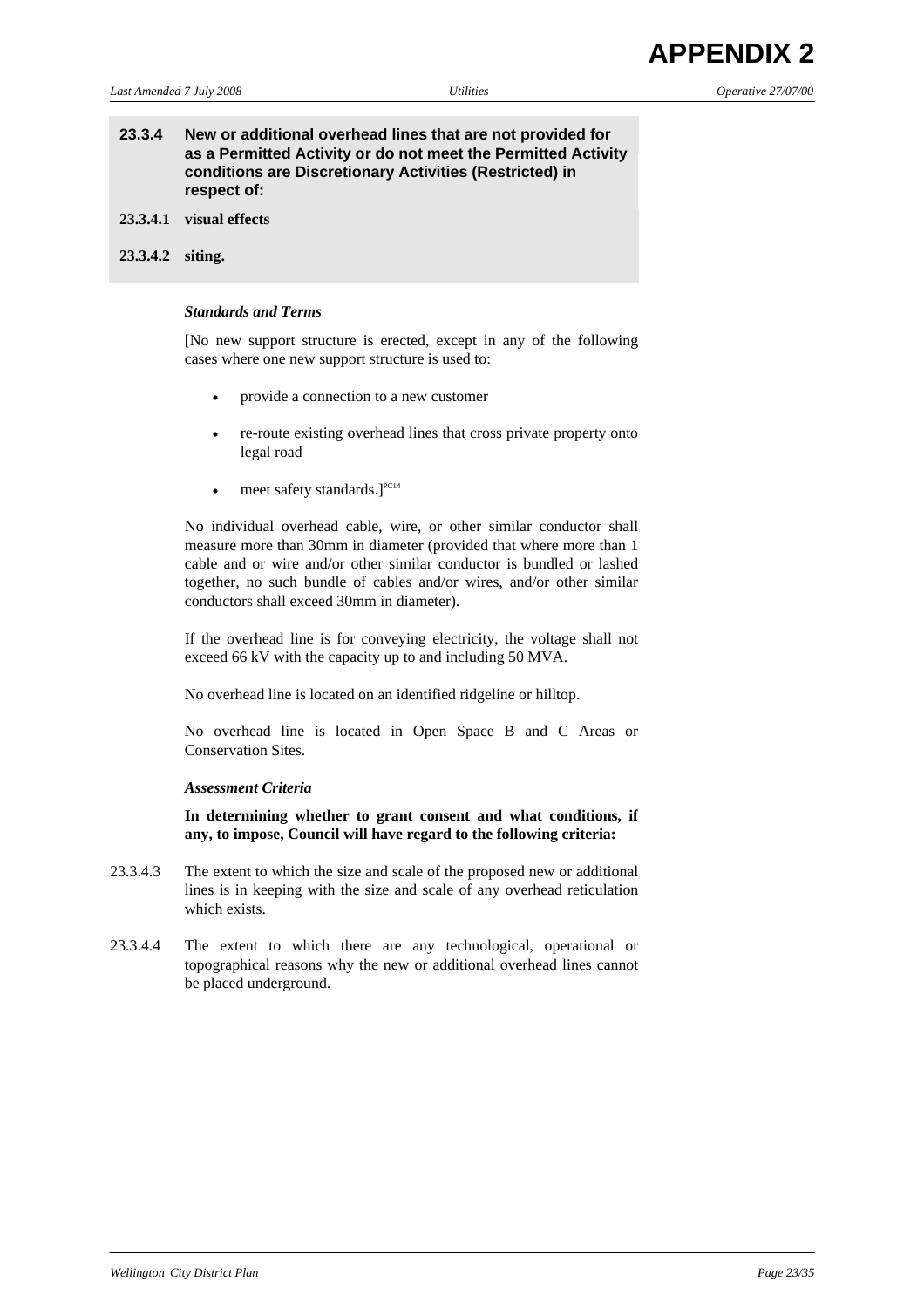| <b>APPENDIX 2</b> |  |
|-------------------|--|
|-------------------|--|

- 
- 23.3.4.5 The extent to which the effects of the overhead lines are mitigated by matters such as:
	- any visual backdrop viewing angle from adjacent properties
	- viewing distances
	- the diameter of the conductors, wires and cables, and if they are bundled or lashed together, the technique used
	- the location of the wires, conductors, cables and any other equipment included in the definition of line on the support structures
	- the location of support structures.
- 23.3.4.6 The extent to which the location of new or additional overhead lines will have an impact on:
	- amenity values of the area, including rural and residential amenity
	- significant public views
	- areas of landscape or open space values
	- streetscape.
- 23.3.4.7 Where it is likely that the activity will result in any significant adverse effect on the environment, whether the location and scale are appropriate having regard to alternative locations or other options.
- [23.3.4.7A The cumulative effects of any additional overhead lines on the surrounding environment. $]^{PC14}$
- 23.3.4.8 The extent to which any of the above criteria are constrained by operational or technical issues.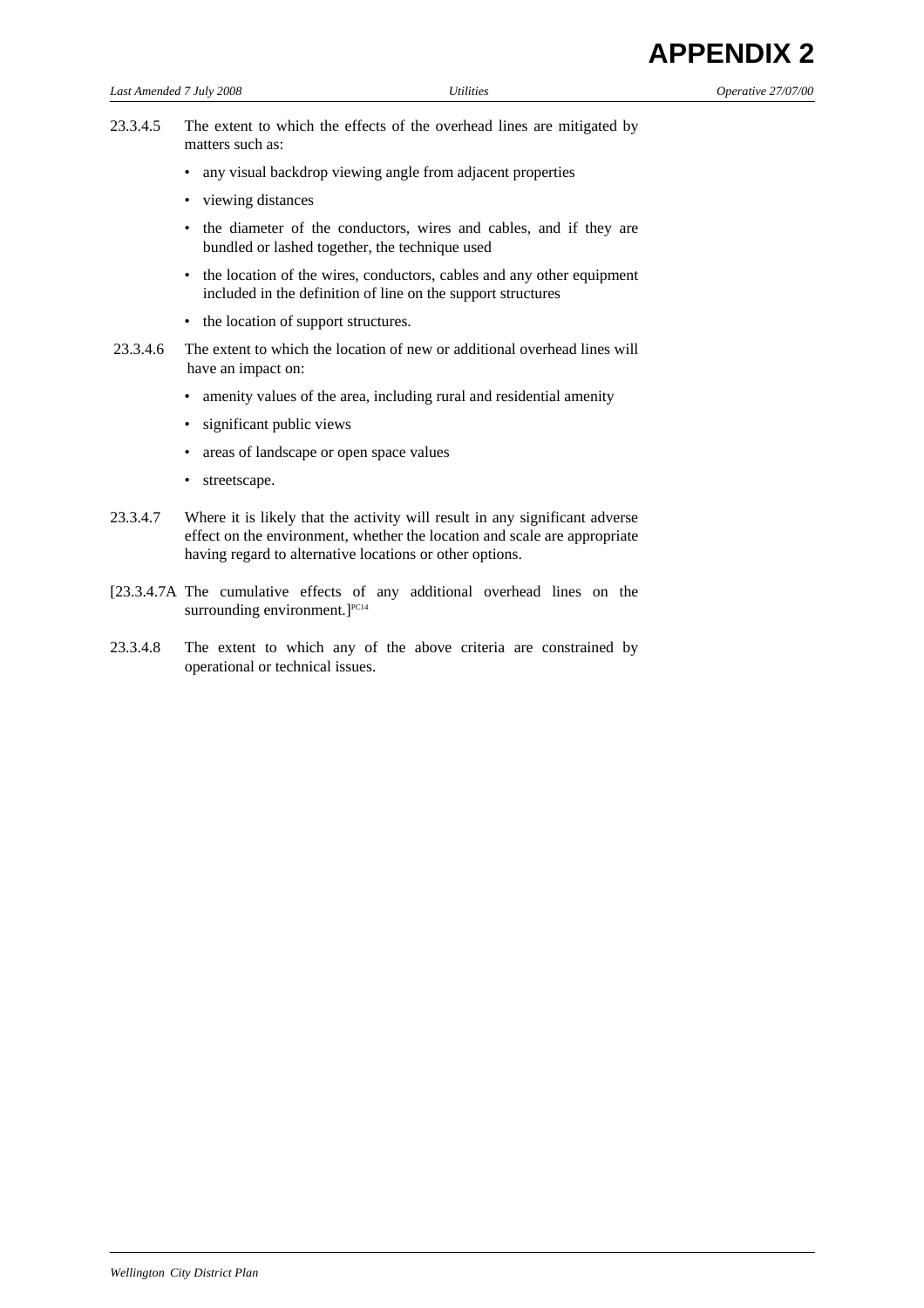# **23.4 Discretionary Activities (Unrestricted)**

Section 23.4 describes which activities are Discretionary Activities (Unrestricted) in all Areas. The decision on whether or not a resource consent application will be notified will be made in accordance with the provisions on notification in the Act.

# **23.4.1 Antennas, masts (with or without associated antennas, aerials and utility network apparatus) and utility structures including water reservoirs, not specifically provided for as Permitted, Controlled or Discretionary Activities (Restricted) are Discretionary Activities (Unrestricted) in all Areas.**

## *Assessment Criteria*

 **In determining whether to grant consent and what conditions, if any, to impose, Council will have regard to the following criteria:** 

- 23.4.1.1 Whether the size and scale of the proposal is generally compatible with other development in the area. More substantial structures may be acceptable in circumstances where:
	- the size or location of sites permits a greater separation from existing development
	- the local topography, existing vegetation or surrounding building forms and development will diminish the impact of the new structure
	- development on adjacent sites is similar in size and scale
	- after first considering a wide range of alterative sites, mitigating against potential adverse effects of development by sensitive siting and design and appropriate planting and/or screening and the use of external colour and materials to minimise contrast with the surrounding environment.

 Council seeks to ensure that structures located in or visible from Residential Areas are not obtrusively visible.

- 23.4.1.2 The degree to which the utility structure, mast or antenna is appropriately located. Wellington's hilly terrain imposes constraints on the siting of some utilities but structures are generally discouraged on prominent ridgelines and hilltops. Where located on identified ridgelines or hilltops, Council encourages the avoidance, remediation or mitigation of visual effects by:
	- the co-siting of utilities to avoid, remedy or mitigate their visual impact
	- the siting of utilities away from Residential or Open Space Areas will also be generally supported to protect the amenities of these areas
	- minimising the visibility of the site and/or structures in relation to district wide, local and neighbouring views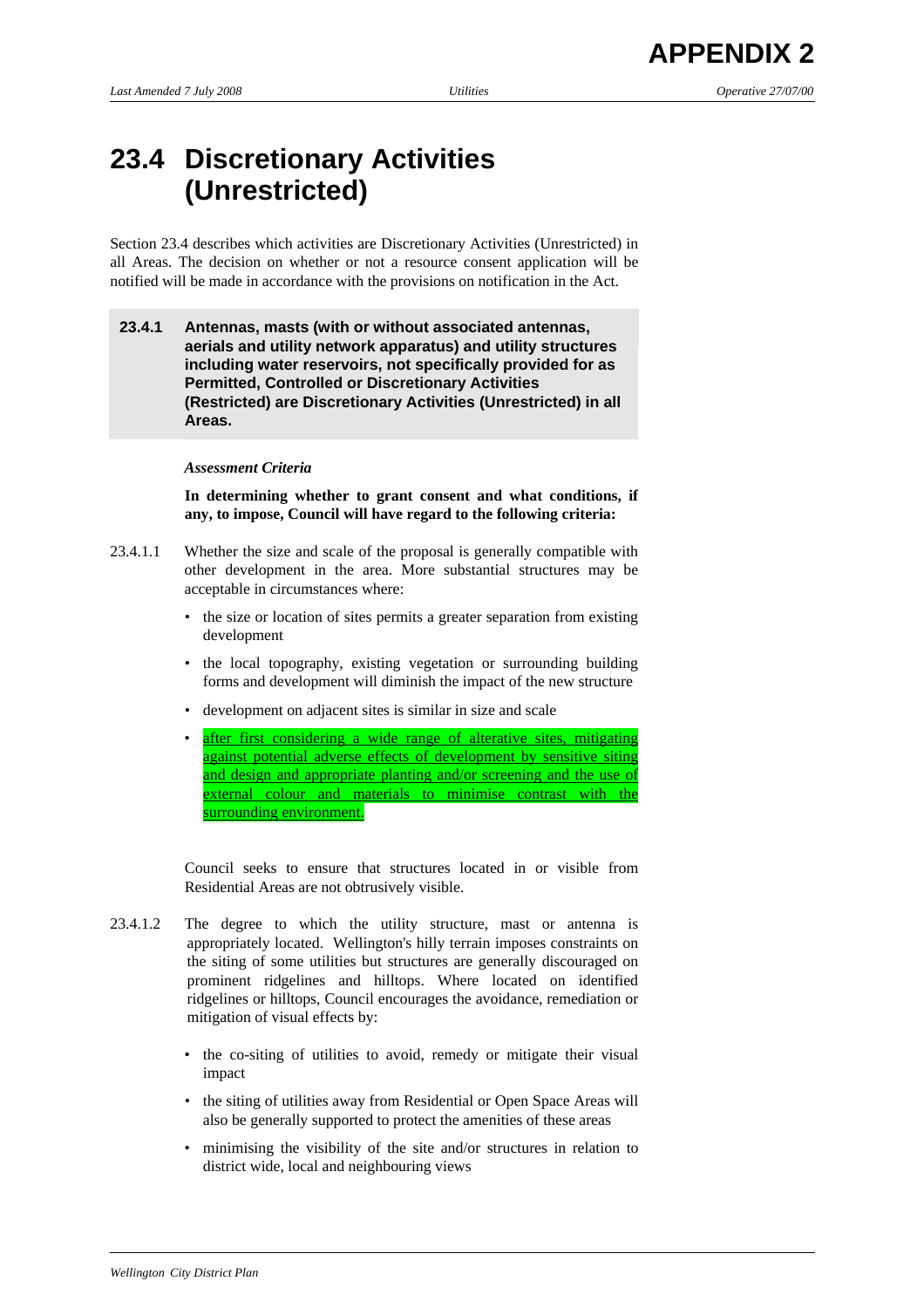- ensuring visual continuity of relatively undeveloped land is maintained on the upper slopes and summit of the ridgeline or hilltop
- ensuring the antenna, mast or utility structure is seen against a landform backdrop and not the sky
- mitigating against potential adverse visual effects of development by sensitive siting and design and appropriate planting and/or screening
- the use of external colour and materials to minimise the visual contrast with the surrounding environment
- 23.4.1.3 The extent to which the visual effects from masts and antennas on coastal character and visual amenity are avoided, remedied or mitigated by:
	- the co-location of utilities on existing masts or using micro antenna on existing structures to avoid, remedy or mitigate their visual impact
	- mitigating against potential adverse visual effects of development by sensitive siting and design and appropriate planting and/or screening
	- the use of external colour and materials to minimise the visual contrast with the surrounding environment
- 23.4.1.4 Whether a shroud covering the antennas will mitigate the visual effects of the antennas, or whether the design and technical requirements of the shroud is such that it would create additional adverse effects.
- 23.4.1.5 With regard to water reservoirs, the extent to which they can be sited to harmonise with the natural or built features of the area in which they are situated, by one or more of the following means:
	- burying the reservoir
	- partial or complete backfilling of reservoir walls
	- screening using mounding
	- locating the reservoir so that it is not visible from a Residential Area.
- 23.4.1.5 Where the above treatments are not possible for hydraulic, topographical or other reasons, the extent to which impacts will be avoided, remedied or mitigated through:
	- appropriate screening and/or planting
	- colour treatment to reduce visual dominance; and/or
	- design modifications such as domed roofs where reservoirs are situated on hills.
- 23.4.1.6 The extent to which the utility can be designed to reflect the form of development in the immediate locality. Where practicable, Council expects the design of structures to reflect elements such as roof pitch and materials of buildings in the vicinity. Special consideration should be given to design near heritage sites or character areas. Where structures are proposed to be sited on the top of a building, they should be designed or screened so that they form an integral part of the total building design.
- 23.4.1.7 The extent to which any utility will be hazardous or otherwise affect people's health or safety. Appropriate separation distances will be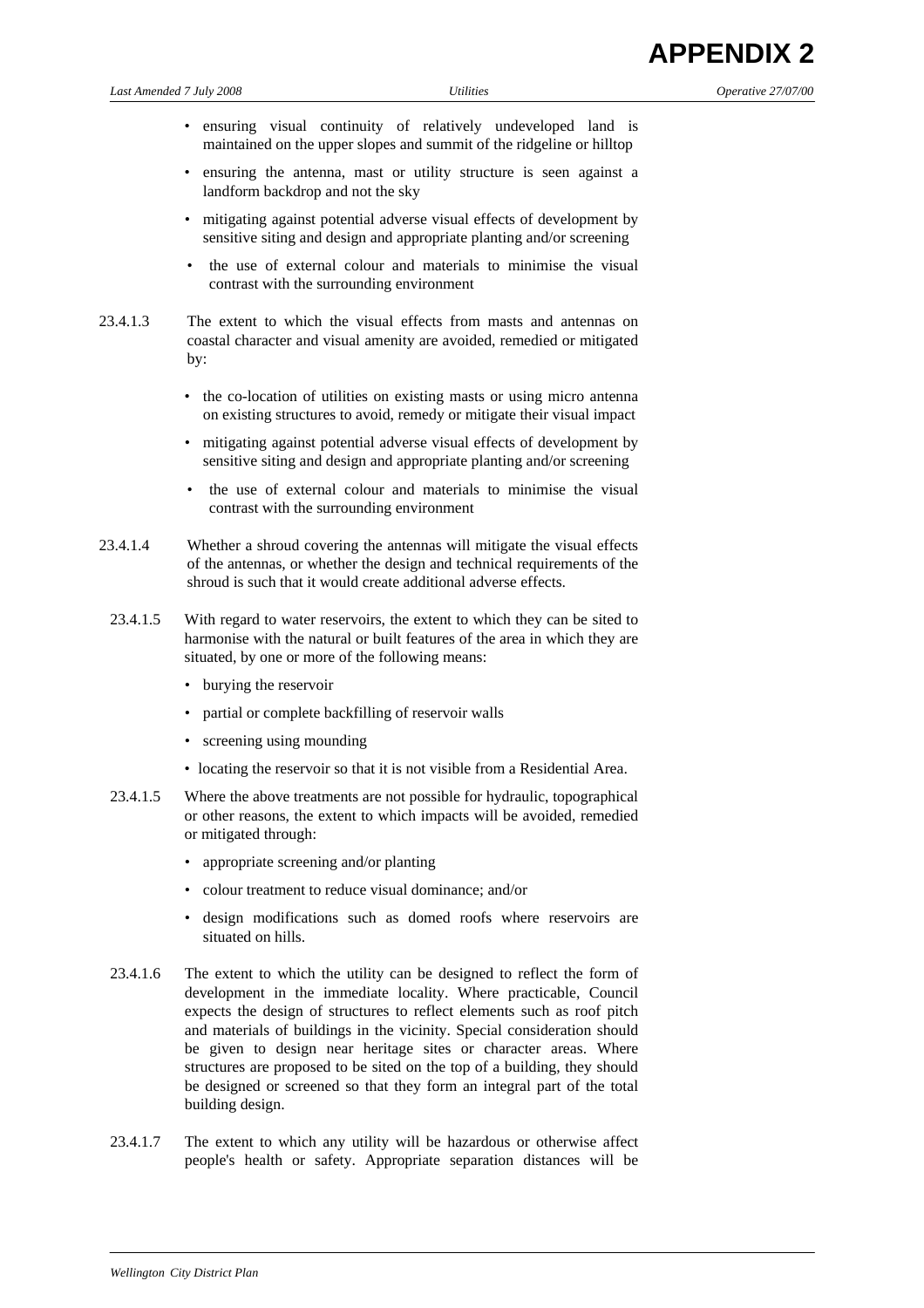**PPFNDIX 2** 

considered for the siting of such utilities. Where relevant, Council seeks compliance with Codes of Practice or New Zealand Standards.

- 23.4.1.8 In respect of noise, dust, lighting and electromagnetic radiation, the extent to which noise emissions, dust nuisance, lighting glare and electromagnetic effects will be intrusive. Council will seek to ensure the best practicable option is used to mitigate such effects and that any adverse effects are minor.
- 23.4.1.9 Where a utility structure is located within a Hazard Area the extent that measures are taken to mitigate the effects of any hazard event.
- 23.4.1.10 In respect of heritage items whether the heritage significance of the area or site is affected by the construction or placement of the utility structure, mast or antennas.
- 23.4.1.11 The extent to which any of the above criteria are constrained by operational or technical issues.

# **23.4.2 New or additional overhead lines and cables that are not Permitted or Discretionary (Restricted) Activities are Discretionary Activities (Unrestricted).**

#### *Assessment Criteria*

 **In determining whether to grant consent and what conditions, if any, to impose, Council will have regard to the following criteria:** 

- 23.4.2.1 Whether the size and scale of the proposed new or additional lines in is keeping with the size and scale of any overhead reticulation which currently exists.
- 23.4.2.2 Whether there are any technological, operational or topographical reasons why the new or additional lines cannot be placed underground.
- 23.4.2.3 Whether the location of new or additional overhead lines will have an impact upon:
	- amenity values of the area, including rural and residential amenity
	- significant public views
	- areas of landscape or open space values
	- streetscape.
- 23.4.2.4 In respect of heritage items whether the heritage significance of the area or site is affected by the lines construction or placement.
- [23.4.2.5 The cumulative effects of any additional overhead lines on the surrounding environment.]<sup>PC14</sup>
- 23.4.2.6 Where proposed within identified ridgelines and hilltops, except in relation to new or existing National Grid transmission lines, whether the extent of new or additional overhead lines and cables are sited and designed in ways that avoid as far as practicable being visually obtrusive by:

**[***Refer to Rule 3.2.2.13 for information on geotechnical and engineering design reports***] PC22**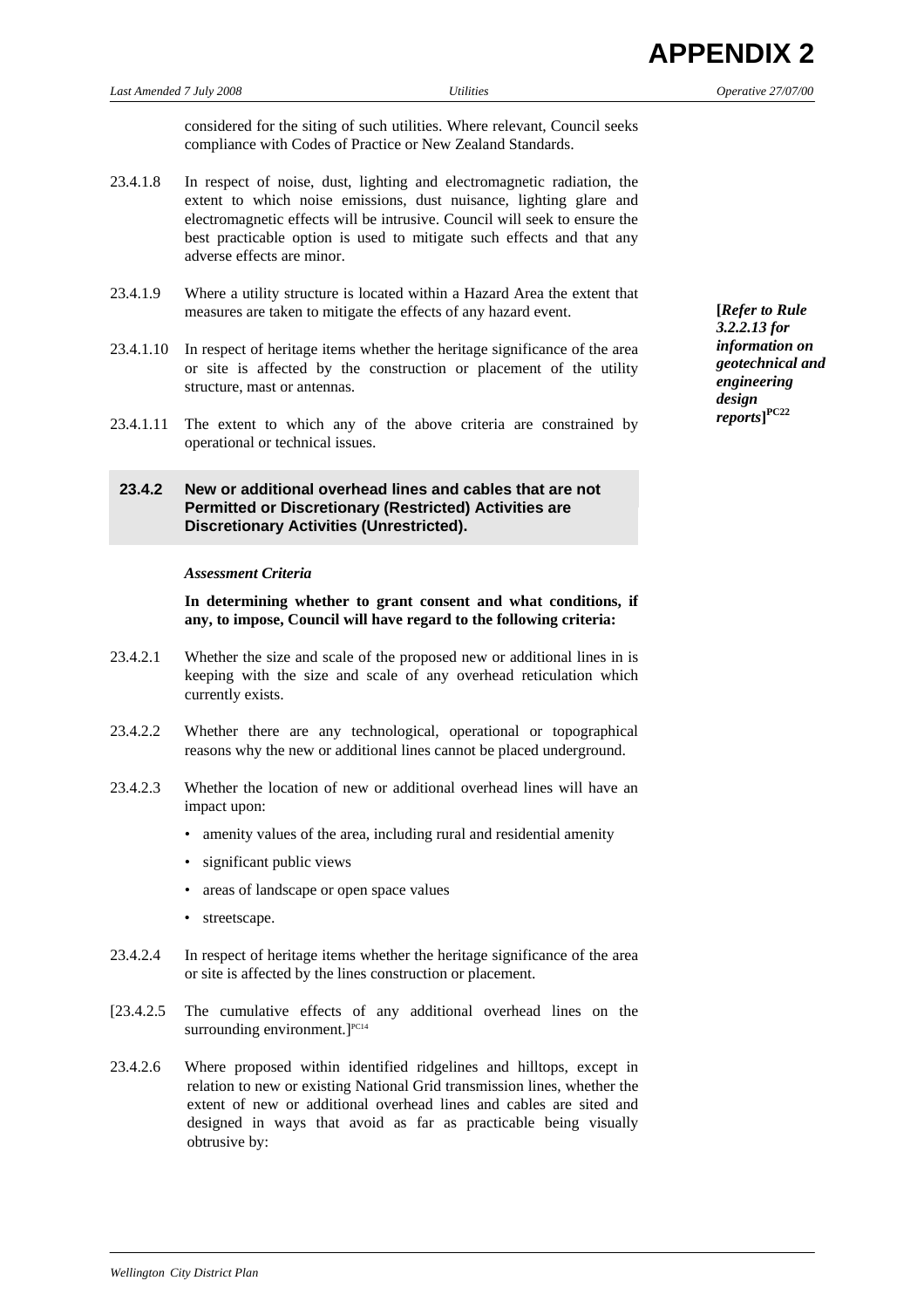- ensuring visual continuity of relatively undeveloped land is maintained on the upper slopes and summit of the ridgeline or hilltop
- minimising as far as practicable the visibility of the overhead lines and cables in relation to district wide, local and neighbouring views
- the co-siting of new and additional overhead lines and cables with existing overhead lines and cables where this will not result in cumulative adverse effects

 • ensuring where possible the overhead lines and cables are seen against a landform backdrop and not the sky in relation to district wide, local and neighbouring views

 • mitigating against potential adverse visual effects of overhead lines and cables by sensitive siting and design and planting and/or screening if and where appropriate

- the use of external colour and materials to minimise the visual contrast with the surrounding environment for example, the use of neutral, recessive colours
- 23.4.2.7 In relation to National Grid transmission lines that traverse an identified ridgeline or hilltop, whether the new or additional overhead line are sited and designed in ways that avoid, as far as practicable, being visually obtrusive by:
	- Ensuring the visual continuity of relatively undeveloped land is maintained on the upper slopes and summit of the ridgeline or hilltop
	- Minimising, as far as practicable, the degree of change from the existing line
	- The use of external colour and material to minimise the visual contrast with the surrounding environment (for example, the use of neutral, recessive colours)

 Ensuring where possible, that the overhead lines and cables are seen against a landform backdrop and not the sky in relation to district wide, local and neighbouring views.

*So that a full assessment of any environmental effects can be made, utility structures which are not Permitted or Controlled Activities or Discretionary Activities (Restricted) are Discretionary Activities (Unrestricted). These tend to be larger, more prominent structures and may visually dominate their surroundings or seem out of place in them. Council will take into particular consideration the effects of proposals on identified ridgelines and hilltops. Some may also affect health or safety. For these reasons, Council wishes to exercise some control over such utilities.* 

*Council is aware of the technical requirements that can influence the siting of utility structures. However, it has a responsibility to ensure that any environmental effects are given due consideration. Where there are existing utility structures or buildings, Council encourages the co-siting or the location of new works close to these.* 

*New or additional overhead lines that are not Permitted Activities or Discretionary Activities (Restricted) are Discretionary Activities (Unrestricted) so that an assessment of the environmental impacts of the proposal can be made. Council will*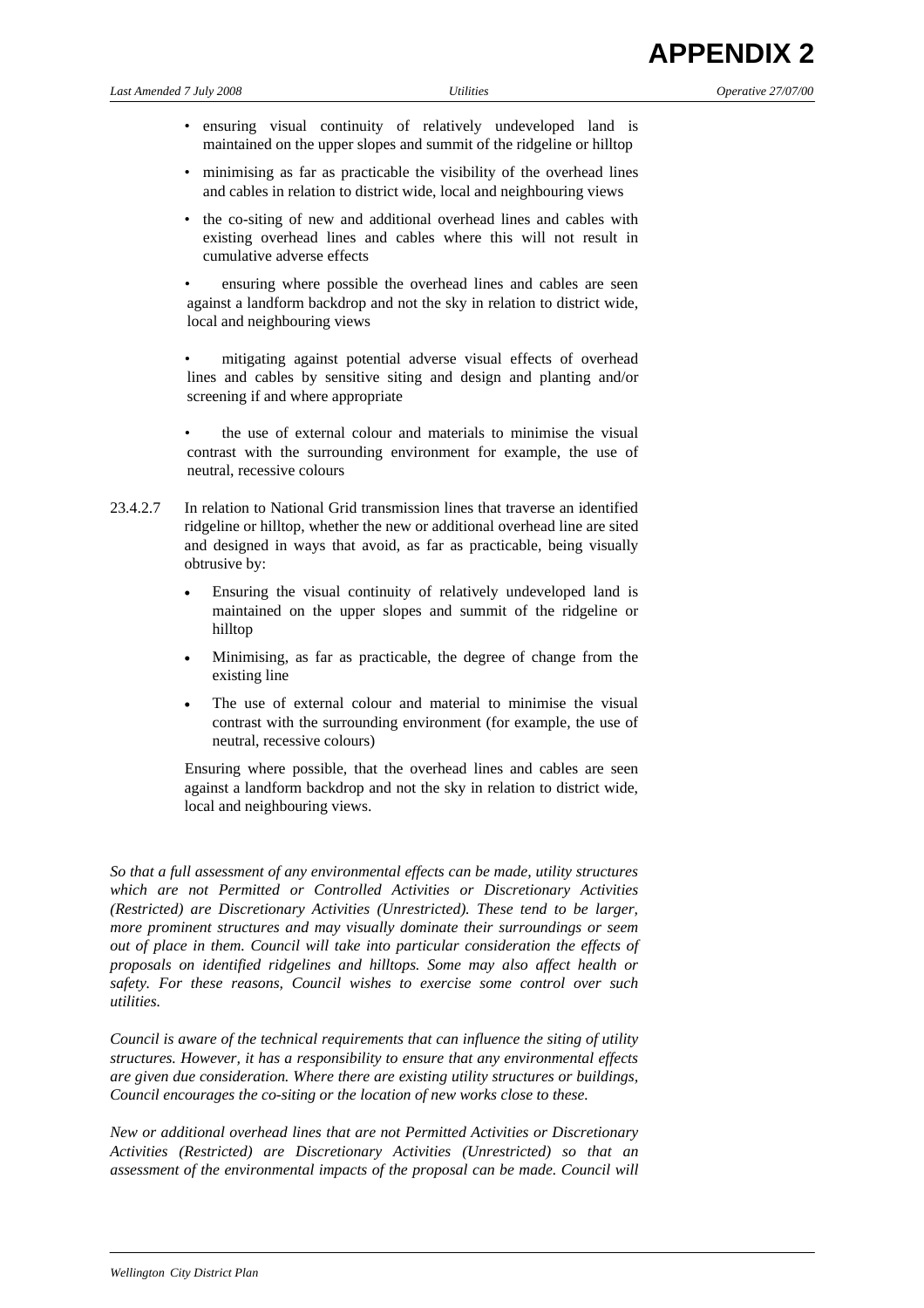*Last Amended 7 July 2008 Utilities Operative 27/07/00* 

*consider the location of the proposed lines, the extent of existing overhead reticulation, any technical or topographical reasons for overhead lines and whether it will impact on residential, visual amenity, or on landscape values.*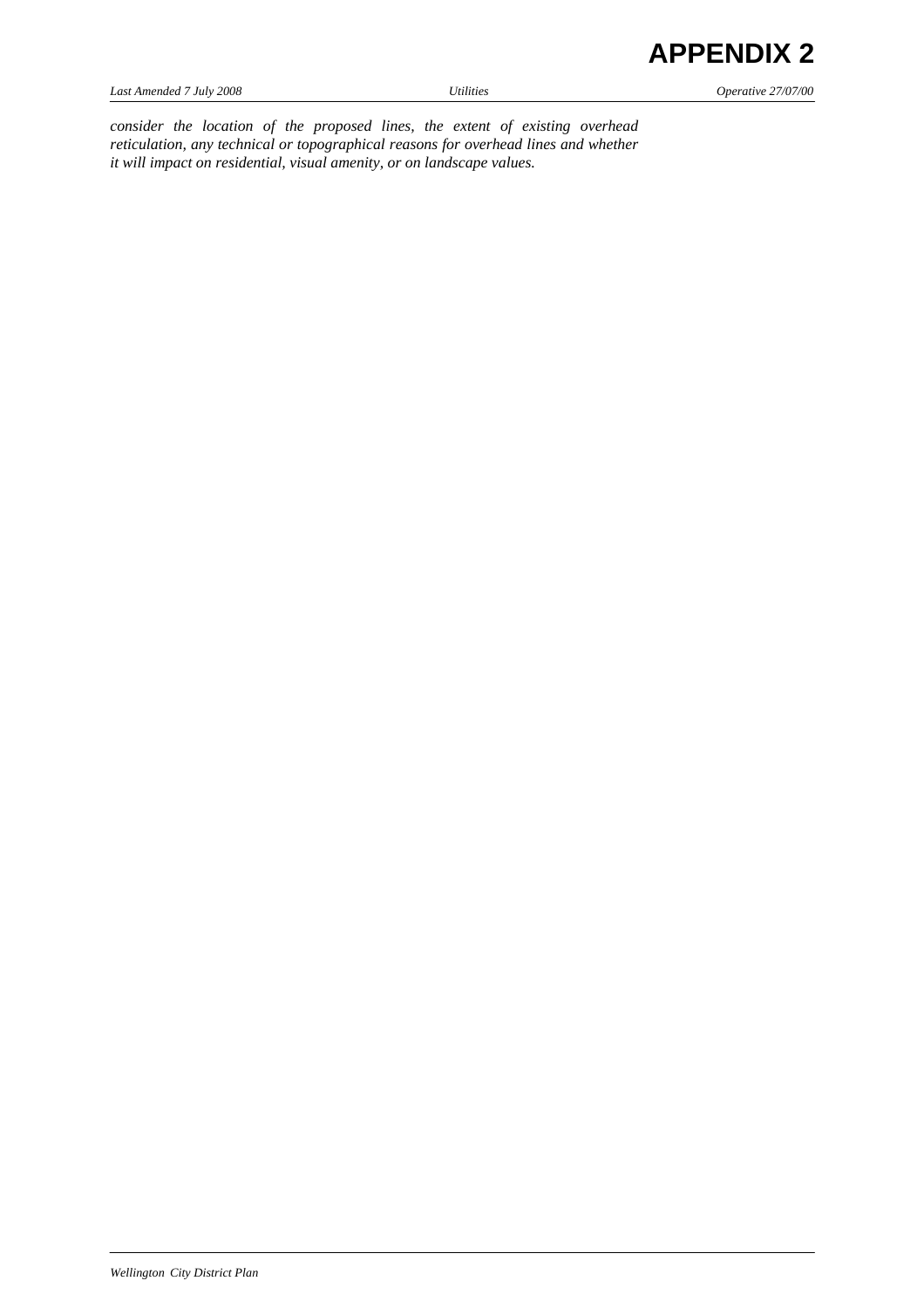# **Appendix 1. Makara Terawhiti Area**

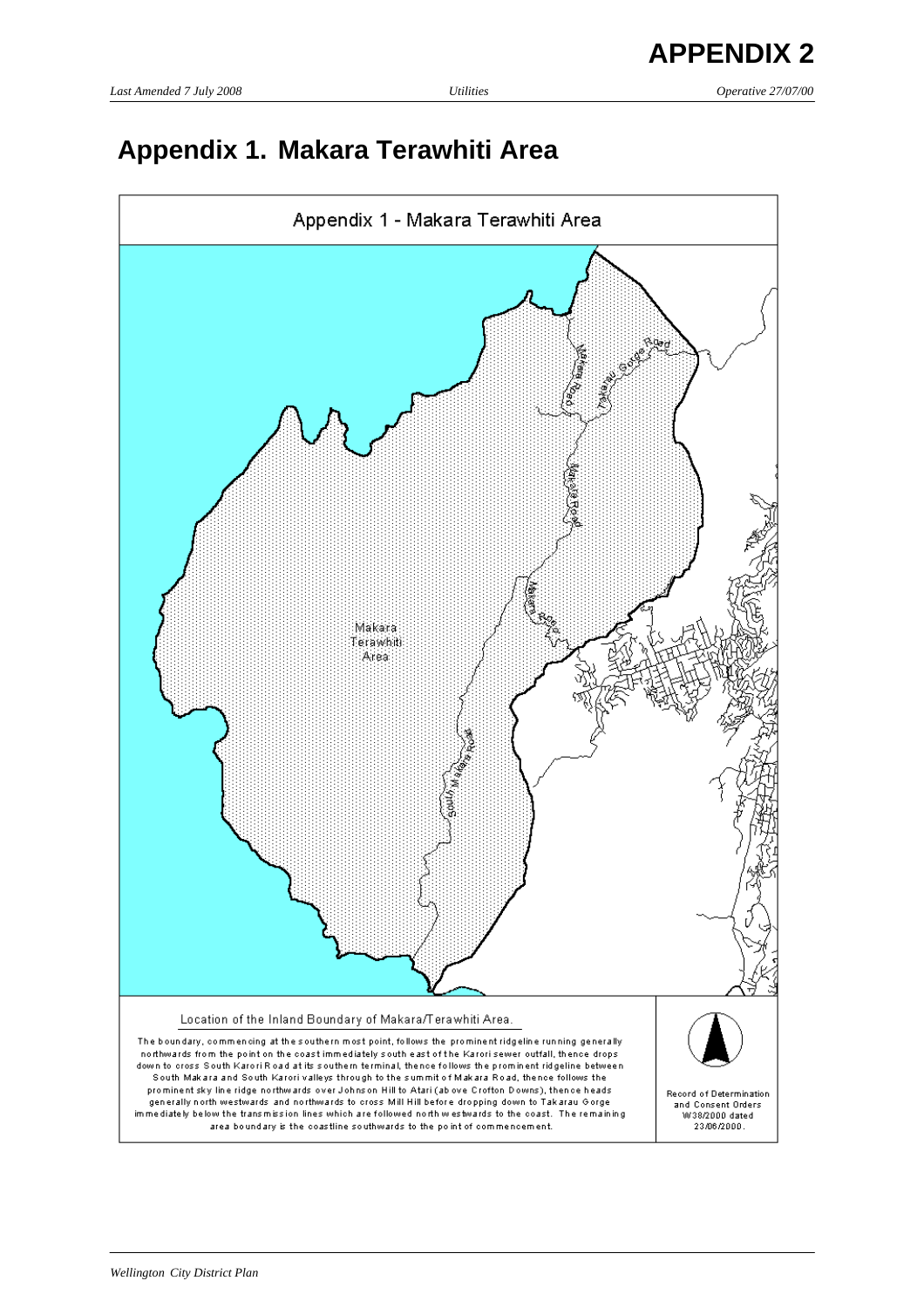# **Appendix 2. Coastal roads subject to Rule 23.3.1 and 23.4.1**

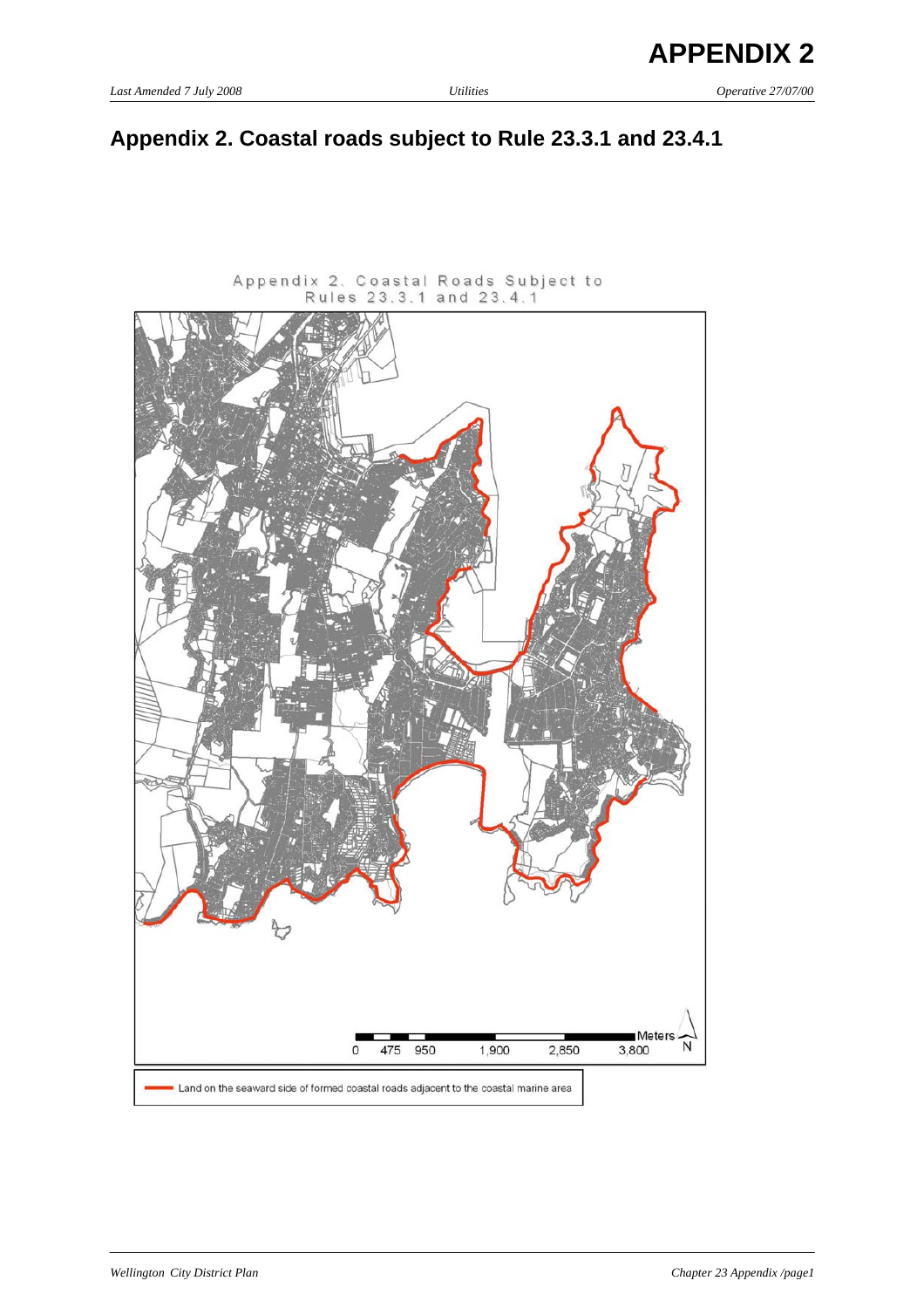# **Appendix 3. Suburban Centre Permitted Mast Heights**

| <b>Centre</b>                               | <b>Mast Height - rule 23.1.8.8</b> | <b>Planning Map</b> |
|---------------------------------------------|------------------------------------|---------------------|
|                                             |                                    | No.                 |
| <b>Sub-Regional Centres</b><br>Johnsonville |                                    |                     |
| Zone 1<br>$\bullet$                         | 17 <sub>m</sub>                    | 23                  |
| Zone 2<br>٠                                 | 23m                                | 23                  |
| Kilbirnie<br><b>Town Centres</b>            | 17m                                | 6                   |
| Karori                                      | 17m                                | 11                  |
| Miramar                                     | 17 <sub>m</sub>                    | 7                   |
| Newtown                                     | 17m                                | 6                   |
| Tawa                                        | 17m                                | 30                  |
| Mt Cook (Adelaide Road)                     |                                    |                     |
| Zone 1<br>$\bullet$<br>Zone 2<br>$\bullet$  | 17 <sub>m</sub><br>23m             | 6/16<br>6/16        |
| <b>District Centres</b>                     |                                    |                     |
| Brooklyn                                    | 17m                                | 6                   |
| <b>Churton Park</b>                         | 14m                                | 26                  |
| <b>Crofton Downs</b>                        | 17 <sub>m</sub>                    | 21                  |
| <b>Island Bay</b>                           | 17m                                | $\overline{4}$      |
| Khandallah                                  | 17m                                | 21                  |
| Newlands                                    | 17m                                | 23/24               |
| <b>Neighbourhood Centres</b>                |                                    |                     |
| Aro Valley                                  | 12m                                | 11/16               |
| Berhampore                                  | 15m                                | 6                   |
| Broadway, Strathmore                        | 12m                                | 7                   |
| Constable Street, Newtown                   | 12m                                | 6                   |
| Crofton Road, Ngaio                         | 12m                                | 21                  |
| Darlington Road, Miramar                    | 12m                                | $\overline{7}$      |
| Hataitai                                    | 12m                                | 6/12                |
| Kelburn                                     | 12m                                | 11                  |
| Kingston                                    | 12m                                | 6                   |
| Linden                                      | 12m                                | 31                  |
| Marsden Village                             | 12m                                | 11                  |
| Mersey Street, Island Bay                   | 12m                                | $\overline{4}$      |
| Newlands Road                               | 12m                                | 23                  |
| <b>Ngaio</b>                                | 12m                                | 21                  |
| Northland                                   | 15m                                | 11                  |
| Onepu Road, Lyall Bay                       | 12m                                | 6                   |
| Rintoul Street, Berhampore                  | 12m                                | 6                   |
| Roseneath                                   | 12m                                | 12                  |